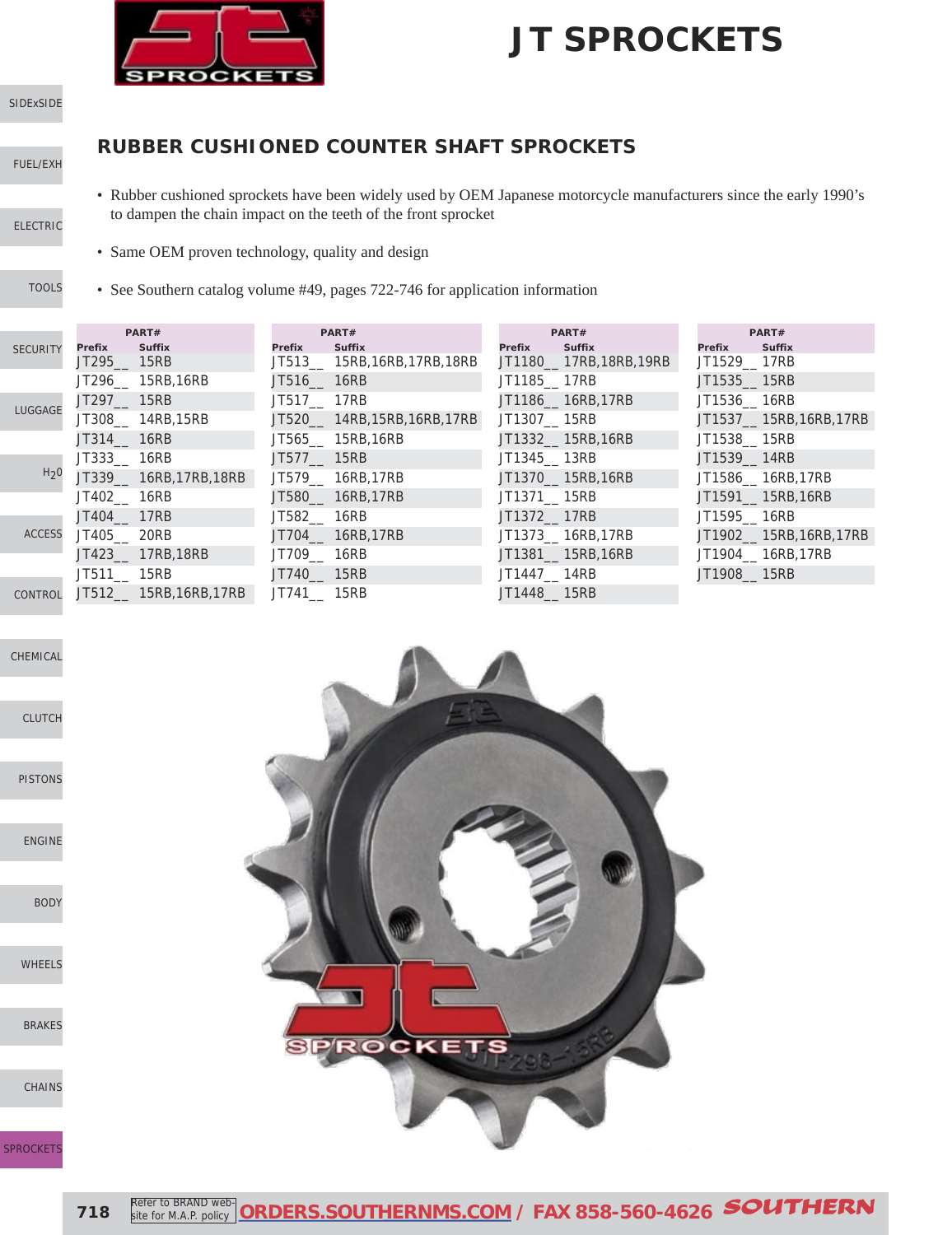

[ELECTRIC](http://www.southernms.com/wp-content/uploads/2015/08/03_electrical.pdf)

[FUEL/EXH](http://www.southernms.com/wp-content/uploads/2015/08/02_fuel_exh.pdf)



#### [SIDExSIDE](http://www.southernms.com/wp-content/uploads/2015/08/01_UTV.pdf) **RACELITE 7075-T6 ALUMINUM REAR SPROCKETS**

- Machined from certified 7075-T6 Ergal aviation grade aluminum alloy
- Designed and engineered to withstand extreme pro-race conditions • Provides maximum strength and durability at minimum weight
- Hard wearing anodized finish in black, blue, orange and red colors

See Southern catalog volume #49, pages 722-746 for application information

|               |                                 |                                |                               |               |                                 |                                  | MFG#           | <b>BLACK</b><br><b>SPROCKET</b><br>JT89546ABLK | <b>ORANGE</b><br><b>SPROCKET</b><br>JT89546A0RG | <b>TOOLS</b>     |
|---------------|---------------------------------|--------------------------------|-------------------------------|---------------|---------------------------------|----------------------------------|----------------|------------------------------------------------|-------------------------------------------------|------------------|
|               |                                 |                                |                               |               |                                 |                                  |                |                                                | JT89547ABLK JT89547AORG                         |                  |
|               |                                 |                                |                               |               |                                 |                                  | <b>JTA895</b>  |                                                | JT89548ABLK JT89548AORG                         | <b>SECURITY</b>  |
| MFGF#         | <b>BLACK</b><br><b>SPROCKET</b> | <b>BLUE</b><br><b>SPROCKET</b> | <b>RED</b><br><b>SPROCKET</b> | MFG#          | <b>BLACK</b><br><b>SPROCKET</b> | <b>ORANGE</b><br><b>SPROCKET</b> |                |                                                | JT89549ABLK JT89549AORG                         |                  |
|               | JT7544ABLK                      |                                |                               |               | JT48642ABLK                     |                                  |                | JT89550ABLK                                    | JT89550AORG                                     |                  |
| JTA75         | JT7545ABLK                      |                                |                               |               | JT48643ABLK                     |                                  | JTA896         | JT89650ABLK                                    |                                                 | LUGGAGE          |
|               | JT7546ABLK                      |                                |                               |               | JT48644ABLK                     |                                  |                |                                                | JT89738ABLK JT89738AORG                         |                  |
|               | JT21040ABLK                     |                                | JT21040ARED                   |               | JT48645ABLK                     |                                  |                |                                                | JT89740ABLK JT89740AORG                         |                  |
|               | JT21042ABLK                     |                                | JT21042ARED                   | JTA486        | JT48646ABLK                     |                                  |                |                                                | JT89741ABLK JT89741AORG                         |                  |
|               | JT21044ABLK                     |                                | JT21044ARED                   |               | JT48647ABLK                     |                                  |                |                                                | JT89742ABLK JT89742AORG                         | H <sub>2</sub> 0 |
|               | JT21045ABLK                     |                                | JT21045ARED                   |               | JT48648ABLK                     |                                  |                |                                                | JT89745ABLK JT89745A0RG                         |                  |
|               | JT21046ABLK                     |                                | JT21046ARED                   |               | JT48649ABLK                     |                                  | <b>JTA897</b>  |                                                | JT89747ABLK JT89747AORG                         |                  |
|               | JT21047ABLK                     |                                | JT21047ARED                   |               | JT48650ABLK                     |                                  |                |                                                | JT89748ABLK JT89748AORG                         | <b>ACCESS</b>    |
| JTA210        | JT21048ABLK                     |                                | JT21048ARED                   |               | JT79847ABLK                     |                                  |                |                                                | JT89749ABLK JT89749AORG                         |                  |
|               | JT21049ABLK                     |                                | JT21049ARED                   |               | JT79848ABLK                     |                                  |                |                                                | JT89750ABLK JT89750AORG                         |                  |
|               | JT21050ABLK                     |                                | JT21050ARED                   |               | JT79849ABLK                     |                                  |                |                                                | JT89751ABLK JT89751AORG                         |                  |
|               | JT21051ABLK                     |                                | JT21051ARED                   | <b>JTA798</b> | JT79850ABLK                     |                                  |                |                                                | JT89752ABLK JT89752AORG                         | CONTROL          |
|               | JT21052ABLK                     |                                | JT21052ARED                   |               | JT79851ABLK                     |                                  |                | JT130342ABLK                                   |                                                 |                  |
|               | JT21053ABLK                     |                                | JT21053ARED                   |               | JT79852ABLK                     |                                  |                | JT130343ABLK                                   |                                                 |                  |
|               |                                 |                                | JT21548ARED                   |               | JT80847ABLK                     |                                  |                | JT130344ABLK                                   |                                                 | CHEMICAL         |
| JTA215        |                                 |                                | JT21555ARED                   |               | JT80848ABLK                     |                                  |                | JT130345ABLK                                   |                                                 |                  |
|               |                                 |                                | JT21556ARED                   |               | JT80849ABLK                     |                                  |                | JT130346ABLK                                   |                                                 |                  |
|               |                                 | JT25148ABLK JT25148ABLU        |                               | <b>JTA808</b> | JT80850ABLK                     |                                  | JTA1303        | JT130347ABLK                                   |                                                 |                  |
|               |                                 | JT25149ABLK JT25149ABLU        |                               |               | JT80851ABLK                     |                                  |                | JT130348ABLK                                   |                                                 | <b>CLUTCH</b>    |
| <b>JTA251</b> |                                 | JT25150ABLK JT25150ABLU        |                               |               | JT80852ABLK                     |                                  |                | JT130349ABLK                                   |                                                 |                  |
|               |                                 | JT25151ABLK JT25151ABLU        |                               |               | JT82244ABLK                     |                                  |                | JT130350ABLK                                   |                                                 |                  |
|               |                                 | JT25152ABLK JT25152ABLU        |                               |               | JT82245ABLK                     |                                  |                | JT130351ABLK                                   |                                                 | <b>PISTONS</b>   |
|               | JT46046ABLK                     |                                |                               |               | JT82248ABLK                     |                                  |                | JT130352ABLK                                   |                                                 |                  |
|               | JT46047ABLK                     |                                |                               |               | JT82249ABLK                     |                                  |                | JT130842ABLK                                   |                                                 |                  |
|               | JT46048ABLK                     |                                |                               | <b>JTA822</b> | JT82250ABLK                     |                                  |                | JT130843ABLK                                   |                                                 | <b>ENGINE</b>    |
| JTA460        | JT46049ABLK                     |                                |                               |               | JT82251ABLK                     |                                  |                | JT130844ABLK                                   |                                                 |                  |
|               | JT46050ABLK                     |                                |                               |               | JT82252ABLK                     |                                  | JTA1308        | JT130845ABLK                                   |                                                 |                  |
|               | JT46051ABLK                     |                                |                               |               | JT82253ABLK                     |                                  |                | JT130846ABLK                                   |                                                 |                  |
|               | JT46052ABLK                     |                                |                               |               | JT85340ABLK                     |                                  |                | JT130847ABLK                                   |                                                 | <b>BODY</b>      |
|               | JT46150ABLK                     |                                |                               |               | JT85343ABLK                     |                                  |                | JT135038ABLK                                   |                                                 |                  |
| JTA461        | JT46151ABLK                     |                                |                               |               | JT85344ABLK                     |                                  | JTA1350        | JT135039ABLK                                   |                                                 |                  |
|               | JT46152ABLK                     |                                |                               |               | JT85346ABLK                     |                                  |                | JTA1465 JT146547ABLK                           |                                                 | <b>WHEELS</b>    |
| JTA462        | JT46251ABLK                     |                                |                               | <b>JTA853</b> | JT85348ABLK                     |                                  |                | JTA1489 JT148944ABLK                           |                                                 |                  |
|               | JT47839ABLK                     |                                |                               |               | JT85349ABLK                     |                                  |                | JTA1792 JT179243ABLK                           |                                                 |                  |
|               | JT47840ABLK                     |                                |                               |               | JT85350ABLK                     |                                  |                | JT179342ABLK                                   |                                                 |                  |
|               | JT47841ABLK                     |                                |                               |               | JT85351ABLK                     |                                  |                | JT179343ABLK                                   |                                                 | <b>BRAKES</b>    |
|               | JT47842ABLK                     |                                |                               |               | JT85352ABLK                     |                                  |                | JT179344ABLK                                   |                                                 |                  |
| JTA478        | JT47843ABLK                     |                                |                               | <b>JTA881</b> |                                 | JT88138ABLK JT88138AORG          | <b>JTA1793</b> | JT179345ABLK                                   |                                                 |                  |
|               | JT47844ABLK                     |                                |                               | <b>JTA890</b> |                                 | JT89045ABLK JT89045AORG          |                | JT179346ABLK                                   |                                                 | <b>CHAINS</b>    |
|               | JT47845ABLK                     |                                |                               |               |                                 | JT89146ABLK JT89146AORG          |                | JT179347ABLK                                   |                                                 |                  |
|               | JT47846ABLK                     |                                |                               | <b>JTA891</b> |                                 | JT89148ABLK JT89148AORG          |                |                                                |                                                 |                  |
|               | JT47847ABLK                     |                                |                               |               |                                 | JT89448ABLK JT89448A0RG          |                | JT185736ABLK<br>JTA1857 JT185737ABLK           |                                                 |                  |
|               |                                 |                                |                               | <b>JTA894</b> |                                 | JT89450ABLK JT89450AORG          |                |                                                |                                                 | <b>SPROCKETS</b> |
|               |                                 |                                |                               |               |                                 |                                  |                | JT185738ABLK                                   |                                                 |                  |

SOUTHERN **[WWW.SOUTHERNMS.COM](http://m.southernms.com) / TEL 858-560-5005 719** Refer to BRAND website for M.A.P. policy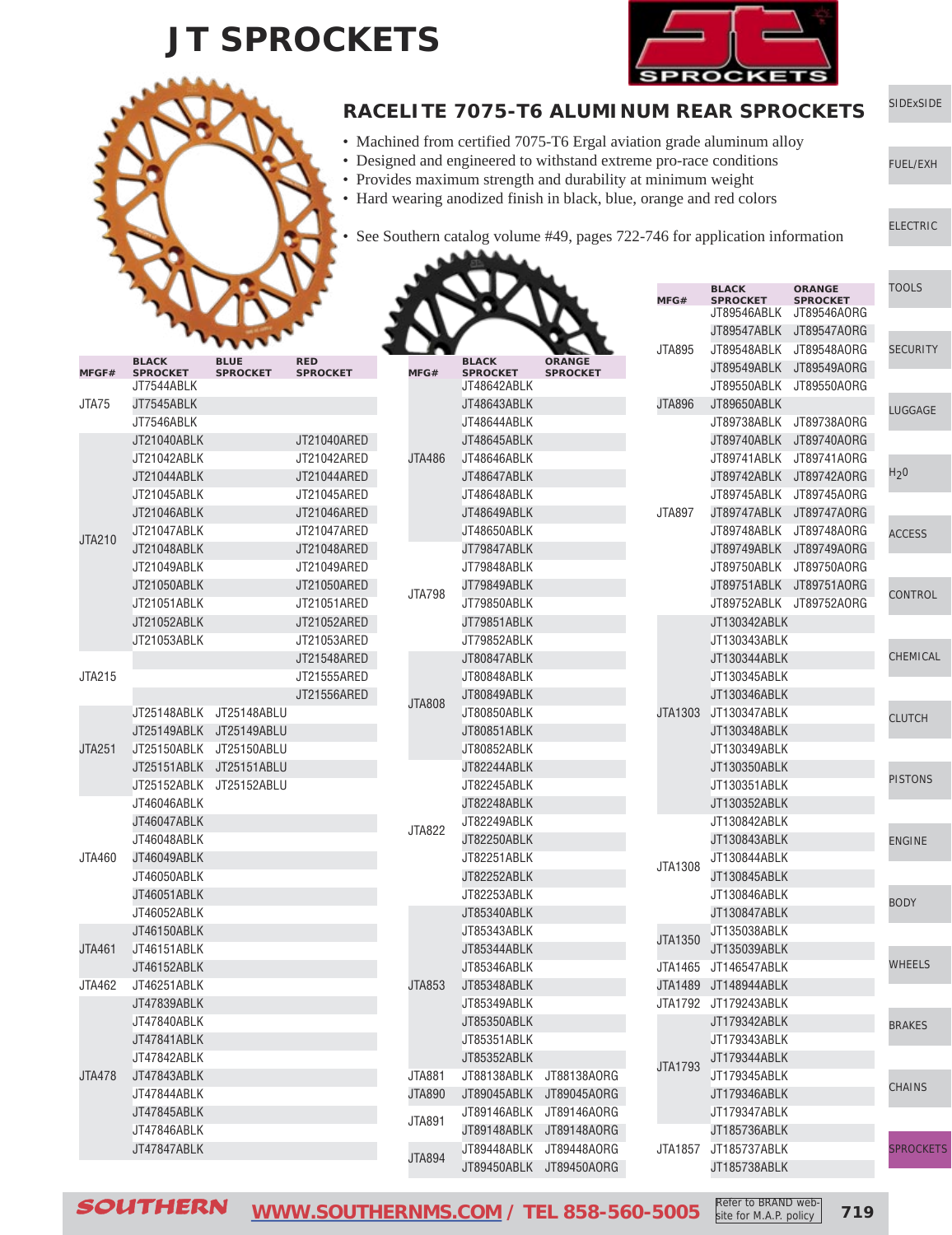

[SIDExSIDE](http://www.southernms.com/wp-content/uploads/2015/08/01_UTV.pdf)

#### [FUEL/EXH](http://www.southernms.com/wp-content/uploads/2015/08/02_fuel_exh.pdf)

#### [ELECTRIC](http://www.southernms.com/wp-content/uploads/2015/08/03_electrical.pdf)

[TOOLS](http://www.southernms.com/wp-content/uploads/2015/08/04_tools.pdf)

[LUGGAGE](http://www.southernms.com/wp-content/uploads/2015/08/06_lugg.pdf)

[CONTROL](http://www.southernms.com/wp-content/uploads/2015/08/09_controls.pdf)

[CHEMICAL](http://www.southernms.com/wp-content/uploads/2015/08/10_chemicals.pdf)

PISTON:

ENGINI

**BOD** 

WHEEL

**[BRAKES](http://www.southernms.com/wp-content/uploads/2015/08/16_brakes.pdf)** 

CLUTCI

[ACCESS](http://www.southernms.com/wp-content/uploads/2015/08/08_accessories.pdf)

 $H<sub>2</sub>0$ 

**SELF-CLEANING LIGHTWEIGHT STEEL REAR SPROCKETS**

#### **A NEW REVOLUTIONARY STEEL OFF ROAD SPROCKET**

- New SC rear sprocket design available for selected applications in which the outer edge (just past the sprocket mounting bolt holes) is thinner to reduce overall sprocket weight (about one-third lighter than the normal steel sprocket)
- Unique self-cleaning design that keeps the contact area clean from dirt and mud, greatly extends chain life
- Heat-induction hardened C45 steel lasts up to six times longer than a 7075 aluminum sprocket
- This sprocket is an improved design steel sprocket up-grade to the standard steel sprocket at the same price
- [SECURITY](http://www.southernms.com/wp-content/uploads/2015/08/05_locks.pdf) • See Southern catalog volume #49, pages 722-746 for application information

#### **THINNER FOR REDUCED WEIGHT**



#### **AVAILABLE ONLY IN BLACK FINISH**

| <b>REAR</b><br><b>SPROCKET</b> | <b>TEETH</b> | PART#     |
|--------------------------------|--------------|-----------|
|                                | 45T          | JT21045SC |
|                                | 47T          | JT21047SC |
|                                | 48T          | JT21048SC |
| JT210                          | 49T          | JT21049SC |
|                                | 50T          | JT21050SC |
|                                | 51T          | JT21051SC |
|                                | 52T          | JT21052SC |
|                                | 53T          | JT21053SC |
|                                | 48T          | JT25148SC |
|                                | 49T          | JT25149SC |
| JT251                          | 50T          | JT25150SC |
|                                | 51T          | JT25151SC |
|                                | 48T          | JT46048SC |
| JT460_                         | 49T          | JT46049SC |
|                                | 50T          | JT46050SC |
|                                | 51T          | JT46051SC |

| .<br><b>SPROCKET</b> | <b>TEETH</b> | PART#     |
|----------------------|--------------|-----------|
|                      | 47T          | JT80847SC |
|                      | 48T          | JT80848SC |
| JT808                | 49T          | JT80849SC |
|                      | 50T          | JT80850SC |
|                      | 51T          | JT80851SC |
|                      | 40T          | JT89740SC |
|                      | 42T          | JT89742SC |
|                      | 45T          | JT89745SC |
| JT897                | 48T          | JT89748SC |
|                      | 49T          | JT89749SC |
|                      | 50T          | JT89750SC |
|                      | 51T          | JT89751SC |
|                      | 52T          | JT89752SC |

**REAR**

[CHAINS](http://www.southernms.com/wp-content/uploads/2015/08/17_chains.pdf)

**SPROCKET**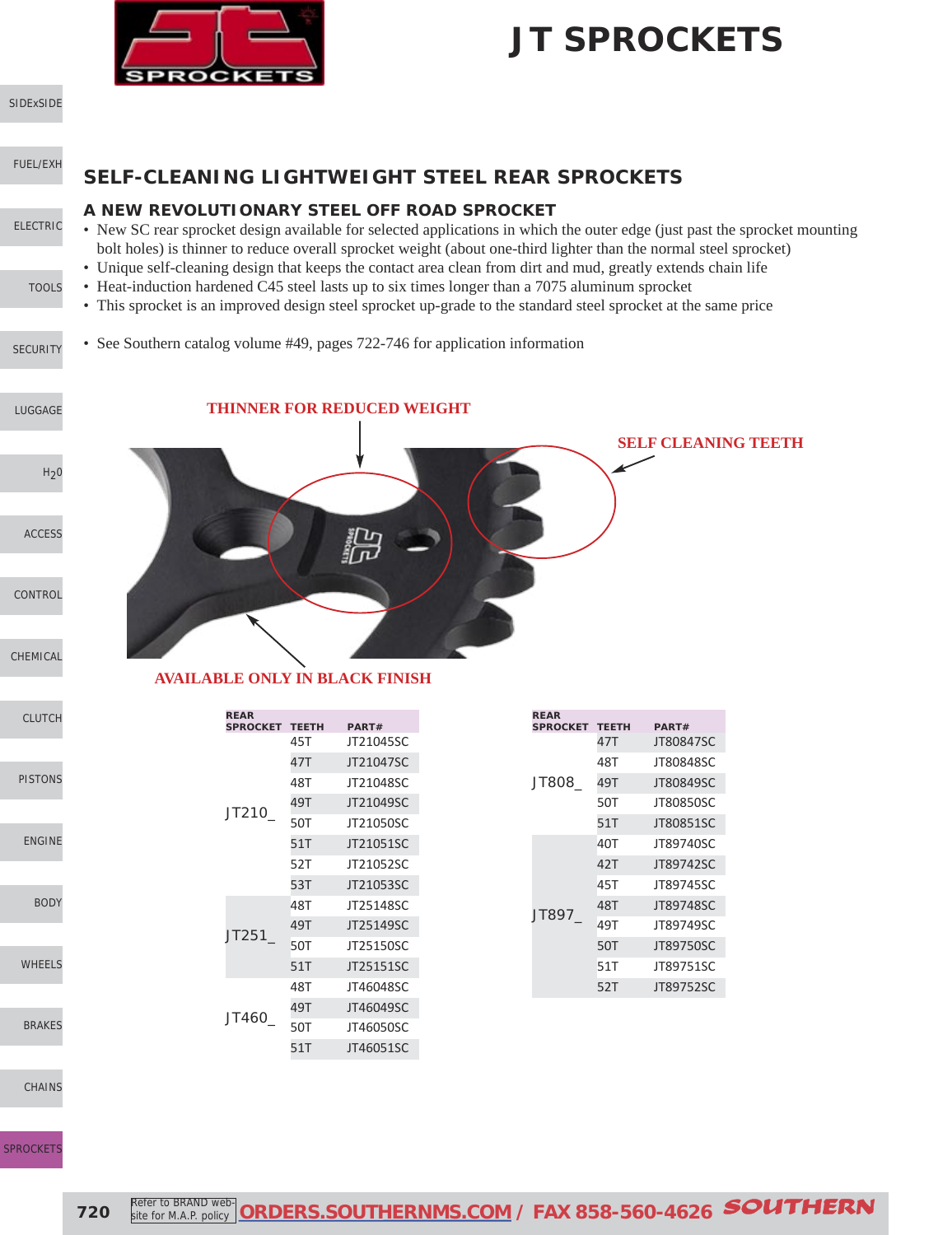

#### [SIDExSIDE](http://www.southernms.com/wp-content/uploads/2015/08/01_UTV.pdf) [ELECTRIC](http://www.southernms.com/wp-content/uploads/2015/08/03_electrical.pdf) [FUEL/EXH](http://www.southernms.com/wp-content/uploads/2015/08/02_fuel_exh.pdf) [LUGGAGE](http://www.southernms.com/wp-content/uploads/2015/08/06_lugg.pdf) **[SECURITY](http://www.southernms.com/wp-content/uploads/2015/08/05_locks.pdf)** [TOOLS](http://www.southernms.com/wp-content/uploads/2015/08/04_tools.pdf)  $H<sub>2</sub>0$ **[CONTROL](http://www.southernms.com/wp-content/uploads/2015/08/09_controls.pdf)** [ACCESS](http://www.southernms.com/wp-content/uploads/2015/08/08_accessories.pdf) [PISTONS](http://www.southernms.com/wp-content/uploads/2015/08/12_pistons.pdf) [CLUTCH](http://www.southernms.com/wp-content/uploads/2015/08/11_clutch.pdf) [CHEMICAL](http://www.southernms.com/wp-content/uploads/2015/08/10_chemicals.pdf) [ENGINE](http://www.southernms.com/wp-content/uploads/2015/08/13_engine.pdf) [WHEELS](http://www.southernms.com/wp-content/uploads/2015/08/15_wheel.pdf) [BODY](http://www.southernms.com/wp-content/uploads/2015/08/14_body.pdf) [SPROCKETS](http://www.southernms.com/wp-content/uploads/2015/08/18_sprockets.pdf) **[CHAINS](http://www.southernms.com/wp-content/uploads/2015/08/17_chains.pdf)** [BRAKES](http://www.southernms.com/wp-content/uploads/2015/08/16_brakes.pdf) **TWINSTAR STEEL/ALUMINUM HYBRID SPROCKETS OUTER RING - HEAT-INDUCTION HARDENED HIGH CARBON STEEL** • Advanced tempering process achieves hardness that could last six times longer then a 7075-T6 aluminum sprocket **CORE - LIGHTWEIGHT AVIATION GRADE ERGAL 7075-T6 ALUMINUM** • Precision made using laser cutting and CNC equipment • Ultra lightweight race proven design • See Southern catalog volume #49, pages 722-746 for application information **SPROCKET# TEETH GRAY PART# RED PART# ORANGE PART#** JTX210\_\_ 47T JT21047GR 48T JT21048GR JT21048RD 49T JT21049GR JT21049RD 50T JT21050GR JT21050RD 51T JT21051GR 52T JT21052GR JT21052RD JTX251\_\_ 48T JT25148GR 49T JT25149GR 50T JT25150GR 51T JT25151GR JTX460\_\_ 48T JT46048GR 49T JT46049GR 50T JT46050GR 51T JT46051GR JTX808\_\_ 49T JT80849GR 50T JT80850GR 51T JT80851GR JTX897\_\_ 48T JT89748GR JT89748ORG 49T JT89749GR JT89749ORG 50T JT89750GR JT89750ORG 51T JT89751GR JT89751ORG 52T JT89752GR JT89752ORG **NEW**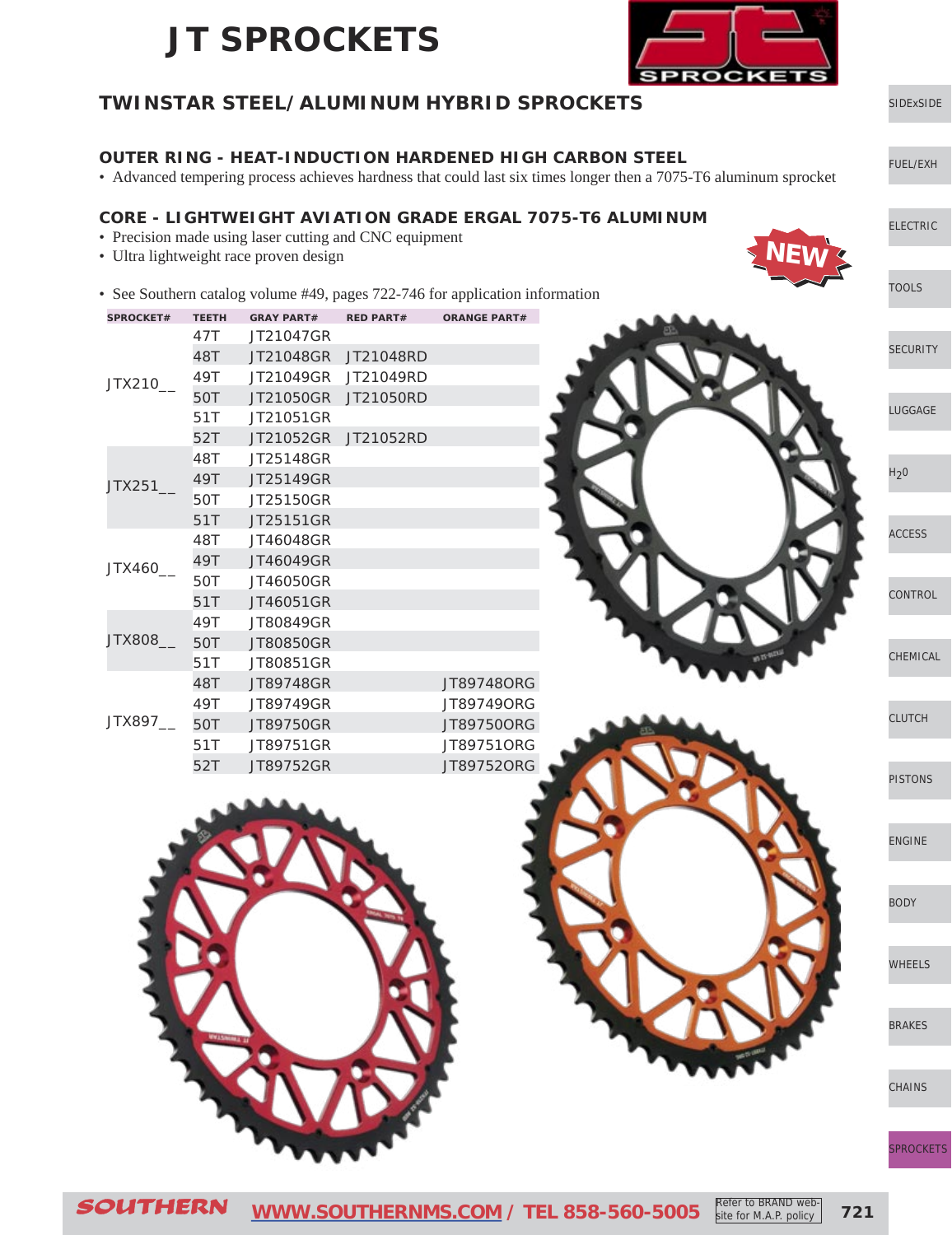

[SIDExSIDE](http://www.southernms.com/wp-content/uploads/2015/08/01_UTV.pdf)

- [FUEL/EXH](http://www.southernms.com/wp-content/uploads/2015/08/02_fuel_exh.pdf)
- [ELECTRIC](http://www.southernms.com/wp-content/uploads/2015/08/03_electrical.pdf)
	- [TOOLS](http://www.southernms.com/wp-content/uploads/2015/08/04_tools.pdf)
- [SECURITY](http://www.southernms.com/wp-content/uploads/2015/08/05_locks.pdf)
- 
- [LUGGAGE](http://www.southernms.com/wp-content/uploads/2015/08/06_lugg.pdf)
- - $H<sub>2</sub>0$

[ACCESS](http://www.southernms.com/wp-content/uploads/2015/08/08_accessories.pdf)

- JT Sprockets is the world's number one aftermarket sprocket manufacturer. All 7075 T6 Aluminum Alloy Competition sprockets are computer designed to combine the ultimate strength at minimum weight and they are CNC machined to aviation tolerances.
	- All competition sprockets marked as SC sprockets come with meniscus shape self-cleaning grooves on all the teeth on both sides. The sprockets are sand blasted to reduce material surface tension and then finished by anodizing to a superb satin-silk effect.
	- Steel front sprockets: Made of Japanese SCM415 chromoly
- Steel rear sprockets: Made of Japanese C49 steel
	- Front sprockets available with RB rubber bushings for selected applications.
	- •• (ALUM) Alloy rear sprockets available: Made of Austrian 7075 T6 aluminum

CONTR CLUT CHEMIC

PISTO

- ENGI
- 
- BO
- 
- WHEE
- 
- **BRAK**

[CHAINS](http://www.southernms.com/wp-content/uploads/2015/08/17_chains.pdf)





|            | <b>MODEL</b>             | <b>YEAR</b> | <b>FRT</b> | <b>RR</b> | FRT SPRT TEETH |                                | <b>RR SPRT</b> | <b>TEETH</b>              | <b>CHAIN LINKS</b> |     |
|------------|--------------------------|-------------|------------|-----------|----------------|--------------------------------|----------------|---------------------------|--------------------|-----|
| <b>JO!</b> |                          |             |            |           |                | <b>HONDA ATC® - 3 WHEELERS</b> |                |                           |                    |     |
|            | ATC70                    | 76-81       | 14         | 35        | JT253          | $12 - 17$                      | JT256          | 33, 35-38, 41, 43, 44, 46 | 420                | 72  |
|            | ATC70                    | 82-85       | 13         | 36        | JT253          | $12 - 17$                      | JT256          | 33, 35-38, 41, 43, 44, 46 | 420                | 72  |
|            | ATC200X                  | 83-85       | 12         | 40        | JT266          | 13,14                          | JT1353         | 35,40                     | 520                | 88  |
|            | ATC200X                  | 86-87       | 13         | 38        | JT1352_ 12-14  |                                | JT1354___ 38   |                           | 520                | 86  |
|            | ATC250R                  | $81 - 82$   | 13         | 44        | JT1350         | 13                             |                |                           | 520                | 84  |
|            | ATC250R                  | 83-84       | 13         | 42        | JT337          | $12 - 15$                      |                |                           | 520                | 90  |
|            | ATC250R                  | 85          | 13         | 39        | JT337          | $12 - 15$                      |                |                           | 520                | 96  |
|            | ATC250R                  | 86          | 13         | 39        | JT337          | $12 - 15$                      | JT1350         | 36-40 ALUM                | 520                | 96  |
|            | ATC350X                  | 85          | 13         | 40        | JT1336 12-14   |                                | JT1351         | 40                        | 520                | 90  |
|            | ATC350X                  | 86          | 13         | 40        | JT1336 12-14   |                                | JT1352         | 40                        | 520                | 90  |
|            |                          |             |            |           |                | <b>HONDA ATV's</b>             |                |                           |                    |     |
|            | <b>TRX70 Fourtrax</b>    | 86-87       | 13         | 36        | JT252          | $12 - 17$                      | JT256          | 33, 35-38, 41, 43, 44, 46 | 420                | 72  |
|            | <b>TRX90 Sportrax</b>    | 93-08       | 13         | 50        | JT277          | 13,14                          | JT1355         | 48,50                     | 420                | 98  |
|            | TRX90X                   | $09-12$     | 13         | 50        | JT277          | 13,14                          | JT1355         | 48,50                     | 420                | 98  |
|            | TRX90X                   | $13 - 18$   | 13         | 50        | JT277          | 13,14                          | JT1355         | 48,50                     | 420                | 100 |
|            | <b>TRX250R Fourtrax</b>  | 86-87       | 13         | 39        | JT337          | $12 - 15$                      | JT1350__       | 36-40 ALUM                | 520                | 96  |
|            | <b>TRX250R Fourtrax</b>  | 88-89       | 13         | 38        | JT337          | $12 - 15$                      | JT1350         | 36-40 ALUM                | 520                | 92  |
|            | <b>TRX250X</b>           | $91 - 92$   | 13         | 38        | JT1352_ 12-14  |                                | JT1350__       | 36-40 ALUM                | 520                | 96  |
|            | <b>TRX250X</b>           | 87-92       | 13         | 38        | JT1352 12-14   |                                | JT1350         | 36-40 ALUM                | 520                | 86  |
|            | <b>TRX300EX Sportrax</b> | 93-08       | 13         | 38        | JT1352 12-14   |                                | JT1350         | 36-40 ALUM                | 520                | 86  |
|            | <b>TRX300X</b>           | 09          | 13         | 38        | JT1352 12-14   |                                | JT1350         | 36-40 ALUM                | 520                | 86  |
|            | <b>TRX400EX Sportrax</b> | 99-04       | 15         | 38        | JT1322 13-15   |                                | JT1350_        | 36-40 ALUM                | 520                | 94  |
|            |                          |             |            |           |                |                                |                |                           |                    |     |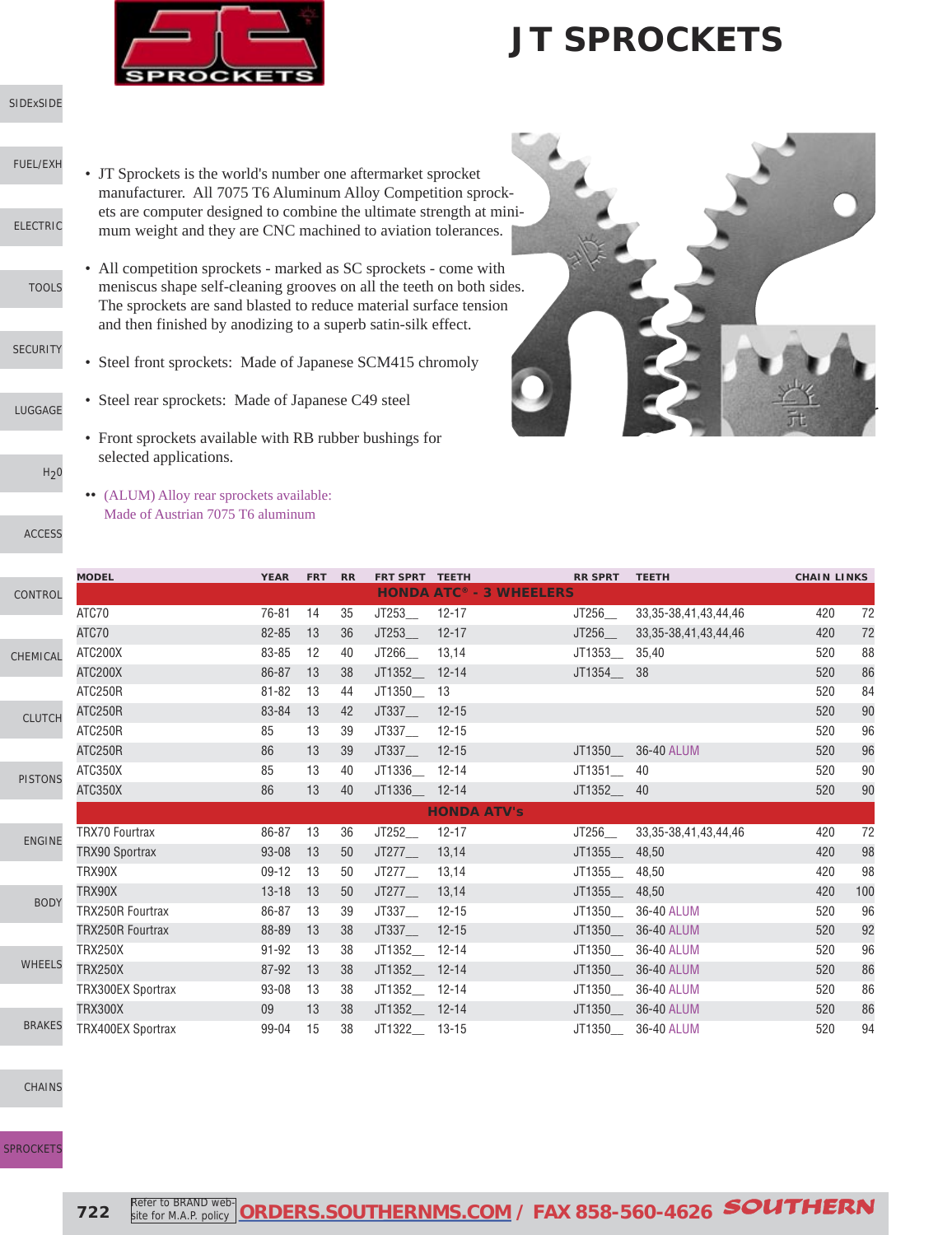

| <b>MODEL</b>                     | <b>YEAR</b>            | <b>FRT</b> | RR       | FRT SPRT TEETH  |                      | <b>RR SPRT</b>     | <b>TEETH</b>                       | <b>CHAIN LINKS</b> |          | <b>SIDExSIDE</b> |
|----------------------------------|------------------------|------------|----------|-----------------|----------------------|--------------------|------------------------------------|--------------------|----------|------------------|
| <b>TRX400EX Sportrax</b>         | $05 - 08$              | 14         | 39       | JT1309__        | 13-16                | JT1350_            | 36-40 ALUM                         | 520                | 94       |                  |
| <b>TRX400X</b>                   | 09-14                  | 14         | 39       | JT1309          | $13 - 16$            | JT1350__           | 36-40 ALUM                         | 520                | 94       |                  |
| <b>TRX450R</b><br><b>TRX450R</b> | $04 - 05$<br>$06 - 07$ | 14<br>13   | 38<br>38 | JT284           | 12,13SC,14SC,15      |                    | JT1350___ 36-40 ALUM<br>36-40 ALUM | 520<br>520         | 94<br>96 | <b>FUEL/EXH</b>  |
| TRX450R/ER Sportrax              |                        |            |          | JT284_          | 12,13SC,14SC,15      | JT1350_            |                                    |                    |          |                  |
| (Elec&Kick Start)                | $08 - 14$              | 13         | 38       | JT284_          | 12,13SC,14SC,15      |                    | JT1350___ 36-40 ALUM               | 520                | 96       |                  |
| TRX700XX                         | 08-09                  | 14         | 37       | JT284           | 12,13SC,14SC,15      |                    |                                    | 520                |          | <b>ELECTRIC</b>  |
|                                  |                        |            |          |                 | <b>HONDA OFFROAD</b> |                    |                                    |                    |          |                  |
| CRF50F                           | $04 - 20$              | 14         | 37       | JT1256_         | $13 - 16$            | JT1213_            | 37                                 | 420                | 78       |                  |
| XR50R                            | $00 - 04$              | 14         | 37       | JT1256 13-16    |                      | JT1213_            | 37                                 | 420                | 118      | <b>TOOLS</b>     |
| Z50R                             | 82-87                  | 13         | 37       | JT252_          | $12 - 17$            | JT255              | 35,37,39                           | 420                | 76       |                  |
| Z50RD                            | 86                     | 13         | 37       | JT252_          | $12 - 17$            | JT255              | 35, 37, 39                         | 420                | 76       |                  |
| Z50R                             | 88-99                  | 14         | 37       | JT252_          | $12 - 17$            |                    |                                    | 420                | 76       | <b>SECURITY</b>  |
| Z50RD                            | 92-93                  | 14         | 37       | JT252_          | $12 - 17$            |                    |                                    | 420                | 76       |                  |
| <b>CR60/R</b>                    | 83-86                  | 14         | 45       | JT253_          | $12 - 17$            | JT1214_            | 36, 38, 45 - 47, 49, 51            | 420                | 104      |                  |
| CRF70F                           | $04 - 12$              | 15         | 36       | JT1256_ 13-16   |                      |                    | JT1214___ 36,38,45-47,49,51        | 420                | 86       | <b>LUGGAGE</b>   |
| CT70                             | 91-94                  | 15         | 35       | JT253_          | $12 - 17$            | JT256_             | 33, 35-38, 41, 43, 44, 46          | 420                | 86       |                  |
| XR70R                            | 97-99                  | 15         | 36       | JT253           | $12 - 17$            | JT1214             | 36, 38, 45 - 47, 49, 51            | 420                | 86       |                  |
| XR70R                            | $00 - 03$              | 15         | 36       | JT1256_ 13-16   |                      | JT1214_            | 36, 38, 45-47, 49, 51              | 420                | 86       | H <sub>2</sub> 0 |
| CR80R                            | 86-95                  | 15         | 49       | JT1256_ 13-16   |                      | JT215              | 46-51,55,56 ALUM                   | 420                | 114      |                  |
| CR80R [428 Conv.]                | 86-95                  | 15         | 49       | JT1257_14,15    |                      | JT217              | 49,50,52,55,56                     | 428                | 114      |                  |
| CR80R                            | $96 - 02$              | 15         | 49       | JT1256 13-16    |                      | JT215              | 46-51,55,56 ALUM                   | 420                | 116      | <b>ACCESS</b>    |
| CR80R [428 Conv.]                | $96 - 02$              | 15         | 49       | JT1257___ 14,15 |                      | JT217              | 49,50,52,55,56                     | 428                | 116      |                  |
| <b>CR80RB Expert</b>             | $96 - 02$              | 15         | 55       | JT1256_ 13-16   |                      | JT215              | 46-51,55,56 ALUM                   | 420                | 126      |                  |
| CR80RB Expert [428 Conv.]        | $96 - 02$              | 15         | 55       | JT1257__ 14,15  |                      | JT217              | 49,50,52,55,56                     | 428                | 126      | CONTROL          |
| CRF80F                           | $04 - 13$              | 14         | 46       | JT252           | $12 - 17$            | JT1214             | 36, 38, 45-47, 49, 51              | 420                | 110      |                  |
| XL80S                            | 80-85                  | 15         | 37       | JT253_          | $12 - 17$            | JT256_             | 33, 35-38, 41, 43, 44, 46          | 420                | 96       |                  |
| XR80R                            | 85-03                  | 14         | 46       | JT252_          | $12 - 17$            | JT1214_            | 36, 38, 45 - 47, 49, 51            | 420                | 110      |                  |
| CR85R                            | 03-04                  | 15         | 50       | JT1256_ 13-16   |                      | JT215              | 46-51,55,56 ALUM                   | 420                | 116      | CHEMICAL         |
| CR85R [428 Conv.]                | $03 - 04$              | 15         | 50       | JT1257___ 14,15 |                      | JT217              | 49,50,52,55,56                     | 428                | 116      |                  |
| CR85R                            | $05 - 07$              | 15         | 49       | JT1256_ 13-16   |                      | JT215              | 46-51,55,56 ALUM                   | 420                | 116      |                  |
| CR85R [428 Conv.]                | $05 - 07$              | 15         | 49       | JT1257___ 14,15 |                      | JT217              | 49,50,52,55,56                     | 428                | 116      | <b>CLUTCH</b>    |
| <b>CR85RB Expert</b>             | 03-04                  | 15         | 56       | JT1256_ 13-16   |                      | JT215              | 46-51,55,56 ALUM                   | 420                | 124      |                  |
| CR85RB Expert [428 Conv.]        | 03-04                  | 15         | 56       | JT1257___ 14,15 |                      | JT217              | 49,50,52,55,56                     | 428                | 124      |                  |
| CR85RB Expert                    | $05 - 07$              | 15         | 55       | JT1256 13-16    |                      | JT215              | 46-51,55,56 ALUM                   | 420                | 124      | <b>PISTONS</b>   |
| CR85RB Expert [428 Conv.]        | 05-07 15               |            | 55       | JT1257_14,15    |                      | JT217              | 49,50,52,55,56                     | 428                | 124      |                  |
| CRF100F                          | $04 - 13$              | -14        | 50       | JT274           | $13 - 15$            | JT1204___ 46,49,50 |                                    | 428                | 118      |                  |
| <b>XR100R</b>                    | 85-03                  | 14         | 50       | JT274           | $13 - 15$            | JT1204 46,49,50    |                                    | 428                | 118      | <b>ENGINE</b>    |
| CRF110F                          | $13 - 21$              | 14         | 38       | JT253_          | $12 - 17$            |                    | JT1214____ 36,38,45-47,49,51       | 420                | 86       |                  |
| <b>CR125R</b>                    | 86                     | 13         | 51       | JT268_          | $12 - 14$            | JT210              | 38-40,42-53 ALUM SC TW             | 520                | 114      |                  |
| CR125R                           | 87-96                  | 13         | 51       | JT326_          | $12 - 14$            | JT210              | 38-40,42-53 ALUM SC TW             | 520                | 114      | <b>BODY</b>      |
| <b>CR125R</b>                    | $97\,$                 | 12         | 49       | JT326_          | $12 - 14$            | JT210              | 38-40,42-53 ALUM SC TW             | 520                | 112      |                  |
| CR125R                           | 98-99                  | 13         | 51       | JT326_          | $12 - 14$            | JT210              | 38-40,42-53 ALUM SC TW             | 520                | 114      |                  |
| <b>CR125R</b>                    | $00 - 01$              | 13         | 52       | JT326_          | $12 - 14$            | JT210              | 38-40,42-53 ALUM SC TW             | 520                | 116      | <b>WHEELS</b>    |
| <b>CR125R</b>                    | 02                     | 13         | 51       | JT326_          | $12 - 14$            | JT210              | 38-40,42-53 ALUM SC TW             | 520                | 114      |                  |
| <b>CR125R</b>                    | $03\,$                 | 13         | 52       | JT326_          | $12 - 14$            | JT210              | 38-40,42-53 ALUM SC TW             | 520                | 116      |                  |
| <b>CR125R</b>                    | 04-07                  | 13         | 52       | JT1323_         | 12,13SC,14SC         | JT210              | 38-40,42-53 ALUM SC TW             | 520                | 116      | <b>BRAKES</b>    |
| CRF125F                          | $14 - 21$              | 13         | 46       | JT277           | 13,14                | JT1204___          | 46,49,50                           | 428                | 112      |                  |
| CRF125FB                         | $15 - 21$              | 13         | 49       | JT277           | 13,14                | JT1204_            | 46,49,50                           | 428                | 112      |                  |
| <b>NX125</b>                     | 88                     | 15         | 56       | JT259_          | $12 - 17$            | JT1250_            | 48,56                              | 428                | 130      | <b>CHAINS</b>    |
| <b>NX125</b>                     | 89-90                  | 15         | 48       | JT259__         | $12 - 17$            | JT1250__           | 48,56                              | 428                | 126      |                  |
| CRF150F                          | $03 - 05$              | 13         | 48       | JT327           | $11-15,$             | JT210              | 38-40,42-53 ALUM SC TW             | 520                | 112      |                  |
| CRF150F                          | 06-18                  | - 13       | 47       | JT327           | $11 - 15,$           | JT210              | 38-40,42-53 ALUM SC TW             | 520                | 104      | <b>SPROCKETS</b> |

À MUST USE JT518B - 6mm WASHER; Á MUST USE JT750BA CARRIER; Â MUST USE JT760BA CARRIER

SOUTHERN **[WWW.SOUTHERNMS.COM](http://m.southernms.com) / TEL 858-560-5005 723** Refer to BRAND website for M.A.P. policy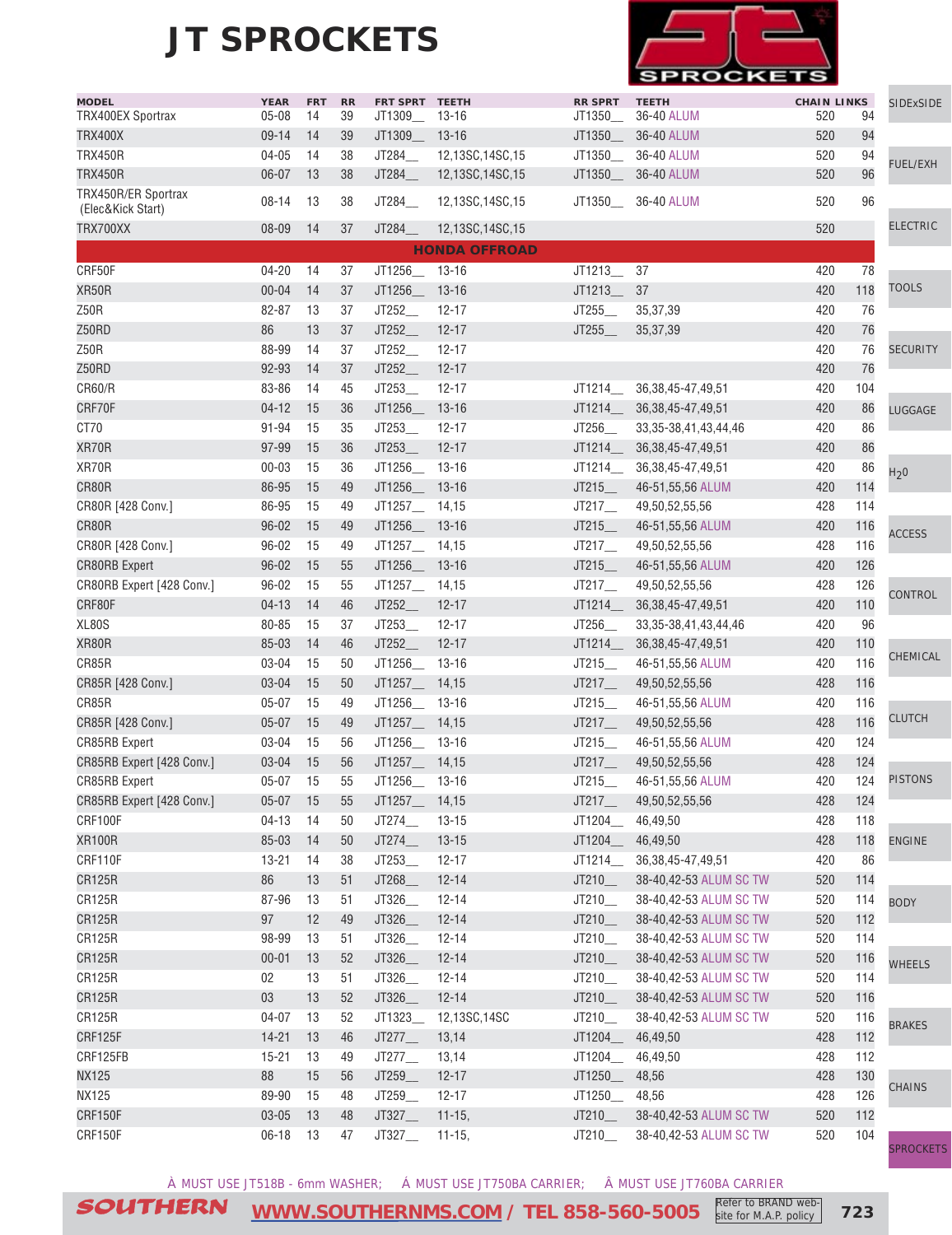

| <b>SIDExSIDE</b> | <b>MODEL</b>    | <b>YEAR</b> | <b>FRT</b> | <b>RR</b> | FRT SPRT TEETH   |                        | <b>RR SPRT</b>       | <b>TEETH</b>           | <b>CHAIN LINKS</b> |     |
|------------------|-----------------|-------------|------------|-----------|------------------|------------------------|----------------------|------------------------|--------------------|-----|
|                  | CRF150R         | $07 - 21$   | 15         | 50        | JT1310           | 14SC, 15SC             | JT215                | 46-51,55,56 ALUM       | 420                | 120 |
|                  | CRF150RB        | $07 - 21$   | 15         | 56        |                  | JT1310__ 14SC,15SC     | JT215                | 46-51,55,56 ALUM       | 420                | 126 |
| FUEL/EXH         | TLR200 Reflex   | 86-87       | 13         | 44        | JT328            | $12 - 14$              | JT1208_              | 44                     | 520                | 96  |
|                  | TR200 Fatcat    | 86-87       | 13         | 39        | JT1352_          | $12 - 14$              | JT1207_              | 39                     | 520                | 100 |
|                  | <b>XR200R</b>   | 84-85       | 13         | 50        | JT328_           | $12 - 14$              | JT245/2__ 38-53      |                        | 520                | 108 |
| <b>ELECTRIC</b>  | <b>XR200R</b>   | 86-02       | 13         | 47        | JT328_           | $12 - 14$              | JT245/2_             | 38-53                  | 520                | 108 |
|                  | CRF230F         | $03 - 19$   | 13         | 50        | JT327            | $11 - 15$ ,            | JT210_               | 38-40,42-53 ALUM SC TW | 520                | 110 |
|                  | CRF230L         | 08-09       | 13         | 39        | JT287_           | $13 - 15$              | JT210_               | 38-40,42-53 ALUM SC TW | 520                | 100 |
| <b>TOOLS</b>     | <b>CR250R</b>   | $81 - 83$   | 14         | 54        | JT337_           | $12 - 15$              |                      |                        | 520                | 114 |
|                  | <b>CR250R</b>   | 86          | 14         | 51        | JT285            | $13 - 15$              | JT210                | 38-40,42-53 ALUM SC TW | 520                | 114 |
|                  | <b>CR250R</b>   | 87          | 14         | 53        | JT285            | $13 - 15$              | JT210                | 38-40,42-53 ALUM SC TW | 520                | 114 |
|                  | <b>CR250R</b>   | 88-91       | 14         | 51        | JT284            | 12,13SC,14SC,15        | JT210                | 38-40,42-53 ALUM SC TW | 520                | 114 |
| <b>SECURITY</b>  | <b>CR250R</b>   | 92-93       | 13         | 49        | JT284            | 12,13SC,14SC,15        | JT210                | 38-40,42-53 ALUM SC TW | 520                | 112 |
|                  | <b>CR250R</b>   | 94-95       | 13         | 49        | JT284            | 12,13SC,14SC,15        | JT210                | 38-40,42-53 ALUM SC TW | 520                | 114 |
|                  | <b>CR250R</b>   | $96 - 01$   | 13         | 50        | JT284_           | 12,13SC,14SC,15        | JT210__              | 38-40,42-53 ALUM SC TW | 520                | 114 |
| LUGGAGE          | <b>CR250R</b>   | 02          | 13         | 50        | JT284_           | 12,13SC,14SC,15        | JT210_               | 38-40,42-53 ALUM SC TW | 520                | 114 |
|                  | <b>CR250R</b>   | 03          | 13         | 48        | JT284_           | 12,13SC,14SC,15        | JT210                | 38-40,42-53 ALUM SC TW | 520                | 114 |
|                  | <b>CR250R</b>   | 04          | 13         | 50        | JT284_           | 12,13SC,14SC,15        | JT210                | 38-40,42-53 ALUM SC TW | 520                | 114 |
| H <sub>2</sub> 0 | <b>CR250R</b>   | 05          | 13         | 49        | JT284_           | 12,13SC,14SC,15        | JT210                | 38-40,42-53 ALUM SC TW | 520                | 116 |
|                  | <b>CR250R</b>   | 06-08       | 13         | 49        | JT284_           | 12,13SC,14SC,15        | JT210_               | 38-40,42-53 ALUM SC TW | 520                | 114 |
|                  | CRF250L         | $13 - 18$   | 14         | 40        | JT1321__         | 12-14                  | $JT301$ <sub>—</sub> | 39,40,45,48            | 520                | 106 |
| <b>ACCESS</b>    | CRF250R         | 04-09       | 13         | 51        | JT1323_          | 12,13SC,14SC           | JT210_               | 38-40,42-53 ALUM SC TW | 520                | 114 |
|                  | CRF250R         | 10          | 13         | 48        | JT1323           | 12,13SC,14SC           | JT210                | 38-40,42-53 ALUM SC TW | 520                | 116 |
|                  | <b>CRF250R</b>  | $11 - 17$   | 13         | 49        |                  | JT1323___ 12,13SC,14SC | JT210_               | 38-40,42-53 ALUM SC TW | 520                | 116 |
|                  | CRF250R         | 18          | 13         | 49        | JT1344           | 13SC, 14SC             | JT210                | 38-40,42-53 ALUM SC TW | 520                | 116 |
| CONTROL          | <b>CRF250R</b>  | $19 - 21$   | 13         | 48        | JT1344           | 13SC, 14SC             | JT210                | 38-40,42-53 ALUM SC TW | 520                | 120 |
|                  | CRF250 Rally    | 17          | 14         | 40        | JT1321_          | $12 - 14$              | JT301                | 39,40,45,48            | 520                | 106 |
|                  | CRF250RL        | $17 - 18$   | 14         | 40        | JT1321_          | $12 - 14$              | JT301                | 39,40,45,48            | 520                | 106 |
| CHEMICAL         | CRF250RX        | 19-21       | 13         | 48        |                  | JT1344__ 13SC,14SC     | JT210                | 38-40,42-53 ALUM SC TW | 520                | 120 |
|                  | CRF250X         | $04 - 17$   | 14         | 53        | JT1323_          | 12,13SC,14SC           | JT210_               | 38-40,42-53 ALUM SC TW | 520                | 114 |
|                  | XL250R Pro Link | 84-87       | 13         | 40        | JT328_           | $12 - 14$              | JT260_               | 38,40                  | 520                | 102 |
| <b>CLUTCH</b>    | XR250R Pro Link | 86-87       | 13         | 48        | JT328_           | $12 - 14$              | JT245/2              | 38-53                  | 520                | 108 |
|                  | XR250R Pro Link | 88-89       | 13         | 48        | JT327            | $11 - 15$              | JT245/2              | 38-53                  | 520                | 108 |
|                  | XR250R Pro Link | 90-95       | 13         | 48        | JT327            | $11 - 15$ ,            | JT301                | 39,40,45,48            | 520                | 108 |
| <b>PISTONS</b>   | <b>XR250R</b>   | 96-04 13    |            | 48        | $JT1321 - 12-14$ |                        | JT210                | 38-40,42-53 ALUM SC TW | 520                | 106 |
|                  | <b>XR250L</b>   | $91 - 96$   | 13         | 40        | JT327_           | $11 - 15,$             | JT260_               | 38,40                  | 520                | 104 |
|                  | <b>XR350R</b>   | 85-87       | 14         | 42        | JT1336           | $12 - 14$              | JT245/2              | $38 - 53$              | 520                | 106 |
| <b>ENGINE</b>    | <b>XR400R</b>   | 96-04       | 15         | 45        | JT1322_          | $13 - 15$              | JT210                | 38-40,42-53 ALUM SC TW | 520                | 108 |
|                  | CRF450L         | 2020        | 13         | 51        | JT1345_          | 13RB                   | JT210                | 38-40,42-53 ALUM SC TW | 520                | 116 |
|                  | CRF450R         | $02 - 03$   | 13         | 50        | JT284            | 12,13SC,14SC,15        | JT210                | 38-40,42-53 ALUM SC TW | 520                | 114 |
| <b>BODY</b>      | CRF450R         | $04 - 18$   | 13         | 48        | JT284_           | 12,13SC,14SC,15        | JT210                | 38-40,42-53 ALUM SC TW | 520                | 114 |
|                  | CRF450R         | $19 - 21$   | 13         | 49        | JT284_           | 12,13SC,14SC,15        | JT210_               | 38-40,42-53 ALUM SC TW | 520                | 114 |
|                  | CRF450RL        | $17 - 18$   | 13         | 48        | JT284_           | 12,13SC,14SC,15        | JT210_               | 38-40,42-53 ALUM SC TW | 520                | 114 |
|                  | CRF450RL        | 2021        | 13         | 51        | JT1345           | 13RB                   | JT210_               | 38-40,42-53 ALUM SC TW | 520                | 114 |
| <b>WHEELS</b>    | CRF450RX        | 19-21       | 13         | 49        | JT284            | 12,13SC,14SC,15        | JT210_               | 38-40,42-53 ALUM SC TW | 520                | 114 |
|                  | CRF450RWE       | $19 - 20$   | 13         | 49        | JT284_           | 12,13SC,14SC,15        | JT210                | 38-40,42-53 ALUM SC TW | 520                | 114 |
|                  | CRF450X         | $05 - 18$   | 13         | 51        | JT284_           | 12,13SC,14SC,15        | JT210_               | 38-40,42-53 ALUM SC TW | 520                | 114 |
| <b>BRAKES</b>    | CRF450X         | $19 - 21$   | 13         | 51        | JT1345           | 13RB                   | JT210_               | 38-40,42-53 ALUM SC TW | 520                | 114 |
|                  | <b>CR500R</b>   | 86-87       | 14         | 51        | JT285            | $13 - 15$              | JT210                | 38-40,42-53 ALUM SC TW | 520                | 116 |
|                  | <b>CR500R</b>   | 88-91       | 14         | 51        | JT284_           | 12,13SC,14SC,15        | JT210                | 38-40,42-53 ALUM SC TW | 520                | 116 |
| <b>CHAINS</b>    | CR500R          | $92 - 01$   | 14         | 49        | JT284_           | 12,13SC,14SC,15        | JT210                | 38-40,42-53 ALUM SC TW | 520                | 114 |
|                  | <b>XL600R</b>   | 83-87       | 15         | 43        | JT281            | $13 - 16$              | JT245/2              | 38-53                  | 520                | 104 |
|                  |                 |             |            |           |                  |                        |                      |                        |                    |     |

**[SPROCKETS](http://www.southernms.com/wp-content/uploads/2015/08/18_sprockets.pdf)** 

À MUST USE JT518B - 6mm WASHER; Á MUST USE JT750BA CARRIER; Â MUST USE JT760BA CARRIER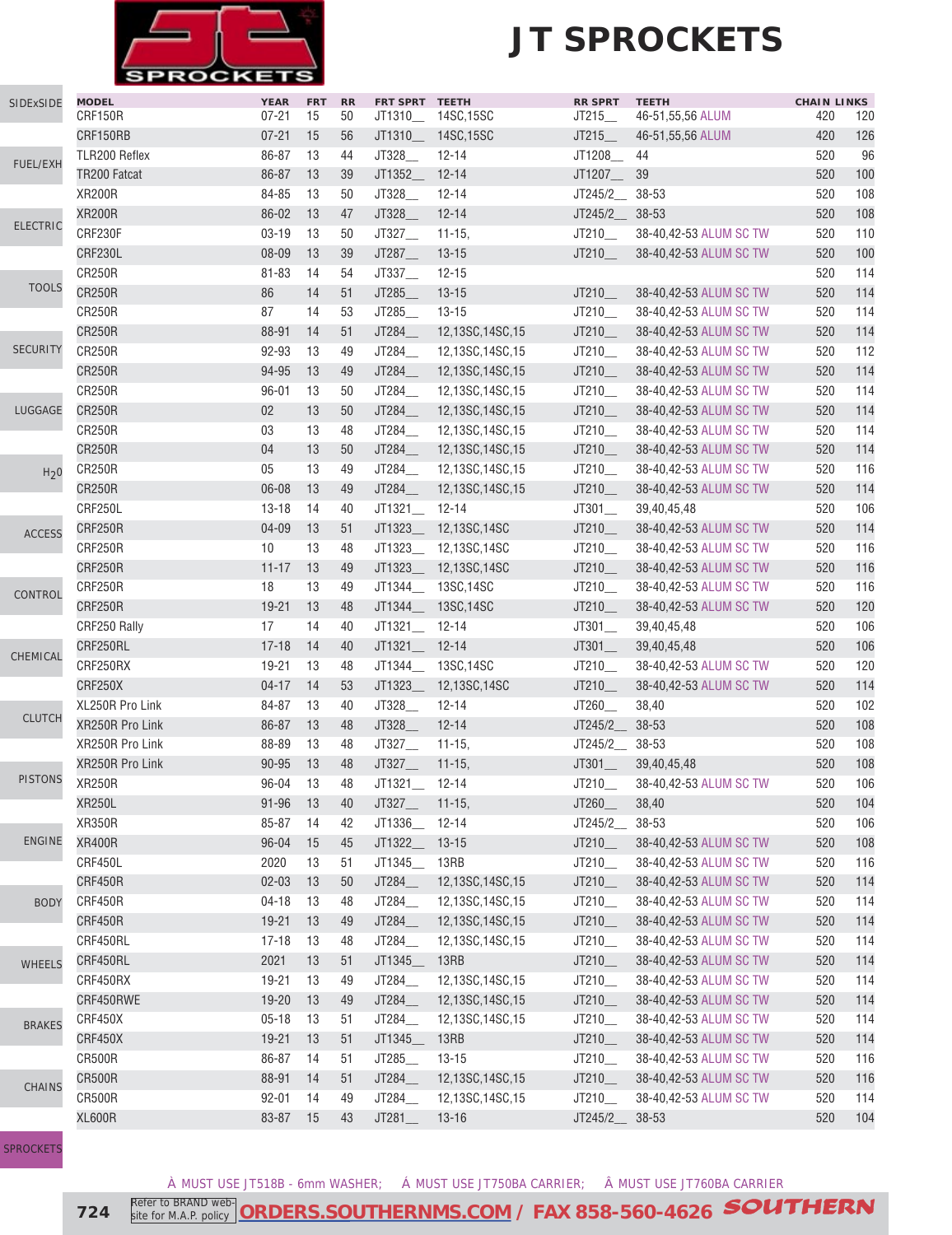

| <b>MODEL</b><br>XL600V Transalp | <b>YEAR</b>    | <b>FRT</b> | <b>RR</b> | FRT SPRT TEETH  |                           | <b>RR SPRT</b>            | <b>TEETH</b>                        | <b>CHAIN LINKS</b> | 118 | <b>SIDExSIDE</b> |
|---------------------------------|----------------|------------|-----------|-----------------|---------------------------|---------------------------|-------------------------------------|--------------------|-----|------------------|
| <b>XR600R</b>                   | 88-90<br>85-87 | 15         | 47        | JT296           | 15RB,16RB<br>$13 - 16$    | JT300__<br>JT245/2_ 38-53 | 43,46,47,49                         | 525<br>520         | 110 |                  |
| <b>XR600R</b>                   | 88-90          | 14         | 48        | JT281           | $13 - 16$                 |                           |                                     | 520                | 112 |                  |
|                                 |                | 14         | 50        | JT281           |                           | JT245/3___ 43,45,47       |                                     |                    |     | <b>FUEL/EXH</b>  |
| <b>XR600R</b>                   | $91 - 00$      | 14         | 48        | JT1309_ 13-16   |                           | $JT301$ <sub>___</sub>    | 39,40,45,48                         | 520                | 110 |                  |
| NX650                           | 89-90          | 15         | 45        | JT308_          | $14-16$ (RB)              | JT245/3_ 43,45,47         |                                     | 520                | 108 |                  |
| <b>XR650R</b>                   | $00 - 07$      | 14         | 48        |                 | JT1307 14,15,15RB         | JT210                     | 38-40,42-53 ALUM SC TW              | 520                | 110 | <b>ELECTRIC</b>  |
| <b>XR650L</b>                   | $93 - 18$      | 15         | 45        | JT1309 13-16    |                           | JT301                     | 39,40,45,48                         | 520                | 110 |                  |
|                                 |                |            |           |                 | <b>HONDA STREETBIKES</b>  |                           |                                     |                    |     |                  |
| ZB50                            | 88             | 15         | 37        | JT252_          | $12 - 17$                 | JT256_                    | 33, 35-38, 41, 43, 44, 46           | 420                | 100 | <b>TOOLS</b>     |
| <b>NS50 F</b>                   | 90             | 14         | 43        | JT253           | $12 - 17$                 | JT239_                    | 40,43,45,47                         | 420                | 118 |                  |
| EZ90 Cub                        | 90-92          | 14         | 35        | JT259_          | $12 - 17$                 | JT269_                    | 34-36,39,40,42-45,47,49-52,56       | 428                | 100 |                  |
| EZ90 Cub                        | 93-96          | 15         | 35        | JT264_          | $14 - 17$                 | JT269_                    | 34-36, 39, 40, 42-45, 47, 49-52, 56 | 428                | 102 |                  |
| <b>CB125 TT</b>                 | 90             | 14         | 43        | JT259_          | $12 - 17$                 | JT269_                    | 34-36, 39, 40, 42-45, 47, 49-52, 56 | 428                | 122 | <b>SECURITY</b>  |
| <b>CBR125R</b>                  | $04 - 10$      | 15         | 42        | JT1264          | 14-17                     | JT1206_                   | 42,44                               | 428                | 124 |                  |
| CBR125R                         | $11 - 17$      | 15         | 44        | JT1264_         | 14-17                     | JT1221                    | 44                                  | 428                | 128 |                  |
| <b>NX125</b>                    | 88             | 15         | 56        | JT259           | $12 - 17$                 | JT1250_                   | 48,56                               | 428                | 130 | LUGGAGE          |
| <b>NX125</b>                    | 89-90          | 15         | 56        | JT259           | $12 - 17$                 | JT1250                    | 48,56                               | 428                | 126 |                  |
| <b>CBR250R</b>                  | $11 - 13$      | 14         | 38        | JT1321_ 12-14   |                           | JT1220_                   | 36,38                               | 520                | 108 |                  |
| CMX250C/CD Rebel                | $96 - 16$      | 14         | 33        | JT270           | $12 - 15$                 | JT273                     | 30,33                               | 520                | 108 | H <sub>2</sub> 0 |
| <b>CB250 Nighthawk</b>          | $91 - 08$      | 14         | 33        | JT270           | $12 - 15$                 | JT279                     | 30, 32, 33, 35, 38-40               | 520                | 106 |                  |
| <b>NX250</b>                    | 88-93          | 13         | 41        | JT1321_         | 12-14                     | JT245/2                   | 38-53                               | 520                | 102 |                  |
| VTR250 Interceptor              | 88             | 14         | 45        | JT283           | 14,15                     | JT245/3___ 43,45,47       |                                     | 520                | 104 | <b>ACCESS</b>    |
| VTR250 Interceptor              | 89-90          | 17         | 51        | JT1298__ 17     |                           | JT1244 51,52,54           |                                     | 428                | 128 |                  |
| <b>CB300F</b>                   | $15 - 18$      | 14         | 36        | $JT1321$ 12-14  |                           | JT1220__                  | 36,38                               | 520                | 108 |                  |
| CBR300R/RA                      | 14-18          | 14         | 36        | JT1321_ 12-14   |                           | JT1220                    | 36,38                               | 520                | 108 |                  |
| CBR300R/RA                      | 19             | 14         | 36        | JT1321_ 12-14   |                           |                           |                                     | 520                | 120 | CONTROL          |
| CMX300A REBEL                   | $17 - 18$      | 14         | 36        | JT1321_ 12-14   |                           | JT1225_                   | 36,40                               | 520                | 120 |                  |
| <b>CB400F CB-1</b>              | 89-90          | 15         | 41        | JT297_          | 14-16,15RB                | JT1332                    | 36-38,40-47                         | 525                | 104 |                  |
| <b>NS400R</b>                   | 85-88          | 15         | 40        | JT292           | 16                        | JT298_                    | 40                                  | 530                | 108 | CHEMICAL         |
|                                 | 82-86          |            |           | JT278           |                           |                           |                                     | 530                | 106 |                  |
| <b>CB450SC Nighthawk</b>        |                | 17         | 36        |                 | $14-18$                   | JT1334                    | 34, 36, 39-46                       |                    |     |                  |
| CB450SG                         | 89             | 16         | 36        | JT291_<br>JT291 | 14-17                     | JT1332                    | 36-38.40-47                         | 525                | 108 | <b>CLUTCH</b>    |
| CMX450C Rebel                   | 86-87          | 17         | 37        |                 | $14 - 17$                 | JT1332                    | 36-38,40-47                         | 525                | 112 |                  |
| CB500F                          | $13 - 18$      | 15         | 41        |                 | JT1381__ 15,16,15RB,16RB  |                           | JT1316___ 38,39,41,43               | 520                | 112 |                  |
| <b>CB500X</b>                   | $13 - 18$      | 15         | 41        |                 | JT1381__ 15,16,15RB,16RB  |                           | JT1316 38,39,41,43                  | 520                | 112 | <b>PISTONS</b>   |
| CBR500R/RA                      | $13 - 18$      | 15         | 41        |                 | JT1381__ 15,16,15RB,16RB  |                           | JT1316____ 38,39,41,43              | 520                | 112 |                  |
| CMX500 Rebel                    | $17-18$ 15     |            | $40\,$    |                 | JT1381__ 15,16,15RB,16RB  | JT1225___ 36,40           |                                     | 520                | 110 |                  |
| GB500                           | 89-90          | 15         | 37        | JT294_          | 15                        | JT1332__                  | 36-38,40-47                         | 525                | 108 | <b>ENGINE</b>    |
| VF500C V30 Magna                | 84-85          | 15         | 44        | JT286_          | $14 - 16$                 | JT1334                    | 34, 36, 39-46                       | 530                | 108 |                  |
| VF500F Interceptor              | 84-85          | 15         | 44        | JT286_          | $14 - 16$                 | JT1334_                   | 34, 36, 39-46                       | 530                | 108 |                  |
| VF500F Interceptor              | 86             | 15         | 43        | JT286_          | $14 - 16$                 | JT1334_                   | 34, 36, 39-46                       | 530                | 108 |                  |
| CB600F (599)                    | 04-06          | 15         | 42        |                 | JT1371___ 14,15,15RB      | JT1304__                  | 38, 39, 41 - 45, 47                 | 525                | 110 | <b>BODY</b>      |
| <b>CBR600F Hurricane</b>        | 87-90          | 15         | 44        | JT295_          | 14-16,15RB                | JT1334_                   | 34, 36, 39-46                       | 530                | 110 |                  |
| CBR600F2/F3                     | $91 - 96$      | 15         | 43        | JT295__         | 14-16,15RB                | JT302_                    | 39,41-45                            | 530                | 108 |                  |
| CBR600F2/F3 [520 Conv.]         | 91-96          | 15         | 43        | JT1295_ 13-15   |                           | JT1303_                   | 42-52 ALUM                          | 520                | 108 | WHEELS           |
| CBR600F3                        | 97-98          | 15         | 43        |                 | JT1371 14,15,15RB         | JT1304_                   | 38, 39, 41 - 45, 47                 | 525                | 108 |                  |
| CBR600F3 [520 Conv.]            | 97-98          | 15         | 43        | JT1295_ 13-15   |                           |                           | JT1303___ 42-52 ALUM                | 520                | 108 |                  |
| CBR600F4                        | 99-00          | 16         | 45        |                 | JT1370__ 14-16,15RB,16RB  |                           |                                     | 525                | 110 | <b>BRAKES</b>    |
| CBR600F4 [520 Conv.]            | 99-00          | 16         | 45        | JT1269_ 14-17   |                           |                           | JT1303___ 42-52 ALUM                | 520                | 110 |                  |
| CBR600F4i                       | $01 - 06$      | 16         | 46        |                 | JT1370__ 14-16,15RB,16RB  | JT1307__                  | $41 - 46$                           | 525                | 108 |                  |
| CBR600F4i [520 Conv.]           | $01 - 06$      | 16         | 46        | JT1269_ 14-17   |                           | JT1308___                 | 40,42-47 ALUM                       | 520                | 108 | <b>CHAINS</b>    |
| CBR600RA                        | 09-18          | 16         | 42        |                 | JT1370___ 14-16,15RB,16RB | JT1307_                   | 41-46                               | 525                | 112 |                  |
| CBR600RA [520 Conv.]            | 09-18          | 16         | 42        | JT1269___ 14-17 |                           | JT1308___                 | 40,42-47 ALUM                       | 520                | 112 |                  |
|                                 |                |            |           |                 |                           |                           |                                     |                    |     | <b>SPROCKETS</b> |
|                                 |                |            |           |                 |                           |                           |                                     |                    |     |                  |

À MUST USE JT518B - 6mm WASHER; Á MUST USE JT750BA CARRIER; Â MUST USE JT760BA CARRIER

site for M.A.P. policy

SOUTHERN **[WWW.SOUTHERNMS.COM](http://m.southernms.com) / TEL 858-560-5005 725** Refer to BRAND web-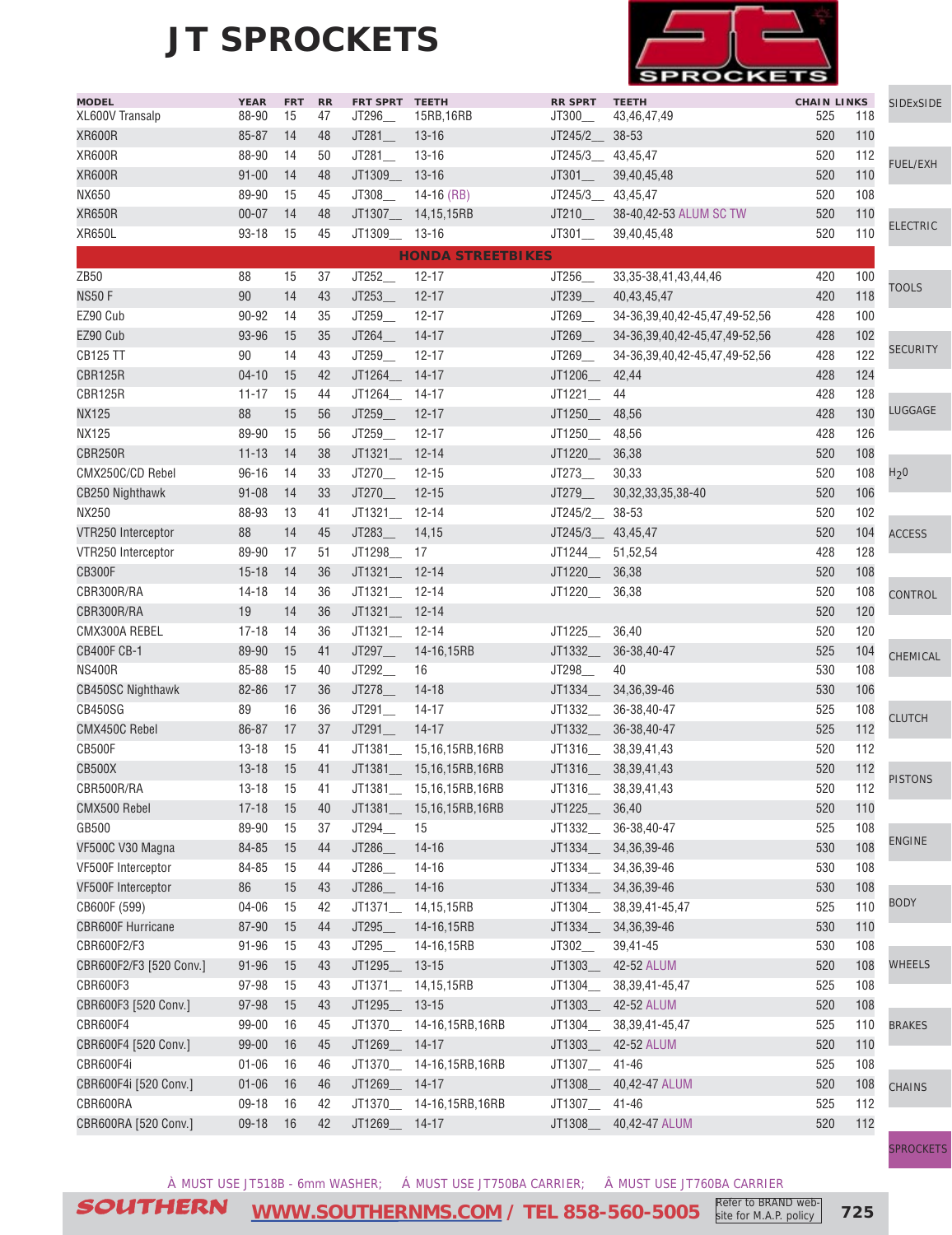

| SIDExSIDE        | <b>MODEL</b><br>CBR600RR       | <b>YEAR</b><br>$03 - 06$ | <b>FRT</b><br>16 | <b>RR</b><br>43 | FRT SPRT TEETH<br>JT1370_ | 14-16,15RB,16RB           | <b>RR SPRT</b><br>JT1307_ | <b>TEETH</b><br>$41 - 46$ | <b>CHAIN LINKS</b><br>525 | 112 |
|------------------|--------------------------------|--------------------------|------------------|-----------------|---------------------------|---------------------------|---------------------------|---------------------------|---------------------------|-----|
|                  | CBR600RR [520 Conv.]           | 03-06                    | 16               | 43              | JT1269_ 14-17             |                           | JT1308_                   | 40,42-47 ALUM             | 520                       | 112 |
|                  | CBR600RR                       | $07 - 18$                | 16               | 42              | JT1370_                   | 14-16,15RB,16RB           | JT1307_                   | $41 - 46$                 | 525                       | 112 |
| FUEL/EXH         | CBR600RR [520 Conv.]           | $07 - 18$                | 16               | 42              | JT1269_                   | $14 - 17$                 | JT1308_                   | 40,42-47 ALUM             | 520                       | 112 |
|                  | CBR600SJR                      | 96                       | 15               | 43              | JT295                     | 14-16,15RB                | JT302_                    | 39,41-45                  | 530                       | 108 |
|                  | CBR600SE                       | 97-98                    | 15               | 43              | JT1371_                   | 14,15,15RB                | JT1304_                   | 38, 39, 41 - 45, 47       | 525                       | 108 |
| <b>ELECTRIC</b>  | VT600C Shadow VLX              | 88                       | 16               | 44              | JT293_                    | 15,16                     | JT1332_                   | 36-38,40-47               | 525                       | 120 |
|                  | VT600C Shadow VLX              | $90 - 07$                | 16               | 44              | JT296                     | 15RB, 16RB                | JT1332                    | 36-38,40-47               | 525                       | 120 |
|                  | VT600CD/CD2 Shadow VLX Deluxe  | 94-07                    | 16               | 44              | JT296_                    | 15RB, 16RB                | JT1332                    | 36-38,40-47               | 525                       | 120 |
| <b>TOOLS</b>     | CB650F/FA                      | $14 - 18$                | 15               | 42              |                           | JT1370__ 14-16,15RB,16RB  | JT1304_                   | 38, 39, 41 - 45, 47       | 525                       | 118 |
|                  | CBR650F/FA                     | $14 - 18$                | 15               | 42              |                           | JT1370_ 14-16,15RB,16RB   | JT1304_                   | 38, 39, 41 - 45, 47       | 525                       | 118 |
|                  | NT650 Hawk GT                  | 88-91                    | 16               | 44              | JT296                     | 15RB, 16RB                | JT1311                    | 43-45                     | 525                       | 112 |
| <b>SECURITY</b>  | CTX700                         | $14 - 16$                | 16               | 43              |                           | JT1373___ 15-17,16RB,17RB | JT1316__                  | 38, 39, 41, 43            | 520                       | 114 |
|                  | CTX700D                        | $14 - 16$                | 16               | 39              |                           | JT1373___ 15-17,16RB,17RB | JT1316_                   | 38, 39, 41, 43            | 520                       | 114 |
|                  | CTX700N                        | $14 - 16$                | 16               | 43              |                           | JT1373__ 15-17,16RB,17RB  |                           | JT1316___ 38,39,41,43     | 520                       | 114 |
| LUGGAGE          | CTX700ND                       | $14 - 16$                | 16               | 39              |                           | JT1373___ 15-17,16RB,17RB | JT1316__                  | 38, 39, 41, 43            | 520                       | 114 |
|                  | CTX700 (DCT)                   | $14 - 18$                | 16               | 43              |                           | JT1373__ 15-17,16RB,17RB  | JT1316_                   | 38, 39, 41, 43            | 520                       | 114 |
|                  | CTX700N (DCT)                  | $14 - 18$                | 16               | 39              | JT1373_                   | 15-17,16RB,17RB           | JT1316_                   | 38, 39, 41, 43            | 520                       | 114 |
|                  | NC700JD                        | $15 - 16$                | 16               | 39              |                           | JT1373 15-17,16RB,17RB    | JT1316_                   | 38, 39, 41, 43            | 520                       | 114 |
| H <sub>2</sub> 0 | <b>NC700X</b>                  | $14 - 15$                | 16               | 43              | JT1373_                   | 15-17,16RB,17RB           | JT1316_                   | 38, 39, 41, 43            | 520                       | 114 |
|                  | VF700F Interceptor             | 84-85                    | 16               | 44              | JT339                     | $15-18$ (RB)              | JT1334__                  | 34, 36, 39-46             | 530                       | 110 |
|                  | VF700F Interceptor             | 86                       | 16               | 45              | JT339                     | $15-18$ (RB)              | JT1334_                   | 34, 36, 39-46             | 530                       | 110 |
| <b>ACCESS</b>    | VFR700F/F2 Interceptor         | 86-88                    | 16               | 45              | JT339                     | $15-18$ (RB)              | JT1334_                   | 34, 36, 39-46             | 530                       | 110 |
|                  | CB750 Nighthawk                | $91 - 03$                | 15               | 38              | JT1332                    | 14-17,15RB,16RB           | JT1332_                   | 36-38,40-47               | 525                       | 110 |
|                  | VF750C V45 Magna               | 94-03                    | 16               | 40              | JT333                     | 14-16,16RB                | JT1334_                   | 34, 36, 39-46             | 530                       | 118 |
| CONTROL          | VF750 CD/CD2 V45 Magna Deluxe  | $95 - 04$                | 16               | 40              | JT333                     | 14-16,16RB                | JT1334___                 | 34, 36, 39-46             | 530                       | 118 |
|                  | VFR750F Interceptor            | 90-97                    | 16               | 43              | JT333_                    | 14-16,16RB                | JT1340_                   | 43-45                     | 530                       | 112 |
|                  | <b>VFR750R (RC30)</b>          | 88-92                    | 16               | 40              | JT313_                    | 16                        | JT312_                    | 40                        | 525                       | 106 |
| CHEMICAL         | VT750C/CD/CD2 Shadow           | 98-03                    | 17               | 41              | JT1372_ 17,17RB           |                           | JT1304_                   | 38, 39, 41 - 45, 47       | 525                       | 122 |
|                  | VT750DC Shadow Spirit          | $01 - 07$                | 17               | 42              | JT1372__ 17,17RB          |                           | JT1304_                   | 38, 39, 41 - 45, 47       | 525                       | 122 |
|                  | VT750RS Shadow                 | $10 - 13$                | 17               | 38              | JT1372_                   | 17,17RB                   | JT1304_                   | 38, 39, 41 - 45, 47       | 525                       | 112 |
| <b>CLUTCH</b>    | XRV750 Africa Twin             | 90-92                    | 16               | 46              | JT314_                    | 16,16RB                   | JT1332_                   | 36-38,40-47               | 525                       | 124 |
|                  | XRV750 Africa Twin             | 93-03                    | 16               | 45              | JT314__                   | 16,16RB                   | JT1332_                   | 36-38,40-47               | 525                       | 124 |
|                  | VFR800 FI Interceptor          | $98 - 01$                | 17               | 43              | JT339_                    | $15-18$ (RB)              | JT1340                    | $43 - 45$                 | 530                       | 108 |
| <b>PISTONS</b>   | VFR800 FI Interceptor          | $02 - 13$                | 16               | 43              | JT339                     | $15-18$ (RB)              | JT1340__                  | 43-45                     | 530                       | 110 |
|                  | VFR800 FI Interceptor /ABS     | $02 - 13$                | 16               |                 | JT339_                    | $15-18$ (RB)              | JT1340_                   | 43-45                     | 530                       | 110 |
|                  | VFR800F Interceptor VTEC (ABS) | $14 - 17$                | 16               | 43<br>43        | JT1332_                   | 14-17,15RB,16RB           | JT1346_                   | 43,44                     | 525                       | 110 |
| <b>ENGINE</b>    | VFR800X Crossrunner            | $11 - 14$                | 16               | 43              | JT339_                    | $15-18$ (RB)              | JT1340_                   | $43 - 45$                 | 530                       | 116 |
|                  | VFR800X Crossrunner            | $15 - 17$                | 16               | 43              | JT1332_                   | 14-17,15RB,16RB           | JT1346_                   | 43,44                     | 525                       | 110 |
|                  | CB900F (919)                   | $02 - 07$                | 16               | 43              | JT333_                    | 14-16,16RB                | JT302_                    | 39,41-45                  | 530                       | 114 |
|                  | CBR900RR                       | 93-95                    | 16               | 43              | JT333_                    | 14-16,16RB                | JT302_                    | 39,41-45                  | 530                       | 108 |
| <b>BODY</b>      | CBR900RR [520 Conv.]           | 93-95                    | 16               | 43              | JT1269_                   | $14-17$                   | JT1303_                   | 42-52 ALUM                | 520                       | 108 |
|                  | CBR900RR                       |                          |                  |                 |                           |                           |                           |                           |                           |     |
|                  |                                | 96-99                    | 16               | 43              | JT1370_                   | 14-16,15RB,16RB           | JT1304_                   | 38, 39, 41 - 45, 47       | 525                       | 108 |
| <b>WHEELS</b>    | CBR900RR [520 Conv.]           | 96-99                    | 16               | 43              | JT1269_                   | $14 - 17$                 | JT1303_                   | 42-52 ALUM                | 520                       | 108 |
|                  | CBR929RR                       | $00 - 01$                | 16               | 43              | JT333_                    | 14-16,16RB                | JT1306_                   | $40 - 43$                 | 530                       | 108 |
|                  | CBR929RR [520 Conv.]           | $00 - 01$                | 16               | 43              | JT1269_                   | $14-17$                   | JT1308_                   | 40,42-47 ALUM             | 520                       | 108 |
| <b>BRAKES</b>    | CBR954 RR                      | $02 - 03$                | 16               | 43              | JT333_                    | 14-16,16RB                | JT1306_                   | $40 - 43$                 | 530                       | 108 |
|                  | CBR954 RR [520 Conv.]          | $02 - 03$                | 16               | 43              | JT1269_                   | $14-17$                   | JT1308_                   | 40,42-47 ALUM             | 520                       | 108 |
|                  | CB1000FP                       | 93-98                    | 17               | 42              | JT339_                    | $15-18$ (RB)              | JT1334                    | 34, 36, 39-46             | 530                       | 116 |
| <b>CHAINS</b>    | <b>CB1000R</b>                 | $08 - 16$                | 16               | 44              | JT333_                    | 14-16,16RB                | JT1340_                   | 43-45                     | 530                       | 116 |
|                  | <b>CB1000R (ABS)</b>           | $08 - 16$                | 16               | 44              | JT333_                    | 14-16,16RB                | JT1340_                   | 43-45                     | 530                       | 116 |
|                  | <b>CB1000R (ABS)</b>           | 18                       | 15               |                 | JT1332_                   | 14-17,15RB,16RB           |                           |                           | 525                       | 116 |

**[SPROCKETS](http://www.southernms.com/wp-content/uploads/2015/08/18_sprockets.pdf)** 

À MUST USE JT518B - 6mm WASHER; Á MUST USE JT750BA CARRIER; Â MUST USE JT760BA CARRIER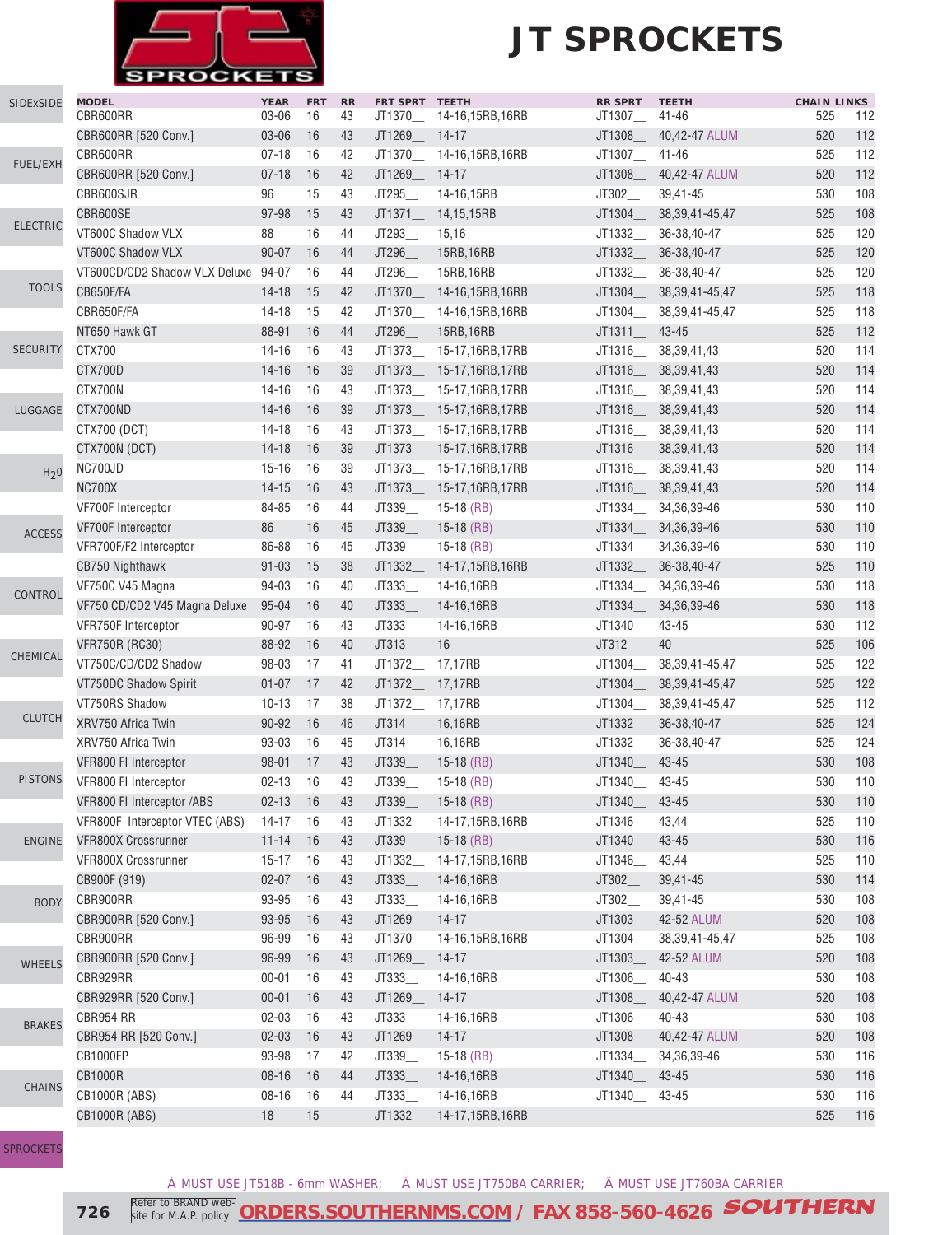

| <b>MODEL</b><br>CBR1000F Hurricane | <b>YEAR</b><br>87-88 | <b>FRT</b><br>17 | <b>RR</b><br>43 | FRT SPRT TEETH<br>JT339 | $15-18$ (RB)             | <b>RR SPRT</b><br>JT1334 | <b>TEETH</b><br>34, 36, 39-46     | <b>CHAIN LINKS</b><br>530 | 114 | SIDExSIDE        |
|------------------------------------|----------------------|------------------|-----------------|-------------------------|--------------------------|--------------------------|-----------------------------------|---------------------------|-----|------------------|
| <b>CBR1000F Hurricane</b>          | 89-95                | 17               | 42              | JT339                   | $15-18$ (RB)             | JT1334___                | 34, 36, 39-46                     | 530                       | 114 |                  |
| <b>CBR1000F</b>                    | $96 - 00$            | 17               | 41              | JT339_                  | $15-18$ (RB)             | JT1334_                  | 34, 36, 39-46                     | 530                       | 114 |                  |
| <b>CBR1000RR Fireblade</b>         | $04 - 05$            | 16               | 41              | JT333                   | 14-16,16RB               | JT1306__                 | $40 - 43$                         | 530                       | 114 | <b>FUEL/EXH</b>  |
| CBR1000RR [520 Conv.]              | $04 - 05$            | 16               | 41              | JT1269_ 14-17           |                          |                          | JT1308__ 40,42-47 ALUM            | 520                       | 114 |                  |
| <b>CBR1000RR Fireblade</b>         | $06 - 07$            | 16               | 42              | JT333                   | 14-16,16RB               | JT1306_ 40-43            |                                   | 530                       | 114 |                  |
| CBR1000RR [520 Conv.]              | $06 - 07$            | 16               | 42              | JT1269_ 14-17           |                          |                          | JT1308___ 40,42-47 ALUM           | 520                       | 114 | <b>ELECTRIC</b>  |
| <b>CBR1000RR Fireblade</b>         | $08 - 16$            | 16               | 42              | JT333_                  | 14-16,16RB               | JT1306__ 40-43           |                                   | 530                       | 116 |                  |
| CBR1000RR [520 Conv.]              | $08 - 16$            | 16               | 42              | JT1269_ 14-17           |                          | JT1308_                  | 40.42-47 ALUM                     | 520                       | 116 |                  |
| <b>CBR1000RR Fireblade</b>         | $17 - 18$            | 16               | 43              |                         | JT1370__ 14-16,15RB,16RB | JT1317_                  | 43                                | 525                       | 116 | <b>TOOLS</b>     |
| CBR1000RA Fireblade                | $10 - 16$            | 16               | 42              | JT333                   | 14-16,16RB               | JT1306__                 | 40-43                             | 530                       | 116 |                  |
| CBR1000RA [520 Conv.]              | $10 - 16$            | 16               | 42              | JT1269                  | $14 - 17$                | JT1308_                  | 40,42-47 ALUM                     | 520                       | 116 |                  |
| CBR1000RA Fireblade                | $17 - 18$            | 16               | 42              |                         | JT1370__ 14-16,15RB,16RB | JT1317__ 43              |                                   | 525                       | 116 | <b>SECURITY</b>  |
| CBR1000RA [520 Conv.]              | $17 - 18$            | 16               | 42              | JT1269 14-17            |                          | JT1308__                 | 40,42-47 ALUM                     | 520                       | 116 |                  |
| CBR1000RR Fireblade SP             | 16                   | 16               | 42              | JT333                   | 14-16,16RB               | JT1306                   | 40-43                             | 530                       | 116 |                  |
| CBR1000RR [520 Conv.]              | 16                   | 16               | 42              | JT1269 14-17            |                          | JT1308_                  | 40,42-47 ALUM                     | 520                       | 116 | LUGGAGE          |
| CBR1000RR Fireblade SP             | $17 - 18$            | 16               | 43              |                         | JT1370__ 14-16,15RB,16RB | JT1317                   | 43                                | 525                       | 116 |                  |
| CBR1000RR [520 Conv.]              | $17 - 18$            | 16               | 43              | JT1269__ 14-17          |                          |                          | JT1308___ 40,42-47 ALUM           | 520                       | 116 |                  |
|                                    |                      |                  |                 |                         |                          |                          |                                   |                           |     |                  |
| <b>CBR1000S</b>                    | $15 - 16$            | 16               | 42              | JT333                   | 14-16,16RB               | JT1306__                 | 40-43                             | 530                       | 116 | H <sub>2</sub> 0 |
| CBR1000S [520 Conv.]               | $15 - 16$            | 16               | 42              | JT1269_ 14-17           |                          |                          | JT1308___ 40,42-47 ALUM           | 520                       | 116 |                  |
| RVT1000R (RC51)                    | $00 - 06$            | 16               | 40              | JT333_                  | 14-16,16RB               | JT1306__                 | 40-43                             | 530                       | 104 |                  |
| RVT1000R (RC51) [520 Conv.]        | $00 - 06$            | 16               | 40              | JT1269_ 14-17           |                          | JT1308__                 | 40,42-47 ALUM                     | 520                       | 104 | <b>ACCESS</b>    |
| <b>VF1000 R</b>                    | 85-86                | 17               | 44              | JT339_                  | $15-18$ (RB)             | JT1334                   | 34, 36, 39-46                     | 530                       | 110 |                  |
| VTR1000F Superhawk                 | $98 - 05$            | 16               | 41              | JT333                   | 14-16,16RB               | JT302                    | 39,41-45                          | 530                       | 102 |                  |
| XL1000V Varadero                   | 99-13                | 16               | 47              |                         | JT1370_ 14-16,15RB,16RB  | JT1304__                 | 38, 39, 41 - 45, 47               | 525                       | 112 | <b>CONTROL</b>   |
| <b>CB1100A</b>                     | 13                   | 18               | 39              | JT339_                  | $15-18$ (RB)             | JT302_                   | 39,41-45                          | 530                       | 110 |                  |
| CB1100A                            | $14 - 15$            | 18               | 40              | JT339_                  | $15-18$ (RB)             | JT302_                   | 39,41-45                          | 530                       | 110 |                  |
| CBR1100XX Blackbird                | $97 - 07$            | 17               | 45              | JT339                   | $15-18$ (RB)             | JT302                    | 39,41-45                          | 530                       | 110 | CHEMICAL         |
|                                    |                      |                  |                 |                         | <b>KAWASAKI ATV's</b>    |                          |                                   |                           |     |                  |
| KSF50A (KFX50)                     | 03-06                | 10               | 37              | JT562_                  | 09,10                    |                          |                                   | 420                       | 78  |                  |
| KSF80A (KFX80)                     | 03-06                | 10               | 22              | JT1407__ 10             |                          | JT1795_                  | 22,24                             | 520                       | 36  | <b>CLUTCH</b>    |
| KLF110A Mojave                     | 87-88                | 12               | 50              | JT1501_ 12-14           |                          | JT1410_                  | 50                                | 428                       | 100 |                  |
| <b>KLF110B Mojave</b>              | 87-88                | 12               | 50              | JT1501_ 12-14           |                          | JT1410                   | 50                                | 428                       | 100 |                  |
| KSF250A Mojave (KFX250)            | 88-04                | 12               | 43              | JT1503_ 12,13           |                          | JT1414__ 41,43           |                                   | 520                       | 90  | <b>PISTONS</b>   |
| KXF250A Tecate                     | 87-88                | 13               | 39              | JT569_                  | $10 - 18$                | JT1413___ 39             |                                   | 520                       | 96  |                  |
| KEF300A Lakota                     | $95 - 00$            | 12               | 43              | JT1503_ 12,13           |                          | JT1414_                  | 41,43                             | 520                       | 100 |                  |
| KEF300B Lakota                     | $01 - 03$            | 12               | 43              | JT1503_ 12,13           |                          | JT1414_                  | 41,43                             | 520                       | 100 |                  |
| KSF400A (KFX400)                   | 03-06                | 14               | 40              | JT1401_ 13-15           |                          |                          | JT1826____ 35-37,39,40-42,44,46   | 520                       | 96  | ENGINE           |
| <b>KSF450B (KFX450R)</b>           | $08 - 14$            | 14               | 38              |                         | JT1536__ 14-16,16RB      |                          | JT1415___ 36-38,40,42             | 520                       | 94  |                  |
|                                    |                      |                  |                 |                         | <b>KAWASAKI OFFROAD</b>  |                          |                                   |                           |     |                  |
| KDX50A                             | 03-06                | 13               | 28              | JT563_                  | $11 - 16$                | JT1780_                  | 28                                | 420                       | 78  | <b>BODY</b>      |
| KX60A/B                            | 83-03                | 13               | 44              | JT546_                  | $12 - 16$                | JT464_                   | 44,50                             | 420                       | 104 |                  |
| <b>KX65</b>                        | $00 - 01$            | 13               | 46              | JT546_                  | $12 - 16$                | JT1465__                 | 46,47 ALUM                        | 420                       | 108 |                  |
| KX65 [428 Conv.]                   | $00 - 01$            | 13               | 46              | JT555_                  | $13 - 15$                | JT1466_                  | 44,46,47                          | 428                       | 108 | <b>WHEELS</b>    |
| <b>KX65</b>                        | $02 - 20$            | 13               | 47              | JT546_                  | $12 - 16$                | JT1465_                  | 46,47 ALUM                        | 420                       | 110 |                  |
| KX65 [428 Conv.]                   | $02 - 20$            | 13               | 47              | JT555_                  | $13 - 15$                | JT1466_                  | 44,46,47                          | 428                       | 110 |                  |
| KD80M                              | 80-87                | 14               | 39              | JT1263_                 | $11 - 17$                | JT802_                   | 32, 34, 36, 37, 39, 40, 42, 46-50 | 428                       | 98  | <b>BRAKES</b>    |
| KD80N                              | 88-90                | 15               | 34              | JT249_                  | $13 - 16$                |                          |                                   | 420                       | 102 |                  |
| KDX80C                             | 84-88                | 14               | 48              | JT546_                  | $12 - 16$                | JT464_                   | 44,50                             | 420                       | 118 |                  |
| KX80G                              | 86-87                | 13               | 49              | JT546_                  | $12 - 16$                | JT461_                   | 47-54 ALUM                        | 420                       | 120 | <b>CHAINS</b>    |
| KX80G [428 Conv.]                  | 86-87                | 13               | 49              | JT555_                  | $13 - 15$                | JT462_                   | 49-51,54 ALUM                     | 428                       | 120 |                  |
| KX80J                              | 87                   | 13               | 54              | JT546_                  | $12 - 16$                | JT461                    | 47-54 ALUM                        | 420                       | 126 |                  |
| KX80J [428 Conv.]                  | 87                   | 13               | 54              | JT555_                  | $13 - 15$                | JT462_                   | 49-51,54 ALUM                     | 428                       | 126 | <b>SPROCKETS</b> |

À MUST USE JT518B - 6mm WASHER; Á MUST USE JT750BA CARRIER; Â MUST USE JT760BA CARRIER

SOUTHERN **[WWW.SOUTHERNMS.COM](http://m.southernms.com) / TEL 858-560-5005 727** Refer to BRAND web-

site for M.A.P. policy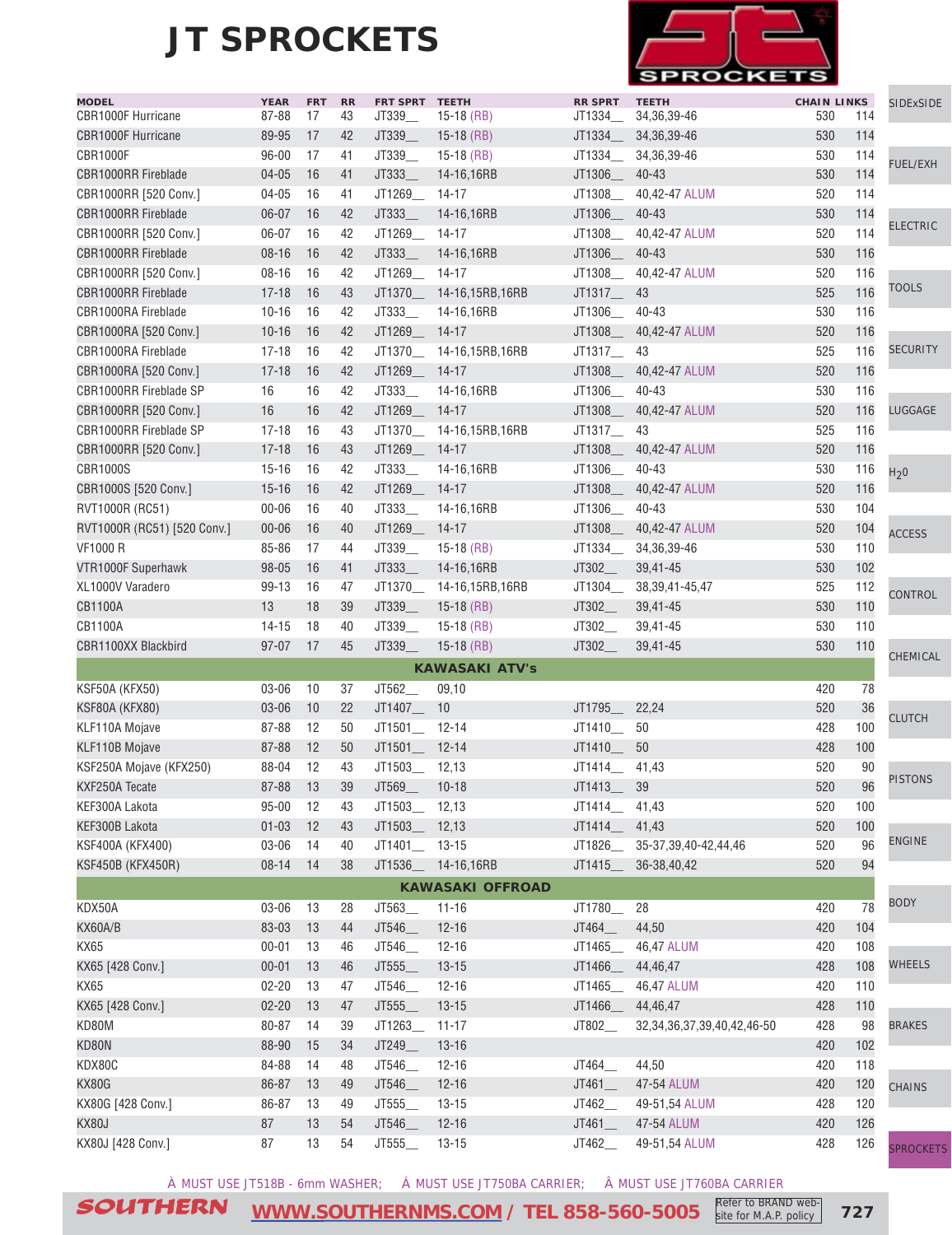

### **JT SPROCKETS**

| SIDExSIDE        | <b>MODEL</b><br>KX80N Big Wheel | <b>YEAR</b><br>88 | <b>FRT</b><br>14 | RR<br>53 | <b>FRT SPRT</b><br>JT546_ | <b>TEETH</b><br>$12 - 16$ | <b>RR SPRT</b><br>JT461_ | <b>TEETH</b><br>47-54 ALUM                   | <b>CHAIN LINKS</b><br>420 | 126        |
|------------------|---------------------------------|-------------------|------------------|----------|---------------------------|---------------------------|--------------------------|----------------------------------------------|---------------------------|------------|
|                  | KX80N Big Wheel                 | 89-90             | 13               | 54       | JT546_                    | $12 - 16$                 | JT461                    | 47-54 ALUM                                   | 420                       | 126        |
|                  | KX80N Big Wheel [428 Conv.]     | 89-90             | 13               | 54       | JT555_                    | $13 - 15$                 | JT462                    | 49-51,54 ALUM                                | 428                       | 126        |
| FUEL/EXH         | KX80L                           | 89-90             | 13               | 49       | JT546_                    | $12 - 16$                 | JT461                    | 47-54 ALUM                                   | 420                       | 120        |
|                  | KX80L [428 Conv.]               | 89-90             | 13               | 49       | JT555_                    | $13 - 15$                 | JT462                    | 49-51,54 ALUM                                | 428                       | 120        |
|                  | KX80R                           | 91-97             | 13               | 49       | JT546_                    | $12 - 16$                 | JT461                    | 47-54 ALUM                                   | 420                       | 118        |
| <b>ELECTRIC</b>  | KX80R [428 Conv.]               | 91-97             | 13               | 49       | JT555_                    | $13 - 15$                 | JT462                    | 49-51,54 ALUM                                | 428                       | 118        |
|                  | KX80T Big Wheel                 | 91-94             | 13               | 54       | JT546_                    | $12 - 16$                 | JT461                    | 47-54 ALUM                                   | 420                       | 124        |
|                  | KX80T Big Wheel [428 Conv.]     | 91-94             | 13               | 54       | JT555_                    | $13 - 15$                 | JT462__                  | 49-51,54 ALUM                                | 428                       | 124        |
| <b>TOOLS</b>     | KX80W                           |                   | 14               | 50       |                           |                           |                          | 47-54 ALUM                                   | 420                       | 124        |
|                  |                                 | 98-99             |                  |          | JT546_                    | $12 - 16$                 | JT461                    |                                              |                           |            |
|                  | KX80W [428 Conv.]               | 98-99             | 14               | 50       | JT555                     | $13 - 15$                 | JT462                    | 49-51,54 ALUM                                | 428                       | 124<br>124 |
| <b>SECURITY</b>  | KX80W                           | $00\,$            | 14               | 51       | JT546_                    | $12 - 16$                 | JT461_                   | 47-54 ALUM                                   | 420                       |            |
|                  | KX80W [428 Conv.]               | $00\,$            | 14               | 51       | JT555_                    | $13 - 15$                 | JT462_                   | 49-51,54 ALUM                                | 428                       | 124        |
|                  | KX80Y Big Wheel                 | $98 - 00$         | 13               | 51       | JT546_                    | $12 - 16$                 | JT461                    | 47-54 ALUM                                   | 420                       | 130        |
|                  | KX80Y Big Wheel [428 Conv.]     | 98-00             | 13               | 51       | JT555_                    | $13 - 15$                 | JT462_                   | 49-51,54 ALUM                                | 428                       | 130        |
| LUGGAGE          | KX85A                           | $01 - 20$         | 14               | 50       | JT546_                    | $12 - 16$                 | JT461                    | 47-54 ALUM                                   | 420                       | 120        |
|                  | KX85A [428 Conv.]               | $01 - 20$         | 14               | 50       | JT555_                    | $13 - 15$                 | JT462                    | 49-51,54 ALUM                                | 428                       | 120        |
|                  | KX85B Big Wheel                 | $01 - 20$         | 13               | 51       | JT546_                    | $12 - 16$                 | JT461                    | 47-54 ALUM                                   | 420                       | 130        |
| H <sub>2</sub> 0 | KX85B Big Wheel [428 Conv.]     | $01 - 20$         | 13               | 51       | JT555_                    | $13 - 15$                 | JT462                    | 49-51,54 ALUM                                | 428                       | 130        |
|                  | <b>KX100</b>                    | $91 - 97$         | 13               | 54       | JT546_                    | $12 - 16$                 | JT461_                   | 47-54 ALUM                                   | 420                       | 124        |
|                  | KX100 [428 Conv.]               | 91-97             | 13               | 54       | JT555_                    | $13 - 15$                 | JT462                    | 49-51,54 ALUM                                | 428                       | 124        |
| <b>ACCESS</b>    | <b>KX100</b>                    | 98-99             | 13               | 51       | JT546_                    | $12 - 16$                 | JT461                    | 47-54 ALUM                                   | 420                       | 124        |
|                  | KX100 [428 Conv.]               | 98-99             | 13               | 51       | JT555_                    | $13 - 15$                 | JT462_                   | 49-51,54 ALUM                                | 428                       | 124        |
|                  | <b>KX100</b>                    | $00 - 20$         | 13               | 51       | JT546_                    | $12 - 16$                 | JT461                    | 47-54 ALUM                                   | 420                       | 124        |
| CONTROL          | KX100 [428 Conv.]               | $00 - 20$         | 13               | 51       | JT555                     | $13 - 15$                 | JT462                    | 49-51,54 ALUM                                | 428                       | 124        |
|                  | KLX110A                         | $02\,$            | 14               | 37       | JT249_                    | $13 - 16$                 | JT801                    | 26,28,30,32,33,35,37-39,42-44,46,49          | 420                       | 88         |
|                  | KLX110A                         | 03-09             | 14               | 33       | JT249_                    | $13 - 16$                 | $JT801$ <sub>—</sub>     | 26,28,30,32,33,35,37-39,42-44,46,49          | 420                       | 86         |
|                  | <b>KLX110</b>                   | $10 - 20$         | 13               | 38       | JT249_                    | $13 - 16$                 | $JT801$ <sub>—</sub>     | 26,28,30,32,33,35,37-39,42-44,46,49          | 420                       | 90         |
| CHEMICAL         | KLX110L                         | $10 - 20$         | 13               | 38       | JT249_                    | $13 - 16$                 | JT801                    | 26, 28, 30, 32, 33, 35, 37-39, 42-44, 46, 49 | 420                       | 90         |
|                  | <b>KLX125</b>                   | 03-06             | 14               | 51       | JT409_                    | $14 - 16$                 | JT797_                   | 51,57                                        | 428                       | 122        |
|                  | KLX125L                         | 03-06             | 14               | 57       | JT409_                    | $14 - 16$                 | JT797                    | 51,57                                        | 428                       | 130        |
| <b>CLUTCH</b>    | <b>KLX125C</b>                  | $10 - 14$         | 14               | 47       | JT273_                    | $13 - 15$                 | JT1466_                  | 44,46,47                                     | 428                       | 124        |
|                  | KLX125D D-Tracker               | $10 - 13$         | 14               | 44       | JT273_                    | $13 - 15$                 | JT1466_                  | 44,46,47                                     | 428                       | 122        |
|                  | KX125                           | 86-89             | 12               | 47       | JT422_                    | $12 - 15$                 | JT460_                   | 39,42-53 ALUM SC TW                          | 520                       | 112        |
| <b>PISTONS</b>   | KX125                           | $90 - 91$         | 12               | 48       | JT422_                    | $12 - 15$                 | JT460_                   | 39,42-53 ALUM SC TW                          | 520                       | 112        |
|                  | KX125                           | 92-93             | 12               | 49       | $JT422$ <sub>—</sub>      | $12 - 15$                 | JT460_                   | 39,42-53 ALUM SC TW                          | 520                       | 112        |
|                  | KX125                           | 94-95             | 12               | 49       | JT1445__                  | 11,12SC,13SC,14           | JT460_                   | 39,42-53 ALUM SC TW                          | 520                       | 110        |
| <b>ENGINE</b>    | KX125                           | 96-97             | 13               | 50       | JT1445_                   | 11,12SC,13SC,14           | JT460_                   | 39,42-53 ALUM SC TW                          | 520                       | 112        |
|                  | KX125                           | 98                | 12               | 48       |                           | JT1445___ 11,12SC,13SC,14 | JT460_                   | 39,42-53 ALUM SC TW                          | 520                       | 112        |
|                  | KX125                           | 99                | 12               | 47       | JT1445_                   | 11,12SC,13SC,14           | JT460_                   | 39,42-53 ALUM SC TW                          | 520                       | 110        |
| <b>BODY</b>      | KX125                           | $00 - 02$         | 12               | 49       | JT1445__                  | 11,12SC,13SC,14           | JT460_                   | 39,42-53 ALUM SC TW                          | 520                       | 110        |
|                  | KX125                           | 03                | 13               | 51       | JT1445                    | 11,12SC,13SC,14           | JT460_                   | 39,42-53 ALUM SC TW                          | 520                       | 110        |
|                  | KX125                           | $04 - 08$         | 13               | 51       | JT1445__                  | 11,12SC,13SC,14           | JT460_                   | 39,42-53 ALUM SC TW                          | 520                       | 114        |
| <b>WHEELS</b>    | <b>KLX140</b>                   | $08 - 20$         | 14               | 50       | JT1501                    | $12 - 14$                 | JT462_                   | 49-51,54 ALUM                                | 428                       | 122        |
|                  | <b>KLX140G</b>                  | 17-19             | 13               | 57       | JT1501__                  | $12 - 14$                 |                          |                                              | 428                       | 134        |
|                  | KLX140L                         | $08 - 20$         | 13               | 51       | $JT1501$ <sub>—</sub>     | $12 - 14$                 | JT462_                   | 49-51,54 ALUM                                | 428                       | 126        |
|                  | KLX150L                         | $14 - 15$         | 14               | 47       | JT273_                    | $13 - 15$                 | JT1466_                  | 44,46,47                                     | 428                       |            |
| <b>BRAKES</b>    | <b>KDX200</b>                   | 84-88             | 13               | 48       | JT569_                    | $10 - 18$                 | JT460_                   | 39,42-53 ALUM SC TW                          | 520                       | 112        |
|                  | <b>KDX200</b>                   | 89-94             | 13               | 47       | JT569_                    | $10 - 18$                 | JT460_                   | 39,42-53 ALUM SC TW                          | 520                       | 110        |
|                  | <b>KDX200</b>                   | $95 - 06$         | 13               | 47       | JT569_                    | $10 - 18$                 | JT460_                   | 39,42-53 ALUM SC TW                          | 520                       | 108        |
| <b>CHAINS</b>    | KDX220R                         | $97 - 05$         | 13               | 47       | JT569_                    | $10 - 18$                 | JT460_                   | 39,42-53 ALUM SC TW                          | 520                       | 108        |
|                  |                                 |                   |                  |          |                           |                           |                          |                                              |                           |            |
|                  | KDX250                          | $91 - 94$         | 14               | 48       | JT569_                    | $10 - 18$                 | JT460_                   | 39,42-53 ALUM SC TW                          | 520                       | 112        |
| <b>SPROCKETS</b> | KL250D (KLR 250)                | 84-05             | 15               | 44       | JT516_                    | 13-16,16RB                | JT475_                   | 40,42,44                                     | 520                       | 104        |

site for M.A.P. policy

À MUST USE JT518B - 6mm WASHER; Á MUST USE JT750BA CARRIER; Â MUST USE JT760BA CARRIER

728 **Refer to BRAND web-** ORDERS.SOUTHERNMS.COM</u> / FAX 858-560-4626 **SOUTHERN**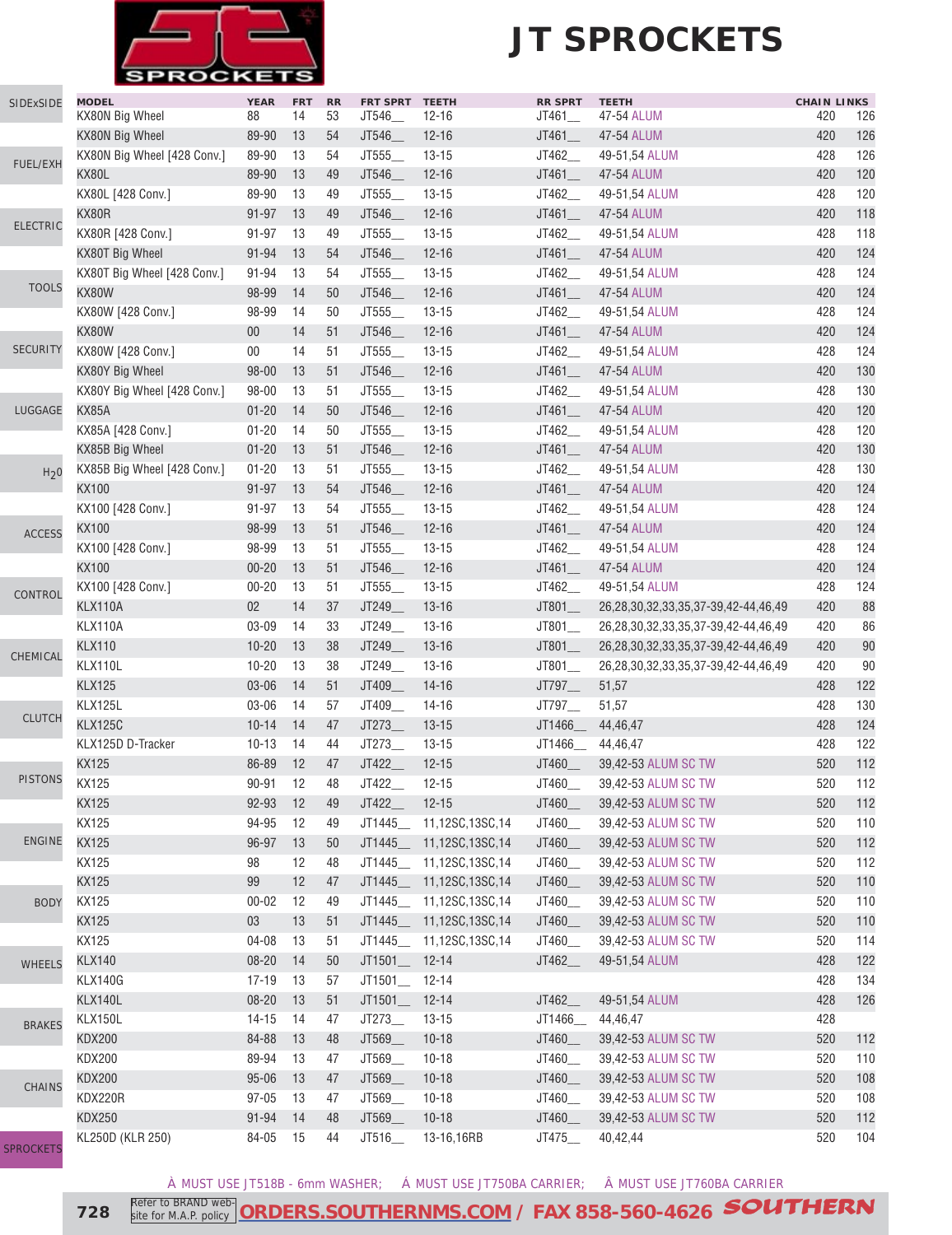

| <b>MODEL</b><br>KL250G Super Sherpa | <b>YEAR</b><br>$00 - 03$ | <b>FRT</b><br>14 | <b>RR</b><br>43 | FRT SPRT TEETH<br>JT569_ | $10-18$                          | <b>RR SPRT</b>       | <b>TEETH</b>                 | <b>CHAIN LINKS</b><br>520 | 102 | <b>SIDExSIDE</b> |
|-------------------------------------|--------------------------|------------------|-----------------|--------------------------|----------------------------------|----------------------|------------------------------|---------------------------|-----|------------------|
| KL250GF Super Sherpa                | 09                       | 14               | 43              | JT569_                   | $10 - 18$                        |                      |                              | 520                       | 102 |                  |
| KLX250R                             | 93-99                    | 14               | 50              | JT569_                   | $10 - 18$                        | JT460                | 39,42-53 ALUM SC TW          | 520                       | 110 |                  |
| <b>KLX250S</b>                      | 06-07                    | 14               | 42              | JT516_                   | 13-16,16RB                       | JT460_               | 39,42-53 ALUM SC TW          | 520                       | 106 | FUEL/EXH         |
|                                     | $09-17$                  | 14               | 42              |                          | 13-16,16RB                       |                      |                              | 520                       | 106 |                  |
| <b>KLX250S</b>                      |                          |                  |                 | JT516_                   |                                  | JT460_               | 39,42-53 ALUM SC TW          |                           |     |                  |
| KLX250SF                            | $09-10$                  | 14               | 39              | JT516_                   | 13-16,16RB                       | JT460_               | 39,42-53 ALUM SC TW          | 520                       | 104 | <b>ELECTRIC</b>  |
| KX250                               | 86                       | 14               | 48              | JT507_                   | $13 - 15$                        | JT460_               | 39,42-53 ALUM SC TW          | 520                       | 114 |                  |
| KX250                               | 87-89                    | 14               | 47              | JT569_                   | $10 - 18$                        | JT460                | 39,42-53 ALUM SC TW          | 520                       | 114 |                  |
| KX250                               | 90-91                    | 14               | 48              | JT569_                   | $10 - 18$                        | JT460_               | 39,42-53 ALUM SC TW          | 520                       | 114 | <b>TOOLS</b>     |
| KX250                               | 92-93                    | 14               | 49              | JT569_                   | $10 - 18$                        | JT460_               | 39,42-53 ALUM SC TW          | 520                       | 114 |                  |
| KX250                               | 94-96                    | 14               | 49              | JT569_                   | $10 - 18$                        | JT460_               | 39,42-53 ALUM SC TW          | 520                       | 112 |                  |
| KX250                               | 97-98                    | 13               | 49              | JT569_                   | $10 - 18$                        | JT460                | 39,42-53 ALUM SC TW          | 520                       | 114 |                  |
| KX250                               | 99-01                    | 13               | 48              | JT565_                   | 12,13,15-18,12SC-14SC (RB)       | JT460_               | 39,42-53 ALUM SC TW          | 520                       | 114 | <b>SECURITY</b>  |
| <b>KX250</b>                        | $02 - 04$                | 13               | 49              | JT565_                   | 12,13,15-18,12SC-14SC (RB)       | JT460_               | 39,42-53 ALUM SC TW          | 520                       | 114 |                  |
| KX250                               | $05 - 08$                | 13               | 51              | JT565_                   | 12,13,15-18,12SC-14SC (RB)       | JT460_               | 39,42-53 ALUM SC TW          | 520                       | 116 |                  |
| <b>KX250F</b>                       | $04 - 05$                | 13               | 48              | JT430_                   | $12 - 15$                        | JT460_               | 39,42-53 ALUM SC TW          | 520                       | 114 | LUGGAGE          |
| <b>KX250F</b>                       | $06-10$                  | 13               | 48              | JT1446_                  | 13SC, 14, 14SC                   | JT460_               | 39.42-53 ALUM SC TW          | 520                       | 112 |                  |
| <b>KX250F</b>                       | $11 - 19$                | 13               | 50              | JT1446                   | 13SC, 14, 14SC                   | JT460_               | 39,42-53 ALUM SC TW          | 520                       | 114 |                  |
| KLE300 Versys-X                     | 17                       | 14               | 46              | JT1539_                  | 14,15,14RB                       | JT486_               | 38,39,41-50 ALUM             | 520                       | 112 | H <sub>2</sub> 0 |
| KLE300 Versys-X (ABS)               | $17 - 18$                | 14               | 46              | JT1539_                  | 14,15,14RB                       | JT486_               | 38,39,41-50 ALUM             | 520                       | 112 |                  |
| KLX300R                             | $97 - 02$                | 14               | 50              | JT569                    | $10 - 18$                        | JT460_               | 39,42-53 ALUM SC TW          | 520                       | 110 |                  |
| KLX300R                             | $03 - 07$                | 14               | 50              | JT565                    | 12,13,15-18,12SC-14SC (RB)       | JT460_               | 39,42-53 ALUM SC TW          | 520                       | 110 | <b>ACCESS</b>    |
| KLX400R                             | 03                       | 14               | 47              | JT432_                   | 11,12,13SC,14SC,15SC,16          | JT808                | 39,41,43,44,46-53 ALUM SC TW | 520                       | 112 |                  |
| KLX400SR                            | 03                       | 15               | 44              | JT432_                   | 11,12,13SC,14SC,15SC,16          | JT808_               | 39,41,43,44,46-53 ALUM SC TW | 520                       | 112 |                  |
| KLX450R                             | 08-19                    | 13               | 50              | JT1565                   | 12,13SC,14SC                     | JT460                | 39,42-53 ALUM SC TW          | 520                       | 114 |                  |
| <b>KX450F</b>                       | $06-19$                  | 13               | 50              | JT1565                   | 12,13SC,14SC                     | JT460_               | 39,42-53 ALUM SC TW          | 520                       | 114 | CONTROL          |
| KX500                               | 87-04                    | 14               | 47              | JT569_                   | $10 - 18$                        | JT460                | 39,42-53 ALUM SC TW          | 520                       | 114 |                  |
| KLE500A                             | 91-96                    | 16               | 44              | JT512                    | $13-17$ (RB)                     | JT487_               | 37, 38, 42-47                | 520                       | 108 |                  |
| KLE500A                             | $97 - 05$                | 17               | 46              | JT512                    | $13-17$ (RB)                     | JT487_               | 37, 38, 42-47                | 520                       | 110 | CHEMICAL         |
| KLE500B                             | 06-07                    | 17               | 44              | JT512_                   | $13-17$ (RB)                     | JT487_               | 37, 38, 42-47                | 520                       | 110 |                  |
| <b>KLR600</b>                       | 84-90                    | 15               | 43              | JT516_                   | 13-16,16RB                       |                      | 43                           | 520                       | 104 |                  |
|                                     | $07 - 14$                | 15               |                 | JT565                    |                                  | $JT477$ <sub>—</sub> |                              | 520                       | 114 | <b>CLUTCH</b>    |
| <b>KLE650 Versys</b>                |                          |                  | 46              |                          | 12,13,15-18,12SC-14SC (RB)       | JT478_               | 38-47 ALUM                   |                           |     |                  |
| KLE650 Versys (ABS)                 | $07 - 11$                | 15               | 46              | JT565_                   | 12,13,15-18,12SC-14SC (RB)       | JT478__              | 38-47 ALUM                   | 520                       | 114 |                  |
| KLE650 Versys City                  | 11                       | 15               | 46              | JT565_                   | 12,13,15-18,12SC-14SC (RB)       | JT478_               | 38-47 ALUM                   | 520                       | 114 | <b>PISTONS</b>   |
| KLE650 Versys LT                    | 16                       | 15               | 46              | JT565                    | 12,13,15-18,12SC-14SC (RB)       | JT478                | 38-47 ALUM                   | 520                       | 114 |                  |
| <b>KLE650 Versys Tourer</b>         | 11                       | 15               | 46              | JT565                    | 12,13,15-18,12SC-14SC (RB) JT478 |                      | 38-47 ALUM                   | 520                       | 114 |                  |
| <b>KLR650</b>                       | 87-89                    | 15               | 43              | JT516                    | 13-16,16RB                       | JT487                | 37, 38, 42 - 47              | 520                       | 106 |                  |
| <b>KLR650</b>                       | $90 - 10$                | 15               | 43              | JT511                    | 14-16,15RB                       | JT487_               | 37, 38, 42-47                | 520                       | 106 | <b>ENGINE</b>    |
| <b>KLR650</b>                       | $11 - 17$                | 15               | 43              | JT511                    | 14-16,15RB                       | JT487_               | 37, 38, 42-47                | 520                       | 106 |                  |
| KLR650 Tengai                       | 89-90                    | 15               | 43              | JT516_                   | 13-16,16RB                       | JT487_               | 37, 38, 42-47                | 520                       | 106 |                  |
| KLR650 Tengai                       | 90-92                    | 15               | 43              | JT511                    | 14-16,15RB                       | JT487__              | 37, 38, 42-47                | 520                       | 106 | <b>BODY</b>      |
| <b>KLR650C</b>                      | $95 - 03$                | 15               | 42              | $JT511$ <sub>-</sub>     | 14-16,15RB                       | JT487_               | 37, 38, 42-47                | 520                       | 106 |                  |
| <b>KLX650</b>                       | 93-96                    | 15               | 43              | $JT511$ <sub>-</sub>     | 14-16,15RB                       | $JT487$ <sub>—</sub> | 37, 38, 42-47                | 520                       | 112 |                  |
| KLX650R                             | 93-96                    | 14               | 49              | JT511                    | 14-16,15RB                       | JT460_               | 39,42-53 ALUM SC TW          | 520                       | 110 | <b>WHEELS</b>    |
| KLX650R                             | 99-01                    | 15               | 43              | $JT511$ <sub>-</sub>     | 14-16,15RB                       | JT487_               | 37, 38, 42-47                | 520                       | 112 |                  |
| <b>KLV1000</b>                      | $04 - 06$                | 17               | 41              | JT1537_                  | 14-19 (RB)                       | JT1489_              | 39-44 ALUM                   | 525                       | 112 |                  |
| KLZ1000 Versys                      | $12 - 18$                | 15               | 43              |                          | JT1537___ 14-19 (RB)             | JT1489               | 39-44 ALUM                   | 525                       | 116 | <b>BRAKES</b>    |
|                                     |                          |                  |                 |                          | <b>KAWASAKI STREETBIKES</b>      |                      |                              |                           |     |                  |
| <b>BN125A Eliminator</b>            | 98-07,0915               |                  | 46              | JT417_                   | 14,15                            | JT468_               | 46                           | 428                       | 132 |                  |
| KMX125A/B                           | 86-03                    | 14               | 48              | JT417                    | 14,15                            | JT463_               | 48                           | 428                       | 124 |                  |
| EL250 Eliminator                    | 88-90                    | 14               | 44              | JT516                    | 13-16,16RB                       | JT1486_              | 40-42,44                     | 520                       | 106 | CHAINS           |
| EL250 Eliminator                    | $91 - 96$                | 14               | 44              | JT516_                   | 13-16,16RB                       | JT1486_              | 40-42,44                     | 520                       | 114 |                  |
| EL250 Eliminator                    | 97-03                    | 14               | 40              | JT516_                   | 13-16,16RB                       | JT1486_              | 40-42,44                     | 520                       | 112 |                  |
|                                     |                          |                  |                 |                          |                                  |                      |                              |                           |     | <b>SPROCKETS</b> |

À MUST USE JT518B - 6mm WASHER; Á MUST USE JT750BA CARRIER; Â MUST USE JT760BA CARRIER

SOUTHERN **[WWW.SOUTHERNMS.COM](http://m.southernms.com) / TEL 858-560-5005 729** Refer to BRAND website for M.A.P. policy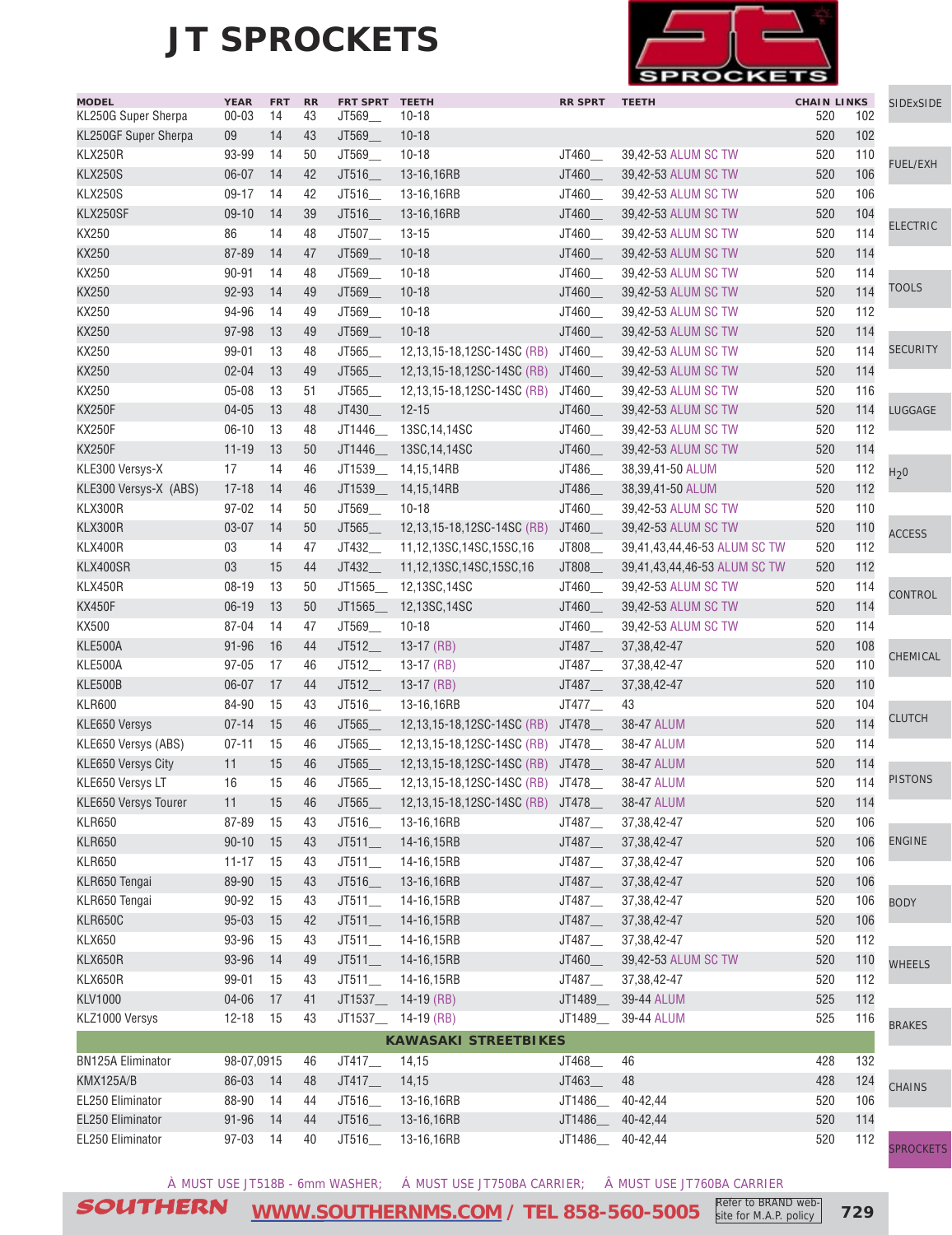

S

## **JT SPROCKETS**

| SIDExSIDE        | <b>MODEL</b>                     | <b>YEAR</b>     | <b>FRT</b> | RR | FRT SPRT TEETH  |                            | <b>RR SPRT</b> | <b>TEETH</b>                   | <b>CHAIN LINKS</b> |     |
|------------------|----------------------------------|-----------------|------------|----|-----------------|----------------------------|----------------|--------------------------------|--------------------|-----|
|                  | EX250E Ninja                     | 86-87           | 14         | 42 | JT516           | 13-16,16RB                 | JT1486_        | 40-42,44                       | 520                | 104 |
|                  | EX250F Ninja 250 R               | 88-07           | -14        | 45 | JT516_          | 13-16,16RB                 | JT486_         | 38,39,41-50 ALUM               | 520                | 106 |
| <b>FUEL/EXH</b>  | <b>EX250J Ninja 250 R</b>        | $08 - 12$       | - 14       | 45 | JT1539_         | 14,15,14RB                 | JT486_         | 38,39,41-50 ALUM               | 520                | 106 |
|                  | KR250B - (KR1)                   | 89              | 15         | 40 | JT516_          | 13-16,16RB                 | JT472_         | 40,41                          | 520                | 106 |
|                  | KR250C (KR 1 S)                  | 90-92           | 15         | 41 | JT516_          | 13-16,16RB                 | JT472_         | 40,41                          | 520                | 108 |
|                  | <b>EX300 Ninja 300</b>           | $13 - 17$       | 14         | 42 | JT1539___       | 14,15,14RB                 | JT486_         | 38,39,41-50 ALUM               | 520                | 106 |
| <b>ELECTRIC</b>  | EX300 Ninja 300 SE               | $14 - 16$       | 14         | 42 | JT1539_         | 14,15,14RB                 | JT486_         | 38,39,41-50 ALUM               | 520                | 106 |
|                  | EX300 Ninja 300 ABS SE           | $13 - 17$       | 14         | 42 | JT1539_         | 14,15,14RB                 | JT486_         | 38,39,41-50 ALUM               | 520                | 106 |
|                  | EX300 Ninja 300 ABS KRT          | $16 - 17$       | 14         | 42 | JT1539_         | 14,15,14RB                 | JT486__        | 38,39,41-50 ALUM               | 520                | 106 |
| <b>TOOLS</b>     | EX400 Ninja                      | 18              | 14         | 41 | JT1539          | 14,15,14RB                 | JT486          | 38,39,41-50 ALUM               | 520                |     |
|                  | ZXR400L (ZX-4)                   | 88-02           | 15         | 45 | JT512_          | $13-17$ (RB)               | JT478_         | 38-47 ALUM                     | 520                | 110 |
|                  | EN500C Vulcan 500 (LTD)          | 96-09           | 16         | 42 | JT512__         | 13-17 $(RB)$               | JT1490_        | 40,42-45                       | 520                | 110 |
| <b>SECURITY</b>  | ER500 (ER-5)                     | $97 - 06$       | 17         | 42 | JT512_          | $13-17$ (RB)               | JT486_         | 38,39,41-50 ALUM               | 520                | 106 |
|                  | <b>EX500A</b>                    | 87-93           | 16         | 42 | JT512           | $13-17$ (RB)               | JT486_         | 38,39,41-50 ALUM               | 520                | 104 |
|                  | EX500D Ninja                     | 94-05           | 16         | 41 | JT512           | $13-17$ (RB)               | JT486_         | 38,39,41-50 ALUM               | 520                | 104 |
| LUGGAGE          | EX500D Ninja 500R                | 06-09           | 16         | 41 | JT512           | $13-17$ (RB)               | JT486_         | 38,39,41-50 ALUM               | 520                | 104 |
|                  | ZZR500                           | 90-96           | 15         | 48 | JT519_          | $15 - 17$                  | JT499_         | 38-40,42-46,48,49              | 530                | 110 |
|                  | ZR550B Zephyr                    | 90-94           | 16         | 41 | JT512           | $13-17$ (RB)               | JT486_         | 38,39,41-50 ALUM               | 520                | 108 |
| H <sub>2</sub> 0 | ZX550A (GPz)                     | 84-92           | 16         | 38 | JT512           | 13-17 (RB)                 | JT1478         | 30, 34, 36, 38, 40, 42, 43, 47 | 520                | 104 |
|                  | ZX600A Ninja (GPz)               | 85-89           | 15         | 39 | JT513           | $13-18$ (RB)               | JT479_         | 38, 39, 41 - 48                | 530                | 102 |
|                  | ZX600B Ninja                     | 87              | 15         | 39 | JT513           | $13-18$ (RB)               | JT479__        | 38, 39, 41 - 48                | 530                | 102 |
| <b>ACCESS</b>    | ZX600C Ninja (GPX)               | 88-00           | 15         | 39 | JT513           | $13-18$ (RB)               | JT479_         | 38, 39, 41 - 48                | 530                | 102 |
|                  | ZX600D Ninja (ZX-6)              | 90-93           | 15         | 45 | JT513           | $13-18$ (RB)               | JT499          | 38-40,42-46,48,49              | 530                | 110 |
|                  | ZX600E Ninja (ZX-6)              | $93 - 02$       | 16         | 48 | JT513           | $13-18$ (RB)               | JT499__        | 38-40,42-46,48,49              | 530                | 112 |
| CONTROL          | ZX600F Ninja (ZX-6R)             | 95-97           | 15         | 40 | JT1515_         | 14,15                      | JT498__        | 38-40,44-46                    | 525                | 108 |
|                  | ZX600F Ninja (ZX-6R) [520 Conv.] | 95-97           | 15         | 40 |                 |                            | JT1490__       | 40,42-45                       | 520                | 108 |
|                  | ZX600G Ninja (ZX-6R)             | 98-99           | 15         | 40 | JT1535 15,15RB  |                            | JT1489__       | 39-44 ALUM                     | 525                | 108 |
|                  | ZX600G Ninja (ZX-6R) [520 Conv.] | 98-99           | 15         | 40 |                 | JT1307__ 14,15,15RB        | JT1478_        | 30, 34, 36, 38, 40, 42, 43, 47 | 520                | 108 |
| CHEMICAL         | ZX600J Ninja (ZX-6R)             | $00 - 02$       | 15         | 40 | JT1535_ 15,15RB |                            | JT1489_        | 39-44 ALUM                     | 525                | 108 |
|                  | ZX600J Ninja (ZX-6R) [520 Conv.] | $00 - 02$       | 15         | 40 |                 | JT1307__ 14,15,15RB        | JT1478_        | 30, 34, 36, 38, 40, 42, 43, 47 | 520                | 108 |
|                  | ZX600K/M Ninja (ZX-6RR)          | 03-04           | 15         | 40 |                 | JT1307__ 14,15,15RB        | JT1478_        | 30, 34, 36, 38, 40, 42, 43, 47 | 520                | 108 |
| <b>CLUTCH</b>    | ZX600N Ninja (ZX-6RR)            | $05 - 06$       | 15         | 43 |                 | JT1307__ 14,15,15RB        | JT478_         | 38-47 ALUM                     | 520                | 110 |
|                  | ZX600P Ninja (ZX-6R)             | $07 - 15$       | 16         | 43 |                 | JT1536 14-16,16RB          | JT478_         | 38-47 ALUM                     | 520                | 112 |
|                  | ZX636A Ninja (ZX-6R)             | 02 <sub>2</sub> | 15         | 40 | JT1535___       | 15,15RB                    | JT1489_        | 39-44 ALUM                     | 525                | 108 |
| <b>PISTONS</b>   | ZX636A Ninja (ZX-6R) [520 Conv.] | 02              | 15         | 40 |                 | JT1307___ 14,15,15RB       | JT1478_        | 30, 34, 36, 38, 40, 42, 43, 47 | 520                | 108 |
|                  | ZX636B Ninja (ZX-6R)             | $03 - 04$       | 15         | 40 | JT1307_         | 14,15,15RB                 | JT1478_        | 30, 34, 36, 38, 40, 42, 43, 47 | 520                | 108 |
|                  | ZX636C Ninja (ZX-6R)             | $05 - 06$       | 15         | 43 | JT1307_         | 14,15,15RB                 | JT478_         | 38-47 ALUM                     | 520                | 110 |
| <b>ENGINE</b>    | ZX636E Ninja (ZX636)             | $13 - 17$       | 16         | 43 | JT1536_         | 14-16,16RB                 | JT478_         | 38-47 ALUM                     | 520                | 112 |
|                  | ZX636F Ninja (ZX-6R) (ABS)       | $13 - 17$       | 16         | 43 | JT1536_         | 14-16,16RB                 | JT478_         | 38-47 ALUM                     | 520                | 112 |
|                  | EJ650 (W650)                     | 99-06           | 15         | 39 | JT520_          | $14-17$ (RB)               | JT498_         | 38-40,44-46                    | 525                | 104 |
| <b>BODY</b>      | EN650 Vulcan-S                   | $15 - 17$       | 15         | 46 | JT565_          | 12,13,15-18,12SC-14SC (RB) | JT478__        | 38-47 ALUM                     | 520                | 120 |
|                  | EN650 Vulcan-S (ABS)             | $15 - 18$       | 15         | 46 | JT565           | 12,13,15-18,12SC-14SC (RB) | JT478_         | 38-47 ALUM                     | 520                | 120 |
|                  | ER650C (ER-6n)                   | $06 - 16$       | 15         | 46 | JT565_          | 12,13,15-18,12SC-14SC (RB) | JT478__        | 38-47 ALUM                     | 520                | 114 |
| <b>WHEELS</b>    | ER650G (Z650)                    | 17              | 15         | 46 | JT565           | 12,13,15-18,12SC-14SC (RB) | JT478_         | 38-47 ALUM                     | 520                | 114 |
|                  | ER650H (Z650) (ABS)              | $17 - 18$       | 15         | 46 | JT565_          | 12,13,15-18,12SC-14SC (RB) | JT478__        | 38-47 ALUM                     | 520                | 114 |
|                  | EX650 (ER-6f)                    | $06 - 16$       | 15         | 46 | JT565           | 12,13,15-18,12SC-14SC (RB) | JT478          | 38-47 ALUM                     | 520                | 114 |
| <b>BRAKES</b>    | EX650A Ninja 650R                | 06-08           | 15         | 46 | JT565           | 12,13,15-18,12SC-14SC (RB) | JT478_         | 38-47 ALUM                     | 520                | 114 |
|                  | EX650C Ninja 650R                | 09              | 15         | 45 | JT565           | 12,13,15-18,12SC-14SC (RB) | JT478_         | 38-47 ALUM                     | 520                | 114 |
|                  | EX650C/E Ninja 650R              | $10 - 17$       | 15         | 46 | JT565_          | 12,13,15-18,12SC-14SC (RB) | JT478___       | 38-47 ALUM                     | 520                | 114 |
| <b>CHAINS</b>    | EX650 Ninja 650R (ABS)           | $13 - 17$       | 15         | 46 | JT565_          | 12,13,15-18,12SC-14SC (RB) | JT478_         | 38-47 ALUM                     | 520                | 114 |
|                  | GPX750R                          | 86-88           | 16         | 47 | JT513           | $13-18$ (RB)               | JT502_         | 42,44-50                       | 530                | 112 |
|                  | ZR750K (Z750S)                   | $05 - 06$       | 15         | 43 | JT1538_         | 14,15,15RB                 | JT478_         | 38-47 ALUM                     | 520                | 112 |
|                  |                                  |                 |            |    |                 |                            |                |                                |                    |     |

**[SPROCKETS](http://www.southernms.com/wp-content/uploads/2015/08/18_sprockets.pdf)** 

À MUST USE JT518B - 6mm WASHER; Á MUST USE JT750BA CARRIER; Â MUST USE JT760BA CARRIER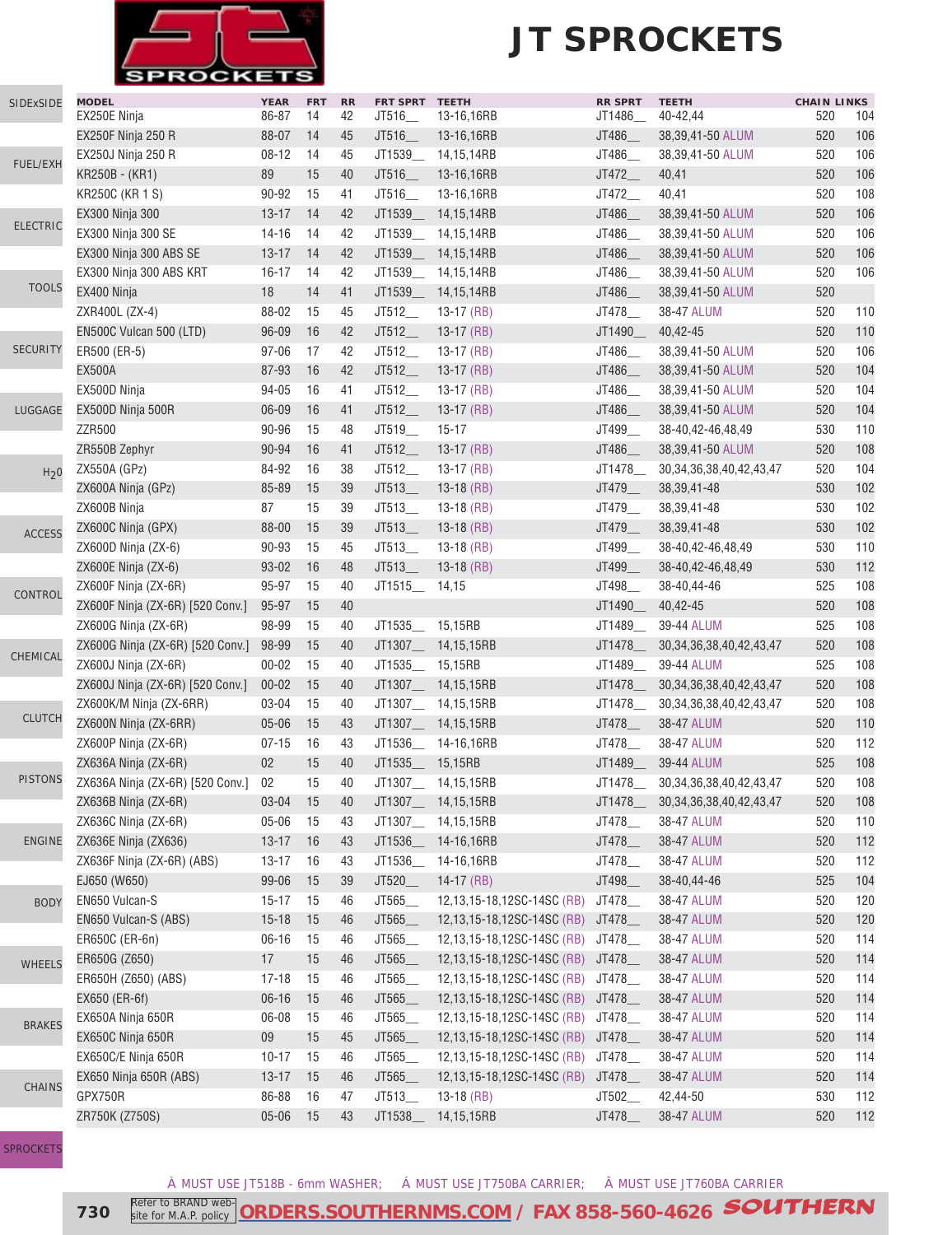

| <b>MODEL</b><br>ZR750 Zephyr               | <b>YEAR</b><br>91-94 | <b>FRT</b><br>15 | <b>RR</b><br>39 | FRT SPRT TEETH<br>JT520_ | 14-17 (RB)                 | <b>RR SPRT</b><br>JT498_ | <b>TEETH</b><br>38-40,44-46    | <b>CHAIN LINKS</b><br>525 | 106 | SIDExSIDE        |
|--------------------------------------------|----------------------|------------------|-----------------|--------------------------|----------------------------|--------------------------|--------------------------------|---------------------------|-----|------------------|
| ZR750 Zephyr                               | 95-99                | 15               | 39              | JT1531_                  | 15                         | JT498_                   | 38-40,44-46                    | 525                       | 106 |                  |
| ZR750F (ZR-7)                              | 99-04                | 16               | 38              | JT520_                   | 14-17 (RB)                 | JT498_                   | 38-40,44-46                    | 525                       | 108 |                  |
| ZR750H (ZR-7S)                             | $01 - 04$            | 16               | 38              | JT520_                   | 14-17 (RB)                 | JT498_                   | 38-40,44-46                    | 525                       | 108 | <b>FUEL/EXH</b>  |
| ZX750F Ninja (750R)                        | 87-90                | 16               | 47              | JT513_                   | $13-18$ (RB)               | JT502_                   | 42,44-50                       | 530                       | 110 |                  |
|                                            |                      | 16               |                 |                          |                            |                          |                                |                           | 112 |                  |
| ZX750H Ninja (ZX-7)                        | 89<br>90             | 16               | 46              | JT513_<br>JT513          | $13-18$ (RB)               | JT499_                   | 38-40,42-46,48,49<br>38-47     | 530<br>530                | 112 | <b>ELECTRIC</b>  |
| ZX750H Ninja (ZX-7)                        |                      |                  | 46              |                          | $13-18$ (RB)               | JT488_                   |                                |                           |     |                  |
| ZX750J Ninja (ZX-7)                        | $91 - 92$            | 16               | 45              | JT519_                   | $15 - 17$                  | JT488_                   | 38-47                          | 530                       | 110 |                  |
| ZX750K Ninja (ZX-7R)                       | 91-92                | 16               | 42              | JT519_                   | $15 - 17$                  | JT488_                   | 38-47                          | 530                       | 108 | <b>TOOLS</b>     |
| ZX750L (ZX-7)                              | 93-95                | 16               | 44              | JT519                    | $15 - 17$                  | JT488_                   | 38-47                          | 530                       | 110 |                  |
| ZX750M (ZX-7R)                             | 93-95                | 16               | 41              | JT519_                   | $15 - 17$                  | JT488_                   | 38-47                          | 530                       | 108 |                  |
| ZX750P (ZX-7R)                             | $96 - 03$            | 16               | 43              | JT520                    | $14-17$ (RB)               | JT1489_                  | 39-44 ALUM                     | 525                       | 110 |                  |
| ZX750N (ZX-7RR)                            | 96-99                | 16               | 42              | JT520                    | 14-17 $(RB)$               | JT1489_                  | 39-44 ALUM                     | 525                       | 108 | <b>SECURITY</b>  |
| ZX750N (ZX-7RR) [520 Conv.]                | 96-99                | 16               | 42              | JT1516_                  | $14-17$                    | JT1478_                  | 30, 34, 36, 38, 40, 42, 43, 47 | 520                       | 108 |                  |
| EJ800 (W800)                               | $11 - 16$            | 15               | 37              | JT565_                   | 12,13,15-18,12SC-14SC (RB) | JT1490_                  | 40,42-45                       | 520                       | 104 |                  |
| <b>VN800A Vulcan</b>                       | 95-96                | 16               | 46              | JT519_                   | $15 - 17$                  | JT499_                   | 38-40,42-46,48,49              | 530                       | 114 | LUGGAGE          |
| VN800A Vulcan                              | $97 - 05$            | 17               | 42              | JT519_                   | $15 - 17$                  | JT499_                   | 38-40,42-46,48,49              | 530                       | 114 |                  |
| <b>VN800B Vulcan Classic</b>               | $96 - 05$            | 17               | 42              | JT519_                   | $15 - 17$                  | JT499_                   | 38-40,42-46,48,49              | 530                       | 112 |                  |
| VN800C/E Vulcan Drifter                    | 99-06                | 17               | 40              | JT519                    | $15 - 17$                  | JT499_                   | 38-40,42-46,48,49              | 530                       | 112 | H <sub>2</sub> 0 |
| ZR800A (Z800)                              | $13 - 16$            | 15               | 45              | JT1538                   | 14,15,15RB                 | JT478_                   | 38-47 ALUM                     | 520                       | 114 |                  |
| ZR800C (Z800e)                             | $13 - 16$            | 15               | 45              |                          | JT1538_ 14,15,15RB         | JT478                    | 38-47 ALUM                     | 520                       | 114 |                  |
| ZX900A Ninja                               | 84-86                | 17               | 50              | JT517                    | 15-18,17RB                 | JT502                    | 42,44-50                       | 530                       | 114 | <b>ACCESS</b>    |
| ZX900B Ninja (ZX-9R)                       | 94-97                | 16               | 44              | JT519_                   | $15 - 17$                  | JT488_                   | 38-47                          | 530                       | 112 |                  |
| ZX900C/E Ninja (ZX-9R)                     | $98 - 01$            | 16               | 41              | JT519                    | $15 - 17$                  | JT488_                   | 38-47                          | 530                       | 110 |                  |
| ZX900F Ninja (ZX-9R)                       | $02 - 03$            | 16               | 41              |                          | JT1537___ 14-19 (RB)       | JT1489_                  | 39-44 ALUM                     | 525                       | 110 | <b>CONTROL</b>   |
| ZR900A (Z900)                              | $17 - 18$            | 15               | 44              |                          | JT1537___ 14-19 (RB)       | JT1489_                  | 39-44 ALUM                     | 525                       | 114 |                  |
| ZR900B (Z900) (ABS)                        | $17 - 18$            | 15               | 44              |                          | JT1537___ 14-19 (RB)       | JT1489_                  | 39-44 ALUM                     | 525                       | 114 |                  |
| ZR900 C(Z900 RS)                           | 18                   | 15               | 42              |                          | JT1537___ 14-19 (RB)       | JT1489_                  | 39-44 ALUM                     | 525                       |     |                  |
| KZ1000P Police                             | 83-01                | 15               | 41              | JT522_                   | $14 - 16$                  | $JT501$ <sub>--</sub>    | 32-35,38-41,46                 | 630                       | 98  | CHEMICAL         |
| KZ1000R (Replica)                          | 82-83                | 15               | 41              | JT522_                   | $14 - 16$                  | JT501                    | 32-35,38-41,46                 | 630                       | 98  |                  |
| ZR1000A (Z1000)                            | 03-06                | 16               | 42              |                          | JT1537___ 14-19 (RB)       | JT1489_                  | 39-44 ALUM                     | 525                       | 112 |                  |
| ZR1000A (Z1000)                            | $07 - 09$            | 15               | 40              |                          | JT1537___ 14-19 (RB)       | JT1489_                  | 39-44 ALUM                     | 525                       | 110 | <b>CLUTCH</b>    |
| ZR1000D (Z1000)                            | $10 - 13$            | 15               | 42              |                          | JT1537___ 14-19 (RB)       | JT1489_                  | 39-44 ALUM                     | 525                       | 112 |                  |
| ZR1000 (Z1000) ABS                         | $14 - 15$            | 15               | 43              |                          | JT1537___ 14-19 (RB)       | JT1489_                  | 39-44 ALUM                     | 525                       | 112 |                  |
| ZX1000A Ninja (ZX 10)                      | 86-87                | 15               | 41              | JT524                    | 15                         | JT500                    | 40                             | 632                       | 94  | <b>PISTONS</b>   |
| ZX1000A Ninja (ZX 10) [630 Conv.] 86-87 15 |                      |                  | 41              | JT526_                   | 15                         | JT506                    | 41                             | 630                       | 94  |                  |
| ZX1000B Ninja (ZX 10)                      | 88-90                | 17               | 45              | JT525                    | 17                         | JT503_                   | 45                             | 532                       | 110 |                  |
| ZX1000B Ninja (ZX 10) [530 Conv.] 88-90    |                      | 17               | 45              | JT527                    | 17                         | $JT502$ <sub>___</sub>   | 42,44-50                       | 530                       | 110 | <b>ENGINE</b>    |
| ZX1000 Ninja                               | $11 - 14$            | 15               | 41              |                          | JT1537___ 14-19 (RB)       | JT1489_                  | 39-44 ALUM                     | 525                       | 112 |                  |
| ZX1000C Ninja ZX-10R                       | $04 - 05$            | 17               | 39              |                          | JT1537___ 14-19 (RB)       | JT1489_                  | 39-44 ALUM                     | 525                       | 112 |                  |
| ZX1000D Ninja ZX-10R                       | 06-07                | -17              | 40              |                          | JT1537___ 14-19 (RB)       | JT1489_                  | 39-44 ALUM                     | 525                       | 108 | <b>BODY</b>      |
| ZX1000E Ninja ZX-10R                       | $08 - 10$            | 17               | 41              |                          | JT1537__ 14-19 (RB)        | JT1489_                  | 39-44 ALUM                     | 525                       | 110 |                  |
| ZX1000J Ninja ZX-10R                       | $11 - 15$            | 17               | 39              |                          | JT1537___ 14-19 (RB)       | JT1489_                  | 39-44 ALUM                     | 525                       | 112 |                  |
| ZX1000K Ninja ZX-10R ABS                   | $11 - 15$            | 17               | 39              |                          | JT1537___ 14-19 (RB)       | JT1489_                  | 39-44 ALUM                     | 525                       | 112 |                  |
| ZR1100A Zephyr                             | 91-97                | 16               | 48              | JT517                    | 15-18,17RB                 | JT502_                   | 42,44-50                       | 530                       | 116 | <b>WHEELS</b>    |
|                                            | $90 - 93$            | 17               | 45              | JT528_                   | 17                         | JT502_                   |                                | 530                       | 110 |                  |
| ZX1100C Ninja (ZX-11)                      |                      |                  |                 |                          |                            |                          | 42,44-50                       |                           |     |                  |
| ZX1100D Ninja (ZX-11)                      | $93 - 01$            | 17               | 45              | $JT517$ <sub>___</sub>   | 15-18,17RB                 | JT502_                   | 42,44-50                       | 530                       | 110 | <b>BRAKES</b>    |
| ZX1100E (GPz)                              | 95-97                | 17               | 45              | JT1529_                  | 16,17,17RB                 | JT502_                   | 42,44-50                       | 530                       | 112 |                  |
| ZX1100F (GPz) ABS                          | 96                   | 17               | 45              | JT1529_                  | 16,17,17RB                 | JT502_                   | 42,44-50                       | 530                       | 112 |                  |
| ZX1100C (ZZ-R1100)                         | 90-92                | 17               | 45              | JT528_                   | 17                         | JT502_                   | 42,44-50                       | 530                       | 110 | <b>CHAINS</b>    |
| ZX1100D (ZZ-R1100)                         | 93-99                | 17               | 45              | JT517                    | 15-18,17RB                 | $JT502$ <sub>—</sub>     | 42,44-50                       | 530                       | 110 |                  |
| ZR1200A (ZRX-1200R)                        | $01 - 06$            | 17               | 42              |                          | JT1529__ 16,17,17RB        | JT488_                   | 38-47                          | 530                       | 110 |                  |
| ZR1200B (ZRX-1200S)                        | $01 - 06$            | 17               | 42              |                          | JT1529 16,17,17RB          | JT488_                   | 38-47                          | 530                       | 110 | SPROCKETS        |

À MUST USE JT518B - 6mm WASHER; Á MUST USE JT750BA CARRIER; Â MUST USE JT760BA CARRIER

SOUTHERN **[WWW.SOUTHERNMS.COM](http://m.southernms.com) / TEL 858-560-5005 731** Refer to BRAND website for M.A.P. policy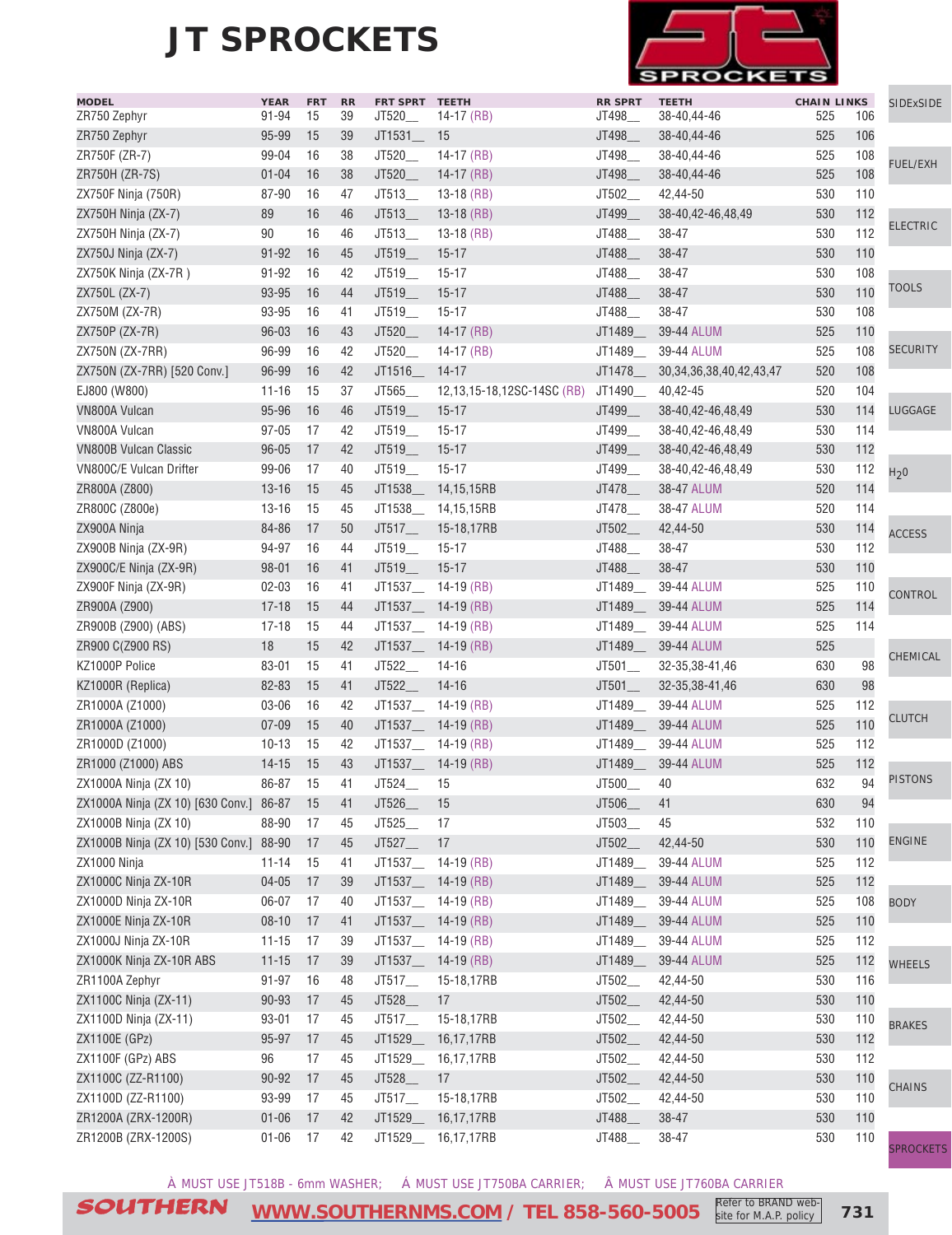

| SIDExSIDE        | <b>MODEL</b>                   | <b>YEAR</b> | <b>FRT</b> | RR | FRT SPRT TEETH         |                              | <b>RR SPRT</b> | <b>TEETH</b>              | <b>CHAIN LINKS</b> |     |
|------------------|--------------------------------|-------------|------------|----|------------------------|------------------------------|----------------|---------------------------|--------------------|-----|
|                  | ZX1200A Ninja (ZX-12R)         | $00 - 01$   | 18         | 46 | $J$ T517 $\_\_$        | 15-18,17RB                   | JT488__        | 38-47                     | 530                | 116 |
|                  | ZX1200B Ninja (ZX-12R)         | $02 - 05$   | 18         | 46 | JT517                  | 15-18,17RB                   | JT488_         | 38-47                     | 530                | 116 |
| FUEL/EXH         | ZX1200C Ninja (ZZ-R)           | $02 - 05$   | 17         | 44 | JT517                  | 15-18,17RB                   | JT488_         | 38-47                     | 530                | 112 |
|                  | ZX1400 Ninja (ZX-14)           | $06 - 11$   | 17         | 41 | JT517                  | 15-18,17RB                   | JT1493_        | 41,42                     | 530                | 116 |
|                  | ZX1400 Ninja (ZX-14R)          | $12 - 14$   | 17         | 42 | JT517                  | 15-18,17RB                   | JT1493_        | 41,42                     | 530                | 118 |
| <b>ELECTRIC</b>  | ZX1400 Ninja (ZX-14R) (ABS)    | $13 - 18$   | 17         | 42 | $JT517$ <sub>___</sub> | 15-18,17RB                   | JT1493_        | 41,42                     | 530                | 118 |
|                  | ZX1400 Ninja (ZX-14R SE) (ABS) | $16 - 18$   | 17         | 42 | JT517                  | 15-18,17RB                   | JT1493_        | 41,42                     | 530                | 118 |
|                  | ZZR1400 ZX-14                  | $06-10$     | 17         | 41 |                        | JT517___ 15-18,17RB          | JT1493_        | 41,42                     | 530                | 116 |
| <b>TOOLS</b>     | ZZR1400 ZX-14                  | $11 - 14$   | 17         | 42 |                        | JT517____ 15-18,17RB         | JT1493__       | 41,42                     | 530                | 118 |
|                  | ZZR1400 ZX-14 (ABS)            | $11 - 18$   | 17         | 42 | JT517                  | 15-18,17RB                   | JT1493         | 41,42                     | 530                | 118 |
|                  |                                |             |            |    |                        | <b>KTM ATV's</b>             |                |                           |                    |     |
|                  | 450 XC                         | $08 - 12$   | -14        | 38 |                        | JT1901__ 11,12,15,13SC-16SC  | JT881_         | 38 ALUM                   | 520                | 118 |
| <b>SECURITY</b>  | 450 SX                         | $09-12$     | 14         | 38 |                        | JT1901___ 11,12,15,13SC-16SC | JT881_         | 38 ALUM                   | 520                | 118 |
|                  | 505 SX                         | $09-12$     | - 14       | 38 |                        | JT1901___ 11,12,15,13SC-16SC | JT881_         | 38 ALUM                   | 520                | 118 |
|                  | 525 XC                         | $08 - 12$   | 15         | 38 |                        | JT1901___ 11,12,15,13SC-16SC | JT881_         | 38 ALUM                   | 520                | 118 |
| LUGGAGE          |                                |             |            |    |                        | <b>KTM OFFROAD</b>           |                |                           |                    |     |
|                  | 60 SX                          | 98-99       | 12         | 46 | JT1906_ 12-15          |                              | JT894_         | 46,48,50 ALUM             | 420                |     |
|                  | 65 SX                          | 98-02       | 12         | 46 | JT1906_ 12-15          |                              | JT894_         | 46,48,50 ALUM             | 420                | 112 |
| H <sub>2</sub> 0 | 65 SX                          | 03          | 12         | 50 | JT1906_ 12-15          |                              | JT894_         | 46,48,50 ALUM             | 420                | 112 |
|                  | 65 SX                          | $04 - 11$   | 14         | 50 | JT1906_ 12-15          |                              | JT894_         | 46,48,50 ALUM             | 420                | 112 |
|                  | 65 SX                          | $12 - 21$   | 14         | 48 | JT1906_ 12-15          |                              | JT894_         | 46,48,50 ALUM             | 420                | 112 |
| <b>ACCESS</b>    | 85 SX (17"/14")                | $04 - 17$   | 14         | 46 | JT1907__ 13,14         |                              | JT895_         | 46-50 ALUM                | 428                | 124 |
|                  | 85 SX (17"/14")                | 18          | 13         | 46 | JT1905_ 13,14          |                              | JT895_         | 46-50 ALUM                | 428                | 124 |
|                  | 85 SX (17"/14")                | $19 - 20$   | 13         | 49 | JT1905__ 13,14         |                              | JT895_         | 46-50 ALUM                | 428                | 124 |
|                  |                                | 21          | 13         | 46 | JT1905__ 13,14         |                              | JT895_         | 46-50 ALUM                | 428                | 124 |
| CONTROL          | 85 SX (17"/14")                | $04 - 17$   | 14         | 49 | JT1907__ 13,14         |                              | JT895_         | 46-50 ALUM                | 428                | 122 |
|                  | 85 SX LW (19"/16")             |             |            |    |                        |                              |                |                           |                    | 122 |
|                  | 85 SX LW (19"/16")             | 18          | 13         | 49 | JT1905__ 13,14         |                              | JT895_         | 46-50 ALUM                | 428                |     |
| CHEMICAL         | 85 SX LW (19"/16")             | $19 - 21$   | 13         | 49 | JT1905__ 13,14         |                              | JT895_         | 46-50 ALUM                | 428                | 124 |
|                  | 85 XC                          | 08-09       | 14         | 46 | JT1907__ 13,14         |                              | JT895_         | 46-50 ALUM                | 428                | 124 |
|                  | 105 SX                         | $07 - 11$   | 14         | 49 | JT1907__ 13,14         |                              | JT895_         | 46-50 ALUM                | 428                | 118 |
| <b>CLUTCH</b>    | 105 XC                         | 08-09       | 14         | 49 | JT1907__ 13,14         |                              | JT895_         | 46-50 ALUM                | 428                | 118 |
|                  | <b>125 EXC</b>                 | 86-87       | 13         | 52 |                        | JT1901___ 11,12,15,13SC-16SC | JT896_         | 45,48,50,52 ALUM          | 520                | 114 |
|                  | <b>125 EXC</b>                 | 88          | 13         | 50 |                        | JT1901___ 11,12,15,13SC-16SC | JT896_         | 45,48,50,52 ALUM          | 520                | 112 |
| <b>PISTONS</b>   | <b>125 EXC</b>                 | 89          | 13         | 48 | JT1901___              | 11,12,15,13SC-16SC           | JT896_         | 45,48,50,52 ALUM          | 520                | 110 |
|                  | <b>125 EXC</b>                 | 90          | 13         | 50 | JT1901_                | 11,12,15,13SC-16SC           | JT896          | 45,48,50,52 ALUM          | 520                | 112 |
|                  | <b>125 EXC</b>                 | $91 - 94$   | 13         | 48 |                        | JT1901___ 11,12,15,13SC-16SC | JT897_         | 38,40-42,44-53 ALUM SC TW | 520                | 110 |
| <b>ENGINE</b>    | <b>125 EXC</b>                 | 95-97       | 13         | 48 |                        | JT1901__ 11,12,15,13SC-16SC  | JT897_         | 38,40-42,44-53 ALUM SC TW | 520                | 118 |
|                  | <b>125 EXC</b>                 | 98-99       | 13         | 50 |                        | JT1901___ 11,12,15,13SC-16SC | JT897_         | 38,40-42,44-53 ALUM SC TW | 520                | 118 |
|                  | 125 EXC                        | $00 - 03$   | 14         | 50 |                        | JT1901__ 11,12,15,13SC-16SC  | JT897_         | 38,40-42,44-53 ALUM SC TW | 520                | 118 |
|                  | 125 MX                         | 88-89       | 13         | 50 |                        | JT1901___ 11,12,15,13SC-16SC | JT896_         | 45,48,50,52 ALUM          | 520                | 112 |
| <b>BODY</b>      | 125 MX                         | 90          | 13         | 52 |                        | JT1901__ 11,12,15,13SC-16SC  | JT896_         | 45,48,50,52 ALUM          | 520                | 114 |
|                  | 125 MX                         | $91 - 95$   | 13         | 50 |                        | JT1901__ 11,12,15,13SC-16SC  | JT897_         | 38,40-42,44-53 ALUM SC TW | 520                | 112 |
|                  | 125 SX                         | 93-19       | 13         | 50 |                        | JT1901___ 11,12,15,13SC-16SC | JT897__        | 38,40-42,44-53 ALUM SC TW | 520                | 118 |
| <b>WHEELS</b>    | 125 SX                         | $20 - 21$   | 13         | 51 |                        | JT1901___ 11,12,15,13SC-16SC | JT897_         | 38,40-42,44-53 ALUM SC TW | 520                | 118 |
|                  | 125 XC                         | 21          | 13         | 51 | JT1901                 | 11,12,15,13SC-16SC           | JT897_         | 38,40-42,44-53 ALUM SC TW | 520                | 118 |
|                  | 125 XC-W                       | $17 - 19$   | 13         | 50 | JT1901_                | 11,12,15,13SC-16SC           | JT897_         | 38,40-42,44-53 ALUM SC TW | 520                | 118 |
| <b>BRAKES</b>    | 125 XC-W TPi                   | $20 - 21$   | 13         | 50 |                        | JT1901___ 11,12,15,13SC-16SC | JT897_         | 38,40-42,44-53 ALUM SC TW | 520                | 118 |
|                  | 144 SX                         | ${\bf 08}$  | 14         | 50 | JT1901_                | 11,12,15,13SC-16SC           | JT897_         | 38,40-42,44-53 ALUM SC TW | 520                | 118 |
|                  | 150 EXC TPi                    | $20 - 21$   | 13         | 50 | JT1901__               | 11,12,15,13SC-16SC           | JT897_         | 38,40-42,44-53 ALUM SC TW | 520                | 118 |
| <b>CHAINS</b>    | 150 SX                         | $08 - 12$   | 14         | 50 | JT1901__               | 11,12,15,13SC-16SC           | JT897_         | 38,40-42,44-53 ALUM SC TW | 520                | 120 |
|                  | 150 SX                         | $13 - 21$   | 13         | 48 | JT1901                 | 11,12,15,13SC-16SC           | JT897_         | 38,40-42,44-53 ALUM SC TW | 520                | 120 |
|                  | 150 XC                         | $10 - 16$   | 13         | 50 |                        | JT1901___ 11,12,15,13SC-16SC | JT897_         | 38,40-42,44-53 ALUM SC TW | 520                | 118 |
|                  |                                |             |            |    |                        |                              |                |                           |                    |     |

[SPROCKETS](http://www.southernms.com/wp-content/uploads/2015/08/18_sprockets.pdf)

À MUST USE JT518B - 6mm WASHER; Á MUST USE JT750BA CARRIER; Â MUST USE JT760BA CARRIER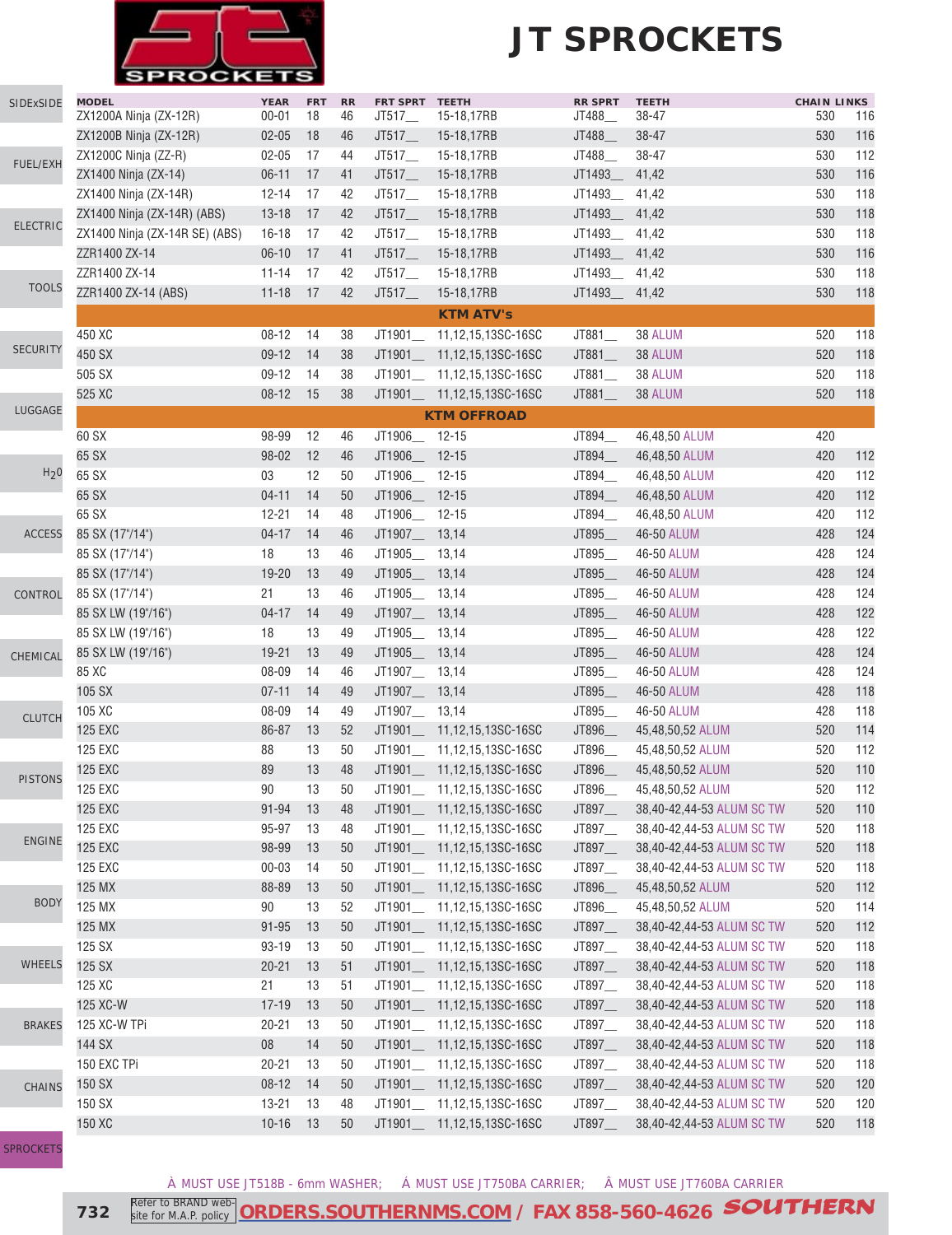

| <b>MODEL</b>                    | <b>YEAR</b>            | <b>FRT</b> | <b>RR</b> | FRT SPRT TEETH |                              | <b>RR SPRT</b> | <b>TEETH</b>              | <b>CHAIN LINKS</b> |     | SIDExSIDE        |
|---------------------------------|------------------------|------------|-----------|----------------|------------------------------|----------------|---------------------------|--------------------|-----|------------------|
| 150 XC-W                        | $17 - 18$              | 13         | 50        |                | JT1901___ 11,12,15,13SC-16SC | JT897_         | 38,40-42,44-53 ALUM SC TW | 520                | 118 |                  |
| 150 XC-W TPi                    | $20 - 21$              | 13         | 50        |                | JT1901___ 11,12,15,13SC-16SC | JT897_         | 38,40-42,44-53 ALUM SC TW | 520                | 118 |                  |
| <b>200 EXC</b>                  | 98-99                  | 14         | 50        |                | JT1901___ 11,12,15,13SC-16SC | JT897_         | 38,40-42,44-53 ALUM SC TW | 520                | 118 | <b>FUEL/EXH</b>  |
| <b>200 EXC</b>                  | $00 - 05$              | 14         | 48        | JT1901_        | 11,12,15,13SC-16SC           | JT897_         | 38,40-42,44-53 ALUM SC TW | 520                | 118 |                  |
| <b>200 MXC</b>                  | 98                     | 14         | 50        |                | JT1901___ 11,12,15,13SC-16SC | JT897_         | 38,40-42,44-53 ALUM SC TW | 520                | 118 |                  |
| <b>200 MXC</b>                  | 99-04                  | 14         | 48        | JT1901_        | 11,12,15,13SC-16SC           | JT897_         | 38,40-42,44-53 ALUM SC TW | 520                | 118 |                  |
| 200 SX                          | 02                     | 14         | 45        |                | JT1901__ 11,12,15,13SC-16SC  | JT897_         | 38,40-42,44-53 ALUM SC TW | 520                | 118 | <b>ELECTRIC</b>  |
| 200 SX                          | 03-06                  | 14         | 45        |                | JT1901___ 11,12,15,13SC-16SC | JT897_         | 38,40-42,44-53 ALUM SC TW | 520                | 112 |                  |
| 200 XC                          | $06 - 10$              | 14         | 48        |                | JT1901___ 11,12,15,13SC-16SC | JT897_         | 38,40-42,44-53 ALUM SC TW | 520                | 118 |                  |
| 200 XC-W                        | $06 - 16$              | 14         | 48        |                | JT1901___ 11,12,15,13SC-16SC | JT897_         | 38,40-42,44-53 ALUM SC TW | 520                | 118 | <b>TOOLS</b>     |
| 250 Enduro                      | $81 - 87$              | 13         | 52        |                | JT1901___ 11,12,15,13SC-16SC | JT896_         | 45,48,50,52 ALUM          | 520                | 114 |                  |
| 250 Enduro                      | 88                     | 13         | 50        |                | JT1901___ 11,12,15,13SC-16SC | JT896_         | 45,48,50,52 ALUM          | 520                | 114 |                  |
| 250 Enduro                      | 89                     | 13         | 52        |                | JT1901___ 11,12,15,13SC-16SC | JT896_         | 45,48,50,52 ALUM          | 520                | 116 | <b>SECURITY</b>  |
| 250 Enduro                      | 90                     | 13         | 50        |                | JT1901___ 11,12,15,13SC-16SC | JT897_         | 38,40-42,44-53 ALUM SC TW | 520                | 116 |                  |
| 250 EXC                         | 91-94                  | 14         | 50        |                | JT1901___ 11,12,15,13SC-16SC | JT897_         | 38,40-42,44-53 ALUM SC TW | 520                | 116 |                  |
| <b>250 EXC</b>                  | 95                     | 13         | 50        |                | JT1901___ 11,12,15,13SC-16SC | JT897_         | 38,40-42,44-53 ALUM SC TW | 520                | 118 | LUGGAGE          |
| <b>250 EXC</b>                  | 96-99                  | 14         | 50        |                | JT1901 11,12,15,13SC-16SC    | JT897_         | 38,40-42,44-53 ALUM SC TW | 520                | 118 |                  |
| <b>250 EXC</b>                  | $00 - 04$              | 14         | 52        | JT1901_        | 11,12,15,13SC-16SC           | JT897_         | 38,40-42,44-53 ALUM SC TW | 520                | 118 |                  |
| <b>250 EXC</b>                  | 05                     | 13         | 50        |                | JT1901__ 11,12,15,13SC-16SC  | JT897          | 38,40-42,44-53 ALUM SC TW | 520                | 118 | H <sub>2</sub> 0 |
| 250 EXC Racing                  | 02                     | 14         | 48        |                | JT1901___ 11,12,15,13SC-16SC | JT897          | 38,40-42,44-53 ALUM SC TW | 520                | 118 |                  |
| 250 EXC Racing                  | 03                     | 14         | 45        |                | JT1901___ 11,12,15,13SC-16SC | JT897_         | 38,40-42,44-53 ALUM SC TW | 520                | 118 |                  |
| 250 EXC Racing                  | $04 - 05$              | 15         | 45        |                | JT1901___ 11,12,15,13SC-16SC | JT897_         | 38,40-42,44-53 ALUM SC TW | 520                | 118 |                  |
| 250 EXC Racing                  | 06                     | 13         | 52        |                | JT1901___ 11,12,15,13SC-16SC | JT897_         | 38,40-42,44-53 ALUM SC TW | 520                | 118 | <b>ACCESS</b>    |
| 250 EXC 6-Days                  | $10 - 11$              | 13         | 40        |                | JT1901___ 11,12,15,13SC-16SC | JT897_         | 38,40-42,44-53 ALUM SC TW | 520                | 118 |                  |
| 250 EXC 6-Days                  | $12 - 17$              | 14         | 50        |                | JT1901___ 11,12,15,13SC-16SC | JT897_         | 38,40-42,44-53 ALUM SC TW | 520                | 118 |                  |
|                                 |                        | 14         | 50        |                |                              |                |                           | 520                | 118 | <b>CONTROL</b>   |
| 250 EXC 6-Days TPi<br>250 EXC-F | $18 - 20$<br>$07 - 11$ | 14         | 38        |                | JT1901__ 11,12,15,13SC-16SC  | JT897_         | 38,40-42,44-53 ALUM SC TW | 520                | 118 |                  |
|                                 |                        |            |           |                | JT1901___ 11,12,15,13SC-16SC | JT897__        | 38,40-42,44-53 ALUM SC TW |                    |     |                  |
| 250 EXC-F                       | $12 - 13$              | 14         | 50        |                | JT1901___ 11,12,15,13SC-16SC | JT897_         | 38,40-42,44-53 ALUM SC TW | 520                | 118 | CHEMICAL         |
| 250 EXC-F                       | $14 - 21$              | 14         | 52        | JT1901_        | 11,12,15,13SC-16SC           | JT897_         | 38,40-42,44-53 ALUM SC TW | 520                | 118 |                  |
| 250 EXC-F 6-Days                | $14 - 21$              | 14         | 52        | JT1901_        | 11,12,15,13SC-16SC           | JT897_         | 38,40-42,44-53 ALUM SC TW | 520                | 118 |                  |
| 250 MX                          | 83-87                  | 13         | 52        |                | JT1901__ 11,12,15,13SC-16SC  | JT896_         | 45,48,50,52 ALUM          | 520                | 114 | <b>CLUTCH</b>    |
| 250 MX                          | 88                     | 13         | 50        | JT1901__       | 11,12,15,13SC-16SC           | JT896_         | 45,48,50,52 ALUM          | 520                | 114 |                  |
| 250 MX                          | 89                     | 13         | 52        |                | JT1901___ 11,12,15,13SC-16SC | JT896          | 45,48,50,52 ALUM          | 520                | 116 |                  |
| 250 MX                          | 90-95                  | 13         | 50        |                | JT1901___ 11,12,15,13SC-16SC | JT897_         | 38,40-42,44-53 ALUM SC TW | 520                | 114 |                  |
| <b>250 MXC</b>                  | $98 - 01$              | 14         | 52        |                | JT1901__ 11,12,15,13SC-16SC  | JT897_         | 38,40-42,44-53 ALUM SC TW | 520                | 118 | <b>PISTONS</b>   |
| 250 SX                          | 95                     | 13         | $50\,$    |                | JT1901__ 11,12,15,13SC-16SC  | JT897_         | 38,40-42,44-53 ALUM SC TW | 520                | 118 |                  |
| 250 SX                          | 96-03                  | 14         | 50        |                | JT1901___ 11,12,15,13SC-16SC | JT897__        | 38,40-42,44-53 ALUM SC TW | 520                | 118 |                  |
| 250 SX                          | $04 - 16$              | 13         | 48        |                | JT1901___ 11,12,15,13SC-16SC | JT897_         | 38,40-42,44-53 ALUM SC TW | 520                | 116 | <b>ENGINE</b>    |
| 250 SX                          | $17 - 19$              | 14         | 50        |                | JT1901___ 11,12,15,13SC-16SC | JT897_         | 38,40-42,44-53 ALUM SC TW | 520                | 116 |                  |
| 250 SX                          | $20 - 21$              | 14         | 49        |                | JT1901___ 11,12,15,13SC-16SC | JT897_         | 38,40-42,44-53 ALUM SC TW | 520                | 116 |                  |
| 250 SX-F                        | $06 - 12$              | 13         | 48        |                | JT1901__ 11,12,15,13SC-16SC  | JT897_         | 38,40-42,44-53 ALUM SC TW | 520                | 116 | <b>BODY</b>      |
| 250 SX-F                        | $13 - 14$              | 13         | 50        |                | JT1901 11,12,15,13SC-16SC    | JT897_         | 38,40-42,44-53 ALUM SC TW | 520                | 118 |                  |
| 250 SX-F                        | $15 - 21$              | 14         | 51        |                | JT1901___ 11,12,15,13SC-16SC | JT897_         | 38,40-42,44-53 ALUM SC TW | 520                | 118 |                  |
| 250 SX-F Factory                | $17$                   | 13         | 50        | JT1901__       | 11,12,15,13SC-16SC           | JT897_         | 38,40-42,44-53 ALUM SC TW | 520                | 118 | <b>WHEELS</b>    |
| 250 XC                          | $07 - 14$              | 14         | 50        |                | JT1901___ 11,12,15,13SC-16SC | JT897_         | 38,40-42,44-53 ALUM SC TW | 520                | 114 |                  |
| 250 XC                          | $15 - 19$              | 13         | 50        |                | JT1901___ 11,12,15,13SC-16SC | JT897_         | 38,40-42,44-53 ALUM SC TW | 520                | 114 |                  |
| 250 XC TPI                      | $20 - 21$              | 13         | 51        |                | JT1901__ 11,12,15,13SC-16SC  | JT897_         | 38,40-42,44-53 ALUM SC TW | 520                | 118 | <b>BRAKES</b>    |
| 250 XC-F                        | $07 - 11$              | 13         | 48        |                | JT1901___ 11,12,15,13SC-16SC | JT897_         | 38,40-42,44-53 ALUM SC TW | 520                | 118 |                  |
| 250 XC-F                        | $12 - 19$              | 13         | 50        |                | JT1901___ 11,12,15,13SC-16SC | JT897_         | 38,40-42,44-53 ALUM SC TW | 520                | 118 |                  |
| 250 XC-F                        | $20 - 21$              | 13         | 51        |                | JT1901__ 11,12,15,13SC-16SC  | JT897_         | 38,40-42,44-53 ALUM SC TW | 520                | 118 |                  |
| 250 XC-W                        | $10 - 16$              | 13         | 50        |                | JT1901___ 11,12,15,13SC-16SC | JT897_         | 38,40-42,44-53 ALUM SC TW | 520                | 118 | <b>CHAINS</b>    |
| 250 XC-W                        | 17                     | 13         | 50        |                | JT1901__ 11,12,15,13SC-16SC  | JT897_         | 38,40-42,44-53 ALUM SC TW | 520                | 118 |                  |
| 250 XC-W                        | 18                     | 13         | 50        |                | JT1901__ 11,12,15,13SC-16SC  | JT897_         | 38,40-42,44-53 ALUM SC TW | 520                | 118 |                  |
|                                 |                        |            |           |                |                              |                |                           |                    |     | <b>SPROCKETS</b> |

À MUST USE JT518B - 6mm WASHER; Á MUST USE JT750BA CARRIER; Â MUST USE JT760BA CARRIER

SOUTHERN **[WWW.SOUTHERNMS.COM](http://m.southernms.com) / TEL 858-560-5005 733** Refer to BRAND website for M.A.P. policy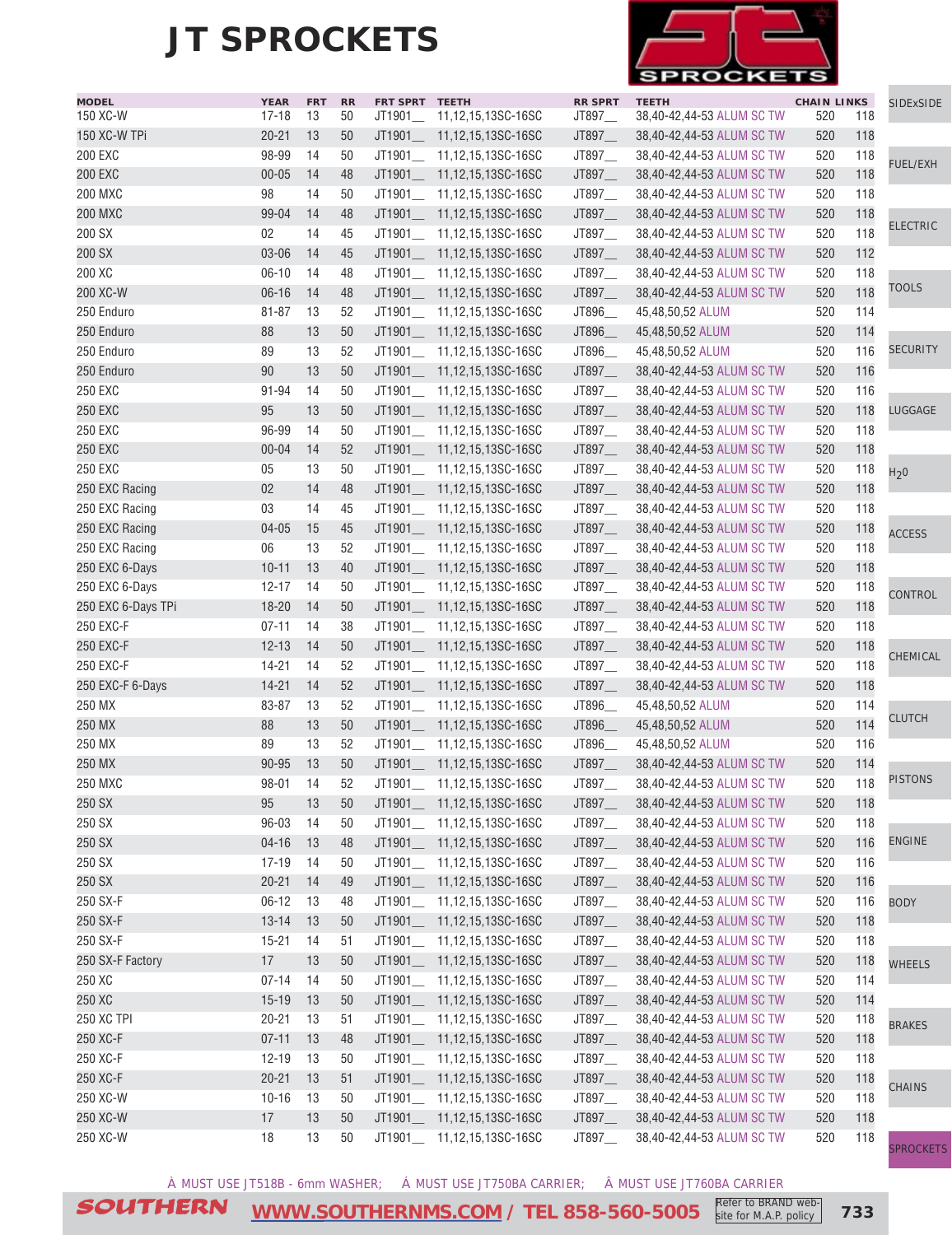

| SIDExSIDE        | <b>MODEL</b><br>250 XC-W TPI | <b>YEAR</b> | <b>FRT</b> | <b>RR</b> | FRT SPRT TEETH     |                              | <b>RR SPRT</b> | <b>TEETH</b>              | <b>CHAIN LINKS</b> |     |
|------------------|------------------------------|-------------|------------|-----------|--------------------|------------------------------|----------------|---------------------------|--------------------|-----|
|                  |                              | 18          | 13         | 50        | JT1901_            | 11,12,15,13SC-16SC           | JT897_         | 38,40-42,44-53 ALUM SC TW | 520                | 118 |
|                  | 250 XC-W TPI                 | $19 - 21$   | 14         | 50        |                    | JT1901___ 11,12,15,13SC-16SC | JT897_         | 38,40-42,44-53 ALUM SC TW | 520                | 118 |
| FUEL/EXH         | 250 XCF-W                    | $10 - 11$   | 13         | 52        |                    | JT1901__ 11,12,15,13SC-16SC  | JT897_         | 38,40-42,44-53 ALUM SC TW | 520                | 118 |
|                  | 250 XCF-W                    | $12 - 15$   | 13         | 50        |                    | JT1901___ 11,12,15,13SC-16SC | JT897_         | 38,40-42,44-53 ALUM SC TW | 520                | 118 |
|                  | 250 XCF-W                    | 16          | 13         | 52        | JT1901_            | 11,12,15,13SC-16SC           | JT897_         | 38,40-42,44-53 ALUM SC TW | 520                | 118 |
| <b>ELECTRIC</b>  | 250 XCF-W Six Days           | 11          | 13         | 52        |                    | JT1901___ 11,12,15,13SC-16SC | JT897_         | 38,40-42,44-53 ALUM SC TW | 520                | 118 |
|                  | 250 Freeride F               | 18          | 12         | 48        |                    | JT1901___ 11,12,15,13SC-16SC | JT891_         | 46,48 ALUM                | 520                | 118 |
|                  | 250 Freeride F               | 19          | 14         | 48        | JT1901_            | 11,12,15,13SC-16SC           | JT891_         | 46,48 ALUM                | 520                | 118 |
| <b>TOOLS</b>     | 300 Enduro                   | 90-95       | 14         | 50        |                    | JT1901___ 11,12,15,13SC-16SC | JT897_         | 38,40-42,44-53 ALUM SC TW | 520                | 116 |
|                  | 300 EXC                      | 95-97       | 14         | 50        |                    | JT1901___ 11,12,15,13SC-16SC | JT897_         | 38,40-42,44-53 ALUM SC TW | 520                | 118 |
|                  | 300 EXC                      | 98          | 14         | 52        |                    | JT1901__ 11,12,15,13SC-16SC  | JT897_         | 38,40-42,44-53 ALUM SC TW | 520                | 118 |
|                  | 300 EXC                      | 99          | 14         | 50        |                    | JT1901___ 11,12,15,13SC-16SC | JT897_         | 38,40-42,44-53 ALUM SC TW | 520                | 118 |
| <b>SECURITY</b>  | 300 EXC                      | $00 - 04$   | 14         | 52        |                    | JT1901__ 11,12,15,13SC-16SC  | JT897_         | 38,40-42,44-53 ALUM SC TW | 520                | 118 |
|                  | 300 EXC                      | 05          | 13         | 50        |                    | JT1901___ 11,12,15,13SC-16SC | JT897_         | 38,40-42,44-53 ALUM SC TW | 520                | 118 |
|                  | 300 MX                       | 90          | 14         | 48        |                    | JT1901___ 11,12,15,13SC-16SC | JT897_         | 38,40-42,44-53 ALUM SC TW | 520                | 116 |
| LUGGAGE          | 300 MX                       | $91 - 94$   | 14         | 50        |                    | JT1901___ 11,12,15,13SC-16SC | JT897_         | 38,40-42,44-53 ALUM SC TW | 520                | 116 |
|                  | 300 MXC                      | $95 - 02$   | 14         | 50        |                    | JT1901___ 11,12,15,13SC-16SC | JT897_         | 38,40-42,44-53 ALUM SC TW | 520                | 118 |
|                  | 300 MXC                      | $03 - 05$   | 13         | 50        |                    | JT1901___ 11,12,15,13SC-16SC | JT897_         | 38,40-42,44-53 ALUM SC TW | 520                | 118 |
| H <sub>2</sub> 0 | 300 SX                       | 95          | 13         | 50        |                    | JT1901__ 11,12,15,13SC-16SC  | JT897_         | 38,40-42,44-53 ALUM SC TW | 520                | 118 |
|                  | 300 SX                       | 96          | 14         | 50        | JT1901_            | 11,12,15,13SC-16SC           | JT897_         | 38,40-42,44-53 ALUM SC TW | 520                | 118 |
|                  | 300 XC                       | $08 - 14$   | 14         | 50        |                    | JT1901___ 11,12,15,13SC-16SC | JT897_         | 38,40-42,44-53 ALUM SC TW | 520                | 118 |
| <b>ACCESS</b>    | 301 XC                       | $15 - 19$   | 13         | 50        |                    | JT1901___ 11,12,15,13SC-16SC | JT897_         | 38,40-42,44-53 ALUM SC TW | 520                | 118 |
|                  | 302 XC TPi                   | $20 - 21$   | 13         | 51        |                    | JT1901___ 11,12,15,13SC-16SC | JT897_         | 38,40-42,44-53 ALUM SC TW | 520                | 118 |
|                  | 300 XC-W                     | $10 - 19$   | 13         | 50        |                    | JT1901___ 11,12,15,13SC-16SC | JT897_         | 38,40-42,44-53 ALUM SC TW | 520                | 118 |
| CONTROL          | 300 XC-W TPI                 | $20 - 21$   | 14         | 50        |                    | JT1901__ 11,12,15,13SC-16SC  | JT897_         | 38,40-42,44-53 ALUM SC TW | 520                | 118 |
|                  | 300 XC-W Six Days            | $15 - 21$   | 13         | 50        |                    | JT1901___ 11,12,15,13SC-16SC | JT897_         | 38,40-42,44-53 ALUM SC TW | 520                | 118 |
|                  | 350 Enduro                   | 84-87       | 13         | 52        |                    | JT1901__ 11,12,15,13SC-16SC  | JT896_         | 45,48,50,52 ALUM          | 520                | 118 |
|                  | 350 Enduro                   | 88-89       | 13         | 50        |                    | JT1901___ 11,12,15,13SC-16SC | JT896_         | 45,48,50,52 ALUM          | 520                | 118 |
| CHEMICAL         | 350 EXC-F                    | $12 - 21$   | 14         | 52        |                    | JT1901__ 11,12,15,13SC-16SC  | JT897_         | 38,40-42,44-53 ALUM SC TW | 520                | 118 |
|                  | 350 Freeride                 | $12 - 15$   | 11         | 48        |                    | JT1901___ 11,12,15,13SC-16SC | JT891          | 46,48 ALUM                | 520                | 110 |
|                  | 350 Freeride                 | $16 - 17$   | 12         | 48        |                    | JT1901___ 11,12,15,13SC-16SC | JT891_         | 46,48 ALUM                | 520                | 110 |
| <b>CLUTCH</b>    | 350 MX                       | 89          | 13         | 50        |                    | JT1901___ 11,12,15,13SC-16SC | JT896_         | 45,48,50,52 ALUM          | 520                | 116 |
|                  | 350 LC4 Enduro               | 93-94       | 14         | 50        | JT1902_ 12-17 (RB) |                              | JT897_         | 38,40-42,44-53 ALUM SC TW | 520                | 118 |
|                  | 350 SX-F                     | $11 - 19$   | 14         | 50        | JT1901             | 11,12,15,13SC-16SC           | JT897_         | 38,40-42,44-53 ALUM SC TW | 520                | 118 |
| <b>PISTONS</b>   | 350 SX-F                     | $20 - 21$   | 14         | 51        |                    | JT1901 11,12,15,13SC-16SC    | JT897__        | 38,40-42,44-53 ALUM SC TW | 520                | 118 |
|                  | 350 XC-F                     | $11 - 12$   | 14         | 50        | JT1901_            | 11,12,15,13SC-16SC           | JT897_         | 38,40-42,44-53 ALUM SC TW | 520                | 118 |
|                  | 350 XC-F                     | $13 - 15$   | 13         | 50        | JT1901_            | 11,12,15,13SC-16SC           | JT897_         | 38,40-42,44-53 ALUM SC TW | 520                | 118 |
| <b>ENGINE</b>    | 350 XC-F                     | $16 - 19$   | 14         | 50        | JT1901             | 11,12,15,13SC-16SC           | JT897_         | 38,40-42,44-53 ALUM SC TW | 520                | 118 |
|                  | 350 XC-F                     | $20 - 21$   | 14         | 51        |                    | JT1901__ 11,12,15,13SC-16SC  | JT897__        | 38,40-42,44-53 ALUM SC TW | 520                | 118 |
|                  | 350 XC-W                     | 12          | 13         | 52        |                    | JT1901___ 11,12,15,13SC-16SC | JT897_         | 38,40-42,44-53 ALUM SC TW | 520                | 118 |
| <b>BODY</b>      | 350 XCF-W                    | $13 - 16$   | 13         | 52        |                    | JT1901__ 11,12,15,13SC-16SC  | JT897_         | 38,40-42,44-53 ALUM SC TW | 520                | 118 |
|                  | 351 XCF-W                    | $20 - 21$   | 14         | 52        |                    | JT1901___ 11,12,15,13SC-16SC | JT897_         | 38,40-42,44-53 ALUM SC TW | 520                | 118 |
|                  | 350 XCF-W 6-Days             | $14 - 16$   | 13         | 52        |                    | JT1901__ 11,12,15,13SC-16SC  | JT897_         | 38,40-42,44-53 ALUM SC TW | 520                | 118 |
| <b>WHEELS</b>    | 360 EXC                      | 96-97       | 14         | 50        |                    | JT1901___ 11,12,15,13SC-16SC | JT897_         | 38,40-42,44-53 ALUM SC TW | 520                | 118 |
|                  | 360 MXC                      | 96-97       | 14         | 52        | JT1901_            | 11,12,15,13SC-16SC           | JT897_         | 38,40-42,44-53 ALUM SC TW | 520                | 118 |
|                  | 360 SX                       | 96-97       | 14         | 50        | JT1901__           | 11,12,15,13SC-16SC           | JT897_         | 38,40-42,44-53 ALUM SC TW | 520                | 118 |
|                  | 380 EXC                      | 98-02       | 14         | 52        | JT1901__           | 11,12,15,13SC-16SC           | JT897_         | 38,40-42,44-53 ALUM SC TW | 520                | 118 |
| <b>BRAKES</b>    | 380 MXC                      | 98-02       | 14         | 52        | JT1901_            | 11,12,15,13SC-16SC           | JT897_         | 38,40-42,44-53 ALUM SC TW | 520                | 118 |
|                  | 380 SX                       | 98          | 14         | 50        | JT1901_            | 11,12,15,13SC-16SC           | JT897_         | 38,40-42,44-53 ALUM SC TW | 520                | 118 |
|                  | 380 SX                       | 99          | 14         | 52        | JT1901__           | 11,12,15,13SC-16SC           | JT897_         | 38,40-42,44-53 ALUM SC TW | 520                | 118 |
| CHAINS           | 380 SX                       | $01 - 02$   | 14         | 50        | JT1901__           | 11,12,15,13SC-16SC           | JT897_         | 38,40-42,44-53 ALUM SC TW | 520                | 118 |
|                  | 400 Duke                     | 95-96       | 16         | 42        |                    | JT1902__ 12-17 (RB)          | JT897_         | 38,40-42,44-53 ALUM SC TW | 520                | 118 |
|                  | 400 EGS-E                    | 96-98       | 15         | 45        |                    | JT1902__ 12-17 (RB)          | JT897_         | 38,40-42,44-53 ALUM SC TW | 520                | 118 |
| SPROCKETS        |                              |             |            |           |                    |                              |                |                           |                    |     |

À MUST USE JT518B - 6mm WASHER; Á MUST USE JT750BA CARRIER; Â MUST USE JT760BA CARRIER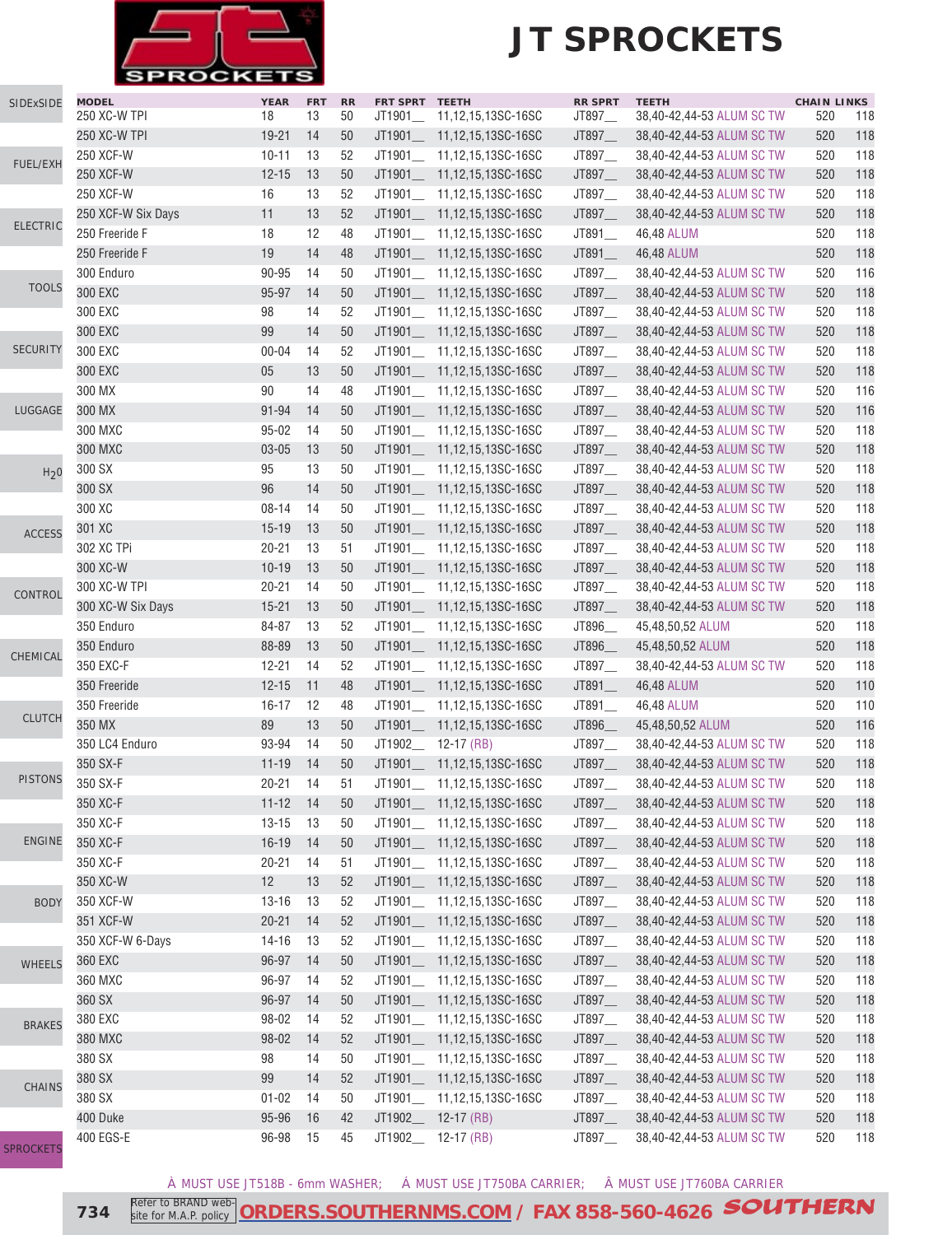

| <b>MODEL</b>             | <b>YEAR</b>     | <b>FRT</b> | RR | FRT SPRT TEETH |                                                              | <b>RR SPRT</b> | <b>TEETH</b>              | <b>CHAIN LINKS</b> |            | SIDExSIDE        |
|--------------------------|-----------------|------------|----|----------------|--------------------------------------------------------------|----------------|---------------------------|--------------------|------------|------------------|
| 400 LC4 Enduro           | 93              | 14         | 50 |                | JT1902_ 12-17 (RB)                                           | JT897_         | 38,40-42,44-53 ALUM SC TW | 520                | 118        |                  |
| 400 LC4 Enduro           | $97 - 01$       | 15         | 45 |                | JT1902__ 12-17 (RB)                                          | JT897_         | 38,40-42,44-53 ALUM SC TW | 520                | 118        |                  |
| 400 LSE                  | 97-98           | 15         | 45 |                | JT1902_ 12-17 (RB)                                           | JT897_         | 38,40-42,44-53 ALUM SC TW | 520                | 118        | <b>FUEL/EXH</b>  |
| 400 EXC Racing           | $00 - 02$       | 14         | 50 |                | JT1901___ 11,12,15,13SC-16SC                                 | JT897_         | 38,40-42,44-53 ALUM SC TW | 520                | 118        |                  |
| 400 EXC Racing           | $01 - 02$       | 14         | 50 |                | JT1901__ 11,12,15,13SC-16SC                                  | JT897_         | 38,40-42,44-53 ALUM SC TW | 520                | 118        |                  |
| 400 EXC Racing           | $03 - 11$       | 15         | 45 |                | JT1901__ 11,12,15,13SC-16SC                                  | JT897_         | 38,40-42,44-53 ALUM SC TW | 520                | 118        | <b>ELECTRIC</b>  |
| 400 MXC Racing           | $01 - 02$       | 14         | 50 |                | JT1901__ 11,12,15,13SC-16SC                                  | JT897          | 38,40-42,44-53 ALUM SC TW | 520                | 118        |                  |
| 400 SC Super Competition | 95-96           | 14         | 50 |                | JT1902___ 12-17 (RB)                                         | JT897_         | 38,40-42,44-53 ALUM SC TW | 520                | 118        |                  |
| 400 SC Super Competition | $97 - 00$       | 16         | 48 |                | JT1902_ 12-17 (RB)                                           | JT897_         | 38,40-42,44-53 ALUM SC TW | 520                | 118        |                  |
| 400 SX                   | 98              | 14         | 50 |                | JT1902_ 12-17 (RB)                                           | JT897_         | 38,40-42,44-53 ALUM SC TW | 520                | 118        | <b>TOOLS</b>     |
| 400 SX                   | $99 - 02$       | 14         | 50 |                | JT1901__ 11,12,15,13SC-16SC                                  | JT897_         | 38,40-42,44-53 ALUM SC TW | 520                | 118        |                  |
| 400 XC-W                 | 10              | 13         | 52 |                | JT1901___ 11,12,15,13SC-16SC                                 | JT897_         | 38,40-42,44-53 ALUM SC TW | 520                | 118        |                  |
| 440 EXC                  | 94-95           | 14         | 48 |                | JT1901__ 11,12,15,13SC-16SC                                  | JT897_         | 38,40-42,44-53 ALUM SC TW | 520                | 118        | <b>SECURITY</b>  |
| 440 MXC                  | 94              | 14         | 48 |                | JT1901___ 11,12,15,13SC-16SC                                 | JT897_         | 38,40-42,44-53 ALUM SC TW | 520                | 118        |                  |
| 440 MXC                  | 95              | 14         | 50 |                | JT1901__ 11,12,15,13SC-16SC                                  | JT897_         | 38,40-42,44-53 ALUM SC TW | 520                | 118        |                  |
| 440 SX                   | 94              | 13         | 50 |                | JT1901___ 11,12,15,13SC-16SC                                 | JT897_         | 38,40-42,44-53 ALUM SC TW | 520                | 118        | LUGGAGE          |
| 450 EXC Racing           | 05              | 14         | 50 |                | JT1901__ 11,12,15,13SC-16SC                                  | JT897_         | 38,40-42,44-53 ALUM SC TW | 520                | 118        |                  |
| 450 EXC 6-Days           | $14 - 15$       | 14         | 52 |                | JT1901___ 11,12,15,13SC-16SC                                 | JT897_         | 38,40-42,44-53 ALUM SC TW | 520                | 118        |                  |
| 450 EXC-F                | $17 - 21$       | 14         | 52 |                | JT1901 11,12,15,13SC-16SC                                    | JT897_         | 38,40-42,44-53 ALUM SC TW | 520                | 118        | H <sub>2</sub> 0 |
| 450 EXC-F Factory        | $10 - 11$       | 14         | 52 |                | JT1901___ 11,12,15,13SC-16SC                                 | JT897_         | 38,40-42,44-53 ALUM SC TW | 520                | 118        |                  |
| 450 EXC-F 6-Days         | $17 - 21$       | 14         | 52 |                | JT1901_ 11,12,15,13SC-16SC                                   | JT897          | 38,40-42,44-53 ALUM SC TW | 520                | 118        |                  |
| 450 MXC Racing           | $03 - 04$       | 15         | 45 |                | JT1901___ 11,12,15,13SC-16SC                                 | JT897_         | 38,40-42,44-53 ALUM SC TW | 520                | 118        |                  |
| 450 MXC Racing           | 05              | 14         | 50 |                | JT1901__ 11,12,15,13SC-16SC                                  | JT897_         | 38,40-42,44-53 ALUM SC TW | 520                | 118        | <b>ACCESS</b>    |
| 450 Rally Factory Repl   | $15 - 21$       | 14         | 51 |                | JT1901___ 11,12,15,13SC-16SC                                 | JT897_         | 38,40-42,44-53 ALUM SC TW | 520                | 118        |                  |
| <b>450 SMR</b>           | 04-07           | 14         | 45 |                | JT1901__ 11,12,15,13SC-16SC                                  | JT897_         | 38,40-42,44-53 ALUM SC TW | 520                | 120        |                  |
| 450 SMR                  | $08 - 14$       | 14         | 48 |                | JT1901___ 11,12,15,13SC-16SC                                 | JT897_         | 38,40-42,44-53 ALUM SC TW | 520                | 118        | CONTROL          |
| 450 SX Racing            | 03              | 14         | 50 |                | JT1901__ 11,12,15,13SC-16SC                                  | JT897_         | 38,40-42,44-53 ALUM SC TW | 520                | 118        |                  |
| 450 SX Racing            | $04 - 06$       | 14         | 52 |                | JT1901___ 11,12,15,13SC-16SC                                 | JT897_         | 38,40-42,44-53 ALUM SC TW | 520                | 118        |                  |
| 450 SX-F                 | $07 - 12$       | 14         | 52 |                | JT1901__ 11,12,15,13SC-16SC                                  | JT897_         | 38,40-42,44-53 ALUM SC TW | 520                | 116        | CHEMICAL         |
| 450 SX-F                 | $13 - 15$       | 13         | 50 |                | JT1901___ 11,12,15,13SC-16SC                                 | JT897_         | 38,40-42,44-53 ALUM SC TW | 520                | 118        |                  |
| 450 SX-F                 | $16 - 19$       | 13         | 48 |                | JT1901___ 11,12,15,13SC-16SC                                 | JT897_         | 38,40-42,44-53 ALUM SC TW | 520                | 118        |                  |
| 450 SX-F                 | $20 - 21$       | 13         | 49 |                | JT1901___ 11,12,15,13SC-16SC                                 | JT897_         | 38,40-42,44-53 ALUM SC TW | 520                | 118        | <b>CLUTCH</b>    |
| 450 SX-F Factory         | $13 - 15$       | 14         | 52 |                | JT1901__ 11,12,15,13SC-16SC                                  | JT897_         | 38,40-42,44-53 ALUM SC TW | 520                | 118        |                  |
| 450 SX-F Factory         |                 |            | 48 |                |                                                              |                |                           |                    |            |                  |
|                          | $16 - 19$<br>20 | 13<br>13   | 49 |                | JT1901___ 11,12,15,13SC-16SC<br>JT1901___ 11,12,15,13SC-16SC | JT897_         | 38,40-42,44-53 ALUM SC TW | 520<br>520         | 118<br>118 | <b>PISTONS</b>   |
| 450 SX-F Factory         |                 |            |    |                |                                                              | JT897          | 38,40-42,44-53 ALUM SC TW |                    |            |                  |
| 450 XC-F                 | $08 - 09$       | 14         | 52 |                | JT1901___ 11,12,15,13SC-16SC                                 | JT897_         | 38,40-42,44-53 ALUM SC TW | 520                | 116        |                  |
| 450 XC-F                 | $13 - 15$       | 14         | 50 |                | JT1901___ 11,12,15,13SC-16SC                                 | JT897__        | 38,40-42,44-53 ALUM SC TW | 520                | 116        |                  |
| 450 XC-F                 | $16 - 21$       | 13         | 48 |                | JT1901___ 11,12,15,13SC-16SC                                 | JT897__        | 38,40-42,44-53 ALUM SC TW | 520                | 116        | <b>ENGINE</b>    |
| 450 XC-W                 | $08 - 11$       | 14         | 50 |                | JT1901__ 11,12,15,13SC-16SC                                  | JT897_         | 38,40-42,44-53 ALUM SC TW | 520                | 116        |                  |
| 450 XC-W                 | $12 - 16$       | 13         | 52 |                | JT1901___ 11,12,15,13SC-16SC                                 | JT897_         | 38,40-42,44-53 ALUM SC TW | 520                | 118        |                  |
| 450 XC-W Six Days        | $10 - 11$       | 13         | 52 |                | JT1901___ 11,12,15,13SC-16SC                                 | JT897_         | 38,40-42,44-53 ALUM SC TW | 520                | 118        | <b>BODY</b>      |
| 500 EXC 6-Days           | $13 - 16$       | 14         | 50 |                | JT1901__ 11,12,15,13SC-16SC                                  | JT897_         | 38,40-42,44-53 ALUM SC TW | 520                | 118        |                  |
| 500 EXC-F                | $17 - 19$       | 14         | 50 |                | JT1901___ 11,12,15,13SC-16SC                                 | JT897_         | 38,40-42,44-53 ALUM SC TW | 520                | 118        |                  |
| 500 EXC-F                | $20 - 21$       | 13         | 48 |                | JT1901___ 11,12,15,13SC-16SC                                 | JT897_         | 38,40-42,44-53 ALUM SC TW | 520                | 118        | <b>WHEELS</b>    |
| 500 EXC-F 6-Days         | $17 - 19$       | -14        | 50 |                | JT1901___ 11,12,15,13SC-16SC                                 | JT897_         | 38,40-42,44-53 ALUM SC TW | 520                | 118        |                  |
| 500 EXC-F 6-Days         | $20 - 21$       | 13         | 48 |                | JT1901___ 11,12,15,13SC-16SC                                 | JT897_         | 38,40-42,44-53 ALUM SC TW | 520                | 118        |                  |
| 500 MX                   | 85-87           | 14         | 52 |                | JT1901___ 11,12,15,13SC-16SC                                 | JT896_         | 45,48,50,52 ALUM          | 520                | 116        | <b>BRAKES</b>    |
| 500 MX                   | 88-89           | 14         | 50 |                | JT1901___ 11,12,15,13SC-16SC                                 | JT896_         | 45,48,50,52 ALUM          | 520                | 116        |                  |
| 500 MX                   | 90              | 14         | 52 |                | JT1901___ 11,12,15,13SC-16SC                                 | JT896_         | 45,48,50,52 ALUM          | 520                | 116        |                  |
| 500 MX                   | $91 - 93$       | 14         | 50 |                | JT1901___ 11,12,15,13SC-16SC                                 | JT896_         | 45,48,50,52 ALUM          | 520                | 116        | <b>CHAINS</b>    |
| 500 SX                   | 95              | 14         | 50 |                | JT1901__ 11,12,15,13SC-16SC                                  | JT897_         | 38,40-42,44-53 ALUM SC TW | 520                | 116        |                  |
| 500 XC-W                 | $12 - 16$       | 13         | 50 |                | JT1901___ 11,12,15,13SC-16SC                                 | JT897_         | 38,40-42,44-53 ALUM SC TW | 520                | 118        |                  |
| 500 XCF-W                | $20 - 21$       | 13         | 48 |                | JT1901__ 11,12,15,13SC-16SC                                  | JT897_         | 38,40-42,44-53 ALUM SC TW | 520                | 118        |                  |
|                          |                 |            |    |                |                                                              |                |                           |                    |            | <b>SPROCKETS</b> |

À MUST USE JT518B - 6mm WASHER; Á MUST USE JT750BA CARRIER; Â MUST USE JT760BA CARRIER

SOUTHERN **[WWW.SOUTHERNMS.COM](http://m.southernms.com) / TEL 858-560-5005 735** Refer to BRAND website for M.A.P. policy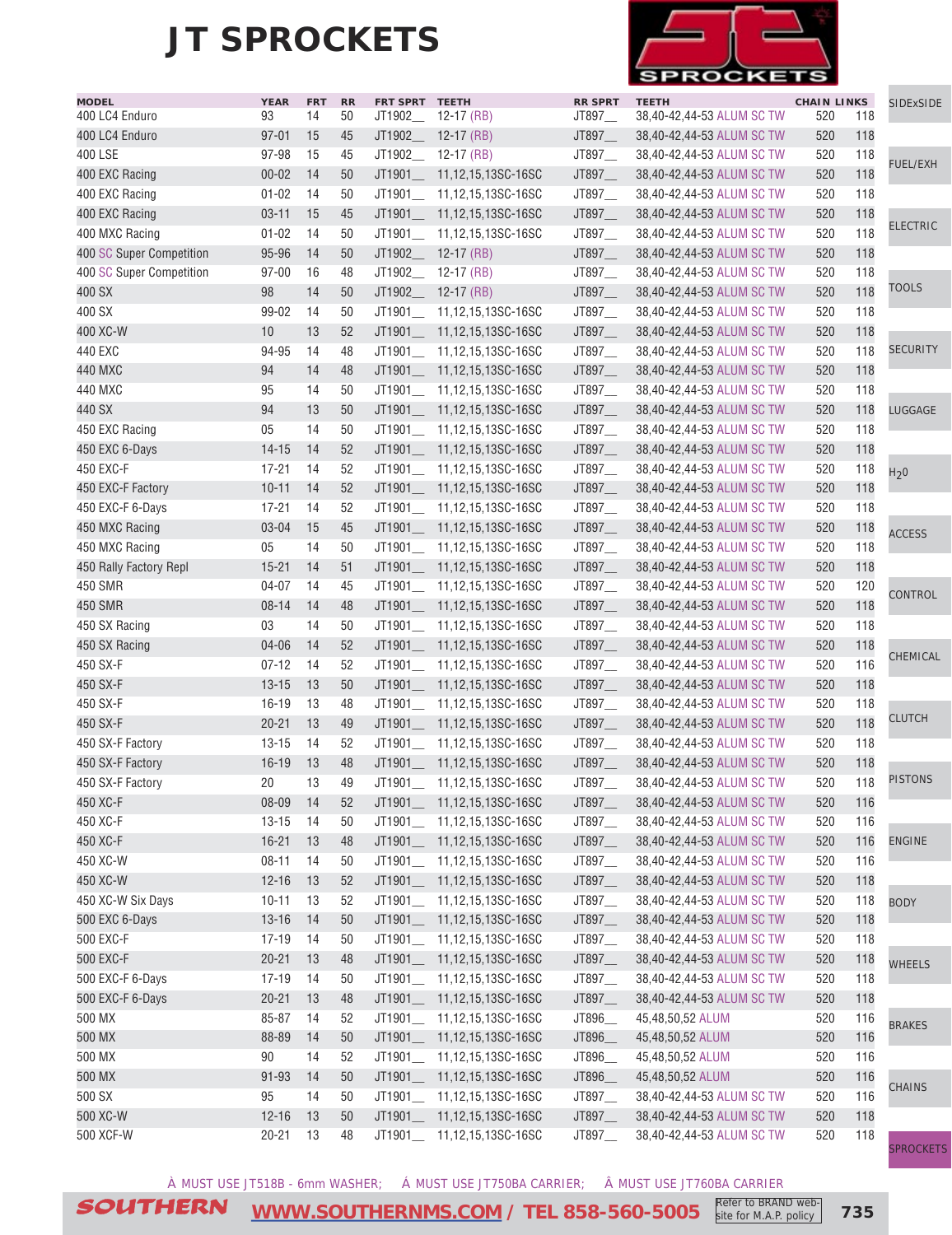

### **JT SPROCKETS**

| SIDExSIDE        | <b>MODEL</b><br>505 SX-F | <b>YEAR</b><br>$07 - 09$ | <b>FRT</b><br>14 | RR<br>52 | FRT SPRT TEETH<br>JT1901__ | 11,12,15,13SC-16SC           | <b>RR SPRT</b><br>JT897_ | <b>TEETH</b><br>38,40-42,44-53 ALUM SC TW | <b>CHAIN LINKS</b><br>520 | 118 |
|------------------|--------------------------|--------------------------|------------------|----------|----------------------------|------------------------------|--------------------------|-------------------------------------------|---------------------------|-----|
|                  | 505 XC-F                 | 08-09                    | 14               | 52       |                            | JT1901___ 11,12,15,13SC-16SC | JT897_                   | 38,40-42,44-53 ALUM SC TW                 | 520                       | 116 |
|                  | 505 XC-W                 | 08                       | 14               | 52       |                            | JT1901__ 11,12,15,13SC-16SC  | JT897                    | 38,40-42,44-53 ALUM SC TW                 | 520                       | 116 |
| <b>FUEL/EXH</b>  | 520 EXC Racing           | 99                       | 14               | 50       |                            | JT1901___ 11,12,15,13SC-16SC | JT897                    | 38,40-42,44-53 ALUM SC TW                 | 520                       | 118 |
|                  | 520 EXC Racing           | $00 - 02$                | 14               | 48       |                            | JT1901___ 11,12,15,13SC-16SC | JT897                    | 38,40-42,44-53 ALUM SC TW                 | 520                       | 118 |
|                  | 520 MXC Racing           | $01 - 02$                | 14               | 48       |                            | JT1901___ 11,12,15,13SC-16SC | JT897                    | 38,40-42,44-53 ALUM SC TW                 | 520                       | 118 |
| <b>ELECTRIC</b>  | 520 SX Racing            | 99-02                    | 14               | 48       |                            | JT1901___ 11,12,15,13SC-16SC | JT897                    | 38,40-42,44-53 ALUM SC TW                 | 520                       | 118 |
|                  | 525 EXC Racing           | 03                       | 15               | 48       |                            | JT1901___ 11,12,15,13SC-16SC | JT897_                   | 38,40-42,44-53 ALUM SC TW                 | 520                       | 118 |
|                  | 525 MXC Desert Racing    | $03 - 05$                | 15               | 45       |                            | JT1901__ 11,12,15,13SC-16SC  | JT897_                   | 38,40-42,44-53 ALUM SC TW                 | 520                       | 118 |
| <b>TOOLS</b>     | 525 XC Desert Racing     | 07                       | 14               | 45       |                            | JT1901___ 11,12,15,13SC-16SC | JT897_                   | 38,40-42,44-53 ALUM SC TW                 | 520                       | 118 |
|                  | 525 SMR                  | $04 - 05$                | 14               | 45       |                            | JT1901___ 11,12,15,13SC-16SC | JT897_                   | 38,40-42,44-53 ALUM SC TW                 | 520                       | 118 |
|                  | 525 SX Racing            | $03 - 06$                | 14               | 48       |                            | JT1901__ 11,12,15,13SC-16SC  | JT897_                   | 38,40-42,44-53 ALUM SC TW                 | 520                       | 118 |
| <b>SECURITY</b>  | 530 EXC 6-Days           | $10 - 11$                | 15               | 45       |                            | JT1901___ 11,12,15,13SC-16SC | JT897_                   | 38,40-42,44-53 ALUM SC TW                 | 520                       | 118 |
|                  | 530 EXC                  | $08 - 11$                | 15               | 45       |                            | JT1901__ 11,12,15,13SC-16SC  | JT897_                   | 38,40-42,44-53 ALUM SC TW                 | 520                       | 118 |
|                  | 530 XC-W Six Days        | $10 - 11$                | 15               | 45       |                            | JT1901___ 11,12,15,13SC-16SC | JT897_                   | 38,40-42,44-53 ALUM SC TW                 | 520                       | 118 |
| LUGGAGE          | 560 SMR                  | $06 - 07$                | 14               | 45       |                            | JT1901 11,12,15,13SC-16SC    | JT897                    | 38,40-42,44-53 ALUM SC TW                 | 520                       | 120 |
|                  | 600 LC4 Enduro           | 88-89                    | 15               | 45       |                            | JT1902___ 12-17 (RB)         | JT896__                  | 45,48,50,52 ALUM                          | 520                       | 114 |
|                  | 600 LC4 Enduro           | $91 - 93$                | 15               | 50       |                            | JT1902__ 12-17 (RB)          | JT897_                   | 38,40-42,44-53 ALUM SC TW                 | 520                       | 116 |
|                  | 600 LC4 MX               | 89                       | 15               | 52       |                            | JT1902_ 12-17 (RB)           | JT896_                   | 45,48,50,52 ALUM                          | 520                       | 114 |
| H <sub>2</sub> 0 | 600 LC4 MX               | 90-92                    | 15               | 52       |                            | JT1902___ 12-17 (RB)         | JT897                    | 38,40-42,44-53 ALUM SC TW                 | 520                       | 116 |
|                  | 620 LC4 Enduro           | 94                       | 15               | 50       |                            | JT1902___ 12-17 (RB)         | JT897_                   | 38,40-42,44-53 ALUM SC TW                 | 520                       | 118 |
|                  | 620 LC4 Enduro           | 95-96                    | 14               | 50       |                            | JT1902___ 12-17 (RB)         | JT897_                   | 38,40-42,44-53 ALUM SC TW                 | 520                       | 118 |
| <b>ACCESS</b>    | 620 LC4 E Enduro         | 97-98                    | 16               | 50       |                            | JT1902_ 12-17 (RB)           | JT897_                   | 38,40-42,44-53 ALUM SC TW                 | 520                       | 118 |
|                  | 620 LC4 SX               | 95-98                    | 15               | 50       |                            | JT1902__ 12-17 (RB)          | JT897_                   | 38,40-42,44-53 ALUM SC TW                 | 520                       | 118 |
|                  | 620 LSE                  | 97-98                    | 16               | 40       |                            | JT1902_ 12-17 (RB)           | JT897_                   | 38,40-42,44-53 ALUM SC TW                 | 520                       | 118 |
| CONTROL          | 620 SC Super Competition | 95-96                    | 15               | 50       |                            | JT1902_ 12-17 (RB)           | JT897_                   | 38,40-42,44-53 ALUM SC TW                 | 520                       | 118 |
|                  | 620 SC Super Competition | 97-99                    | 14               | 50       |                            | JT1902__ 12-17 (RB)          | JT897_                   | 38,40-42,44-53 ALUM SC TW                 | 520                       | 118 |
|                  | 620 SC Super Competition | $00 - 01$                | 16               | 40       |                            | JT1902_ 12-17 (RB)           | JT897_                   | 38,40-42,44-53 ALUM SC TW                 | 520                       | 118 |
| CHEMICAL         | 620 SC Supermoto         | $00 - 01$                | 17               | 50       |                            | JT1902_ 12-17 (RB)           | JT897_                   | 38,40-42,44-53 ALUM SC TW                 | 520                       | 118 |
|                  | 625 LC4 SC Supermoto     | 02                       | 16               | 42       |                            | JT1902__ 12-17 (RB)          | JT897_                   | 38,40-42,44-53 ALUM SC TW                 | 520                       | 118 |
|                  | 625 LC4 Supercompetition | 02                       | 15               | 42       |                            | JT1902 12-17 (RB)            | JT897_                   | 38,40-42,44-53 ALUM SC TW                 | 520                       | 118 |
| <b>CLUTCH</b>    | 625 SMC                  | 04                       | 16               | 38       |                            | JT1902_ 12-17 (RB)           | JT897_                   | 38,40-42,44-53 ALUM SC TW                 | 520                       | 118 |
|                  | 625 SMC                  | $05 - 06$                | 17               | 40       |                            | JT1902___ 12-17 (RB)         | JT897                    | 38,40-42,44-53 ALUM SC TW                 | 520                       | 118 |
|                  | 625 SXC                  | 03-06                    | 16               | 40       |                            | JT1902__ 12-17 (RB)          | JT897__                  | 38,40-42,44-53 ALUM SC TW                 | 520                       | 118 |
| <b>PISTONS</b>   | 640 LC4 Adventure        | 99-07                    | 16               | 42       |                            | JT1902_ 12-17 (RB)           | JT897                    | 38,40-42,44-53 ALUM SC TW                 | 520                       | 118 |
|                  | 640 LC4 E Enduro         | $00 - 06$                | 16               | 42       |                            | JT1902__ 12-17 (RB)          | JT897_                   | 38,40-42,44-53 ALUM SC TW                 | 520                       | 118 |
|                  | 640 LC4 Super Moto       | 99-06                    | 17               | 42       |                            | JT1902___ 12-17 (RB)         | JT897_                   | 38,40-42,44-53 ALUM SC TW                 | 520                       | 118 |
| <b>ENGINE</b>    | 660 SMC                  | 03-04                    | 16               | 38       |                            | JT1902_ 12-17 (RB)           | JT897_                   | 38,40-42,44-53 ALUM SC TW                 | 520                       | 118 |
|                  | 660 SMC                  | 05-06                    | 17               | 40       |                            | JT1902__ 12-17 (RB)          | JT897__                  | 38,40-42,44-53 ALUM SC TW                 | 520                       | 118 |
|                  | 690 Enduro               | $08 - 10$                | 15               | 45       |                            | JT1902_ 12-17 (RB)           | JT897_                   | 38,40-42,44-53 ALUM SC TW                 | 520                       | 118 |
|                  | 690 Enduro R             | $08 - 18$                | 15               | 45       |                            | JT1902__ 12-17 (RB)          | JT897_                   | 38,40-42,44-53 ALUM SC TW                 | 520                       | 118 |
| <b>BODY</b>      |                          |                          |                  |          |                            | <b>KTM STREETBIKES</b>       |                          |                                           |                           |     |
|                  |                          |                          |                  |          |                            |                              |                          |                                           |                           |     |
|                  | 620 Duke                 | 95-98                    | 17               | 38       |                            | JT1902___ 12-17 (RB)         | JT897_                   | 38,40-42,44-53 ALUM SC TW                 | 520                       | 118 |
| <b>WHEELS</b>    | 640 LC4 Duke II          | $00 - 03$                | 17               | 38       |                            | JT1902__ 12-17 (RB)          | JT897_                   | 38,40-42,44-53 ALUM SC TW                 | 520                       | 118 |
|                  | 640 LC4 Duke II          | 04-06                    | 17               | 42       |                            | JT1902__ 12-17 (RB)          | JT897__                  | 38,40-42,44-53 ALUM SC TW                 | 520                       | 118 |
|                  | 690 Duke                 | $08 - 14$                | 16               | 40       |                            | JT1902_ 12-17 (RB)           | $JT897$ <sub>—</sub>     | 38,40-42,44-53 ALUM SC TW                 | 520                       | 118 |
| <b>BRAKES</b>    | 690 Duke R               | $10 - 14$                | 16               | 40       |                            | JT1902__ 12-17 (RB)          | $JT897$ <sub>—</sub>     | 38,40-42,44-53 ALUM SC TW                 | 520                       | 118 |
|                  | 690 SM                   | $07 - 10$                | 16               | 40       |                            | JT1902_ 12-17 (RB)           | JT897_                   | 38,40-42,44-53 ALUM SC TW                 | 520                       | 118 |
|                  | 690 SM R                 | $08 - 10$                | 16               | 40       |                            | JT1902___ 12-17 (RB)         | JT897_                   | 38,40-42,44-53 ALUM SC TW                 | 520                       | 118 |
| <b>CHAINS</b>    | 690 SMC                  | $08 - 14$                | 16               | 42       |                            | JT1902__ 12-17 (RB)          | JT897_                   | 38,40-42,44-53 ALUM SC TW                 | 520                       | 118 |
|                  | 780 Duke                 | 18-19                    | 16               | 41       |                            | JT1902_ 12-17 (RB)           | JT897_                   | 38,40-42,44-53 ALUM SC TW                 | 520                       | 118 |
|                  | 950 LC8 Adventure        | 03-06                    | 17               | 42       | JT1904_                    | 15-17,16RB,19RB              | JT899_                   | 42,45                                     | 525                       | 118 |
| <b>SPROCKETS</b> | 950 LC8 Adventure S      | 04-06                    | 17               | 42       |                            | JT1904___ 15-17,16RB,19RB    | JT899_                   | 42,45                                     | 525                       | 118 |

À MUST USE JT518B - 6mm WASHER; Á MUST USE JT750BA CARRIER; Â MUST USE JT760BA CARRIER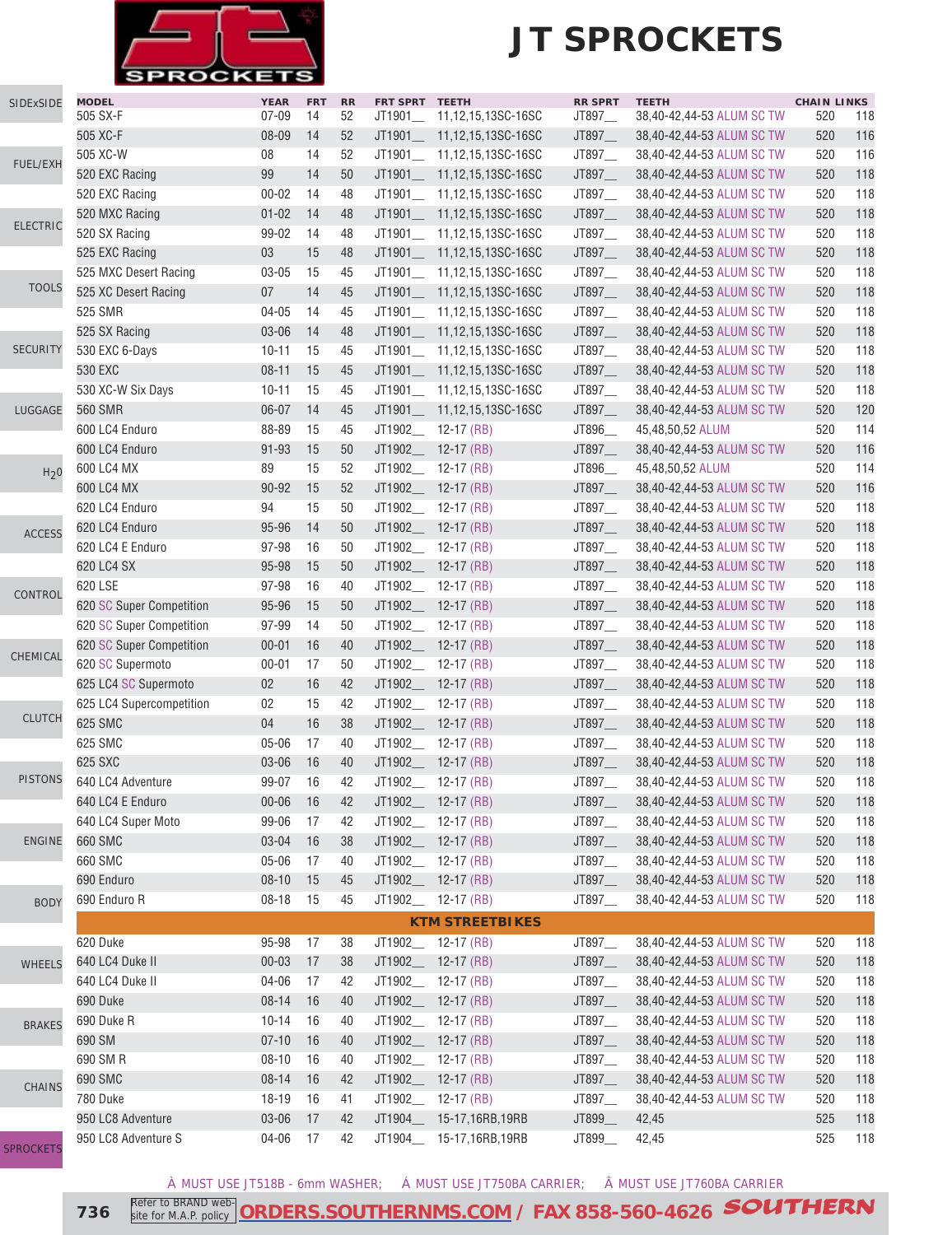

| <b>MODEL</b>          | <b>YEAR</b> | <b>FRT</b> | RR | FRT SPRT TEETH        |                         | <b>RR SPRT</b> | <b>TEETH</b>                        | <b>CHAIN LINKS</b> |     | <b>SIDExSIDE</b> |
|-----------------------|-------------|------------|----|-----------------------|-------------------------|----------------|-------------------------------------|--------------------|-----|------------------|
| 950 Super Enduro R    | $06-10$     | 16         | 45 | JT1904__              | 15-17,16RB,19RB         | JT899_         | 42,45                               | 525                | 118 |                  |
| 950 Super Moto        | $06-10$     | 17         | 41 | JT1904_               | 15-17,16RB,19RB         | JT898_         | 37, 38, 41, 42, 44                  | 525                | 118 |                  |
| 950 LC8 Supermoto R   | $07 - 08$   | 17         | 41 | JT1904_               | 15-17,16RB,19RB         | JT898          | 37, 38, 41, 42, 44                  | 525                | 118 | <b>FUEL/EXH</b>  |
| 990 Adventure         | $05 - 09$   | 17         | 42 | JT1904_               | 15-17,16RB,19RB         | JT899_         | 42,45                               | 525                | 118 |                  |
| 990 Adventure         | $10 - 12$   | 16         | 42 | JT1904_               | 15-17,16RB,19RB         | JT899_         | 42,45                               | 525                | 118 |                  |
| 990 Adventure R       | $10 - 12$   | 16         | 42 | JT1904_               | 15-17,16RB,19RB         | JT899          | 42,45                               | 525                | 118 | <b>ELECTRIC</b>  |
| 990 Adventure S       | $07 - 09$   | 17         | 42 | JT1904_               | 15-17,16RB,19RB         | JT899_         | 42,45                               | 525                | 118 |                  |
| 990 Superduke         | $05 - 09$   | 17         | 38 | JT1904_               | 15-17,16RB,19RB         | JT898_         | 37, 38, 41, 42, 44                  | 525                | 118 |                  |
| 990 Superduke         | $10 - 11$   | 16         | 38 | JT1904_               | 15-17,16RB,19RB         | JT898_         | 37, 38, 41, 42, 44                  | 525                | 118 | <b>TOOLS</b>     |
| 990 Superduke R       | $10 - 11$   | 16         | 38 | JT1904_               | 15-17,16RB,19RB         | JT898_         | 37, 38, 41, 42, 44                  | 525                | 118 |                  |
| 990 Supermoto         | $08 - 10$   | 17         | 41 |                       | JT1904_ 15-17,16RB,19RB | JT898_         | 37, 38, 41, 42, 44                  | 525                | 118 |                  |
| 990 SM R              | $10 - 13$   | 17         | 41 |                       | JT1904_ 15-17,16RB,19RB | JT898_         | 37, 38, 41, 42, 44                  | 525                | 118 |                  |
| 990 SM T              | $10 - 13$   | 17         | 41 | JT1904_               | 15-17,16RB,19RB         | JT898_         | 37, 38, 41, 42, 44                  | 525                | 118 | <b>SECURITY</b>  |
| 1050 Adventure        | $15 - 16$   | 17         | 42 | JT1904_               | 15-17,16RB,19RB         | JT898_         | 37, 38, 41, 42, 44                  | 525                | 118 |                  |
| 1090 Adventure        | $17 - 18$   | 17         | 42 | JT1904_               | 15-17,16RB,19RB         | JT898_         | 37, 38, 41, 42, 44                  | 525                | 118 |                  |
| 1090 Adventure R      | $17 - 18$   | 17         | 42 | JT1904                | 15-17,16RB,19RB         | JT898          | 37, 38, 41, 42, 44                  | 525                | 118 | LUGGAGE          |
| 1190 RC8              | 08-09       | 17         | 37 | JT1904_               | 15-17,16RB,19RB         | JT898_         | 37, 38, 41, 42, 44                  | 525                | 118 |                  |
| 1190 RC8              | $10 - 11$   | 17         | 38 | JT1904_               | 15-17,16RB,19RB         | JT898_         | 37, 38, 41, 42, 44                  | 525                | 118 |                  |
| 1190 RC8 R            | 10          | 17         | 37 | JT1904                | 15-17,16RB,19RB         | JT898_         | 37, 38, 41, 42, 44                  | 525                | 118 | H <sub>2</sub> 0 |
| 1190 RC8 R            | $11 - 15$   | 17         | 38 | JT1904                | 15-17,16RB,19RB         | JT898_         | 37, 38, 41, 42, 44                  | 525                | 118 |                  |
| 1190 RC8 R Track      | $11 - 13$   | 17         | 38 | JT1904                | 15-17,16RB,19RB         | JT898_         | 37, 38, 41, 42, 44                  | 525                | 118 |                  |
| 1190 Adventure        | $13 - 16$   | 17         | 42 | JT1904_               | 15-17,16RB,19RB         | JT899_         | 42,45                               | 525                | 118 | <b>ACCESS</b>    |
| 1190 Adventure R      | $13 - 16$   | 17         | 42 |                       | JT1904_ 15-17,16RB,19RB | JT899_         | 42,45                               | 525                | 118 |                  |
| 1290 Superadventure   | $15 - 16$   | 17         | 42 | JT1904_               | 15-17,16RB,19RB         | JT899_         | 42,45                               | 525                | 118 |                  |
| 1290 Superadventure R | $17 - 19$   | 17         | 42 |                       | JT1904_ 15-17,16RB,19RB | JT899_         | 42,45                               | 525                | 118 | CONTROL          |
| 1290 Superadventure S | $17 - 19$   | 17         | 42 | JT1904_               | 15-17,16RB,19RB         | JT899_         | 42,45                               | 525                | 118 |                  |
| 1290 Superadventure T | $17 - 18$   | 17         | 42 | JT1904_               | 15-17,16RB,19RB         | JT899_         | 42,45                               | 525                | 118 |                  |
| 1290 Superduke        | $14 - 15$   | 17         | 38 | JT1904_               | 15-17,16RB,19RB         | JT893_         |                                     | 525                | 112 | CHEMICAL         |
| 1290 Superduke R      | $16 - 19$   | 17         | 38 | JT1904_               | 15-17,16RB,19RB         | JT893_         |                                     | 525                | 112 |                  |
| 1290 Superduke GT     | $16 - 18$   | 17         | 38 | JT1904_               | 15-17,16RB,19RB         | JT893_         |                                     | 525                | 112 |                  |
|                       |             |            |    |                       | <b>SUZUKI ATV's</b>     |                |                                     |                    |     |                  |
| LT50                  | 84-87       | 11         | 37 | JT563_                | $11 - 16$               | JT801_         | 26,28,30,32,33,35,37-39,42-44,46,49 | 420                | 64  | <b>CLUTCH</b>    |
| LT50                  | $97 - 01$   | 11         | 37 | JT563_                | $11 - 16$               | JT801_         | 26,28,30,32,33,35,37-39,42-44,46,49 | 420                | 64  |                  |
| <b>LT-A50</b>         | $02 - 05$   | 10         | 37 | JT562_                | 09,10                   |                |                                     | 420                | 78  |                  |
| LT80 Quadsport        | 89-06       | 10         | 22 | JT1407_               | 10                      | JT1795         | 22,24                               | 520                | 36  | <b>PISTONS</b>   |
| LT125                 | 83-87       | 13         | 49 | JT426_                | $12 - 15$               |                |                                     | 428                | 90  |                  |
| LT160E                | 89-92       | 11         | 39 | JT1439_               | $11 - 13$               | JT1826__       | 35-37, 39, 40-42, 44, 46            | 520                | 84  |                  |
| LT-F160               | $91 - 01$   | 11         | 39 | JT1439_               | $11 - 13$               | JT1826         | 35-37, 39, 40-42, 44, 46            | 520                | 84  | <b>ENGINE</b>    |
| LT-F160               | $02 - 04$   | 11         |    | JT1439_ 11-13         |                         |                |                                     | 520                |     |                  |
| LT185                 | 84-87       | 12         | 38 | JT1439_               | $11 - 13$               |                |                                     | 520                | 72  |                  |
| LT230S                | 85-88       | 12         | 41 | JT1439_               | $11 - 13$               | JT1826_        | 35-37, 39, 40-42, 44, 46            | 520                | 84  | <b>BODY</b>      |
| <b>LT230E</b>         | 86-93       | 11         | 41 | JT1439_               | $11 - 13$               | JT1826_        | 35-37, 39, 40-42, 44, 46            | 520                | 84  |                  |
| LT250R Quadracer      | 85-90       | 12         | 42 | JT432_                | 11,12,13SC-15SC,16      | JT1826_        | 35-37,39,40-42,44,46                | 520                | 102 |                  |
| LT250R Quadracer      | 92-93       | 12         | 42 | JT432_                | 11,12,13SC-15SC,16      | JT1826_        | 35-37, 39, 40-42, 44, 46            | 520                | 102 | <b>WHEELS</b>    |
| LT250EF               | 86          | 11         | 41 | JT431                 | $11 - 15$               |                | JT1825___ 37,38,40-43,45-48         | 520                | 78  |                  |
| <b>LT250S</b>         | 89-90       | 12         | 39 | JT1439_               | $11 - 13$               | JT1826_        | 35-37, 39, 40-42, 44, 46            | 520                | 86  |                  |
| LT300E                | 87-89       | 11         | 41 | JT431                 | $11 - 15$               |                | JT1825____ 37,38,40-43,45-48        | 520                | 92  | <b>BRAKES</b>    |
| LT-Z400 Quadsport     | 03-08       | 14         | 40 | JT1401_               | $13 - 15$               | JT1826_        | 35-37, 39, 40-42, 44, 46            | 520                | 96  |                  |
| LT-Z400 Quadsport     | 09-12       | 14         | 40 | JT1401_               | $13 - 15$               | JT1760_        | 35-38,40                            | 520                | 96  |                  |
| LT-R450 Quadracer     | 06-09       | 14         | 36 | $JT1401$ <sub>—</sub> | $13 - 15$               | JT1760_        | 35-38,40                            | 520                | 96  |                  |
| LT500 R Quadzilla     | 87          | 13         | 42 | JT1450_               | 13,14                   | JT1825         | 37, 38, 40 - 43, 45 - 48            | 520                | 96  | <b>CHAINS</b>    |
|                       |             |            | 40 |                       |                         |                |                                     |                    |     |                  |
| LT500 R Quadzilla     | 88-90       | 13         |    | JT1450_               | 13,14                   | JT1825         | 37, 38, 40 - 43, 45 - 48            | 520                | 98  |                  |

[SPROCKETS](http://www.southernms.com/wp-content/uploads/2015/08/18_sprockets.pdf)

À MUST USE JT518B - 6mm WASHER; Á MUST USE JT750BA CARRIER; Â MUST USE JT760BA CARRIER

SOUTHERN **[WWW.SOUTHERNMS.COM](http://m.southernms.com) / TEL 858-560-5005 737** Refer to BRAND website for M.A.P. policy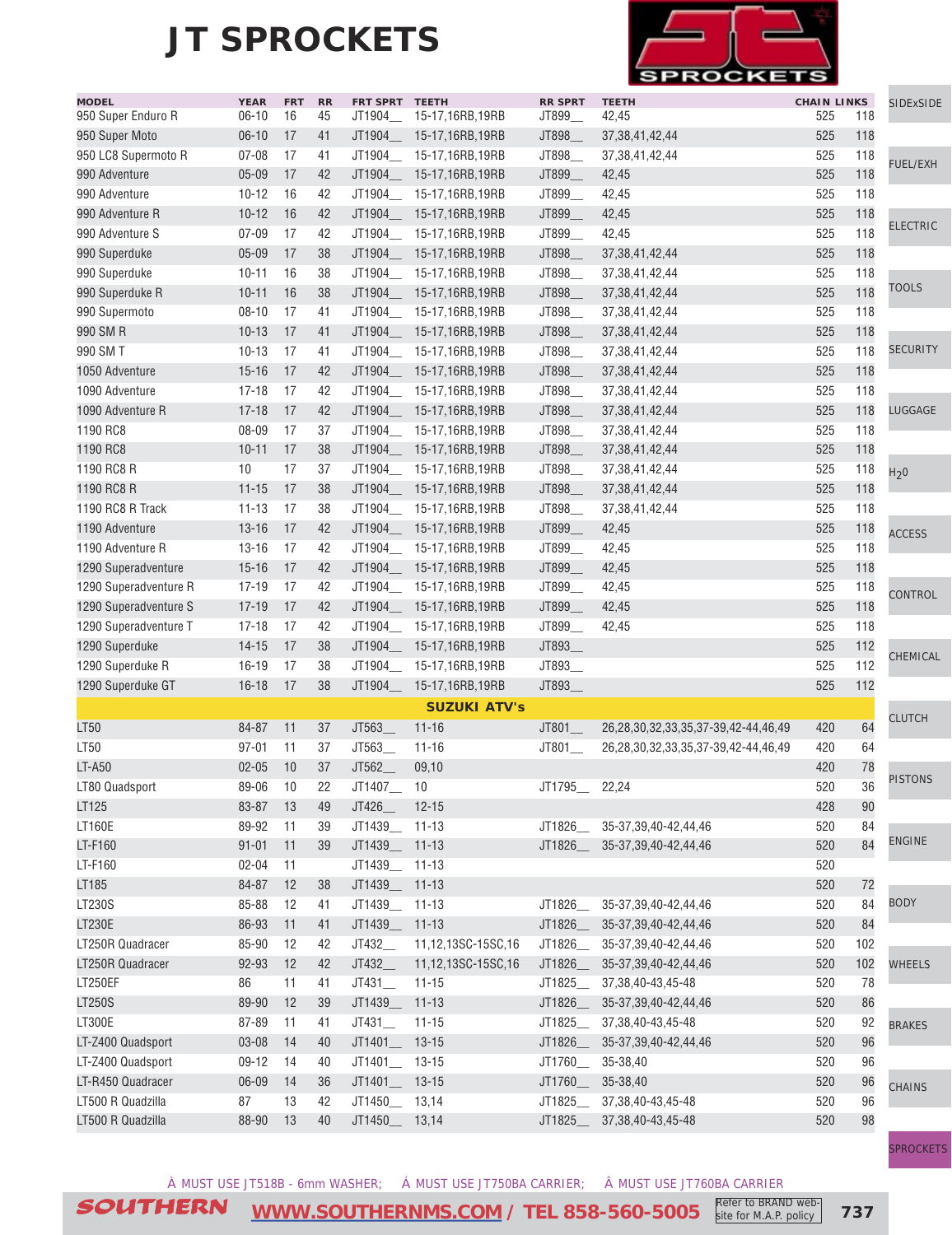

| SIDExSIDE        | <b>MODEL</b>      | <b>YEAR</b> | <b>FRT</b> | <b>RR</b> | FRT SPRT TEETH       | <b>SUZUKI OFFROAD</b> | RR SPRT TEETH        |                                              | <b>CHAIN LINKS</b> |     |
|------------------|-------------------|-------------|------------|-----------|----------------------|-----------------------|----------------------|----------------------------------------------|--------------------|-----|
|                  | <b>JR50</b>       | 85-06       | 13         | 28        | JT563                | $11 - 16$             | JT1780               | 28                                           | 420                | 78  |
|                  | <b>RM60</b>       | 03          | 13         | 44        | JT546_               | $12 - 16$             | JT464_               | 44,50                                        | 420                | 104 |
| FUEL/EXH         | <b>RM65</b>       | $03 - 05$   | 13         | 47        | JT546                | $12 - 16$             | JT1465               | 46,47 ALUM                                   | 420                | 110 |
|                  | RM65 [428 Conv.]  | 03-05       | 13         | 47        | JT555                | $13 - 15$             | JT1466_              | 44,46,47                                     | 428                | 110 |
|                  | <b>DR-Z70</b>     | $08 - 18$   | 13         | 33        | JT428_               | $12 - 15$             |                      |                                              | 428                | 78  |
| <b>ELECTRIC</b>  | <b>JR80</b>       | 82-03       | 12         | 34        | JT428_               | $12 - 15$             | JT802_               | 32, 34, 36, 37, 39, 40, 42, 46-50            | 428                | 96  |
|                  | <b>JR80</b>       | 82-03       | 12         | 34        | JT428_               | $12 - 15$             | JT802_               | 32, 34, 36, 37, 39, 40, 42, 46-50            | 428                | 96  |
|                  | <b>RM80</b>       | 04          | 12         | 34        | JT428_               | $12 - 15$             | JT802_               | 32, 34, 36, 37, 39, 40, 42, 46-50            | 428                | 112 |
| <b>TOOLS</b>     | <b>RM80</b>       | 86-88       | 14         | 50        | JT413_               | $13 - 15$             |                      |                                              | 420                | 120 |
|                  | RM80 [428 Conv.]  | 86-88       | 14         | 50        | JT1263_              | $11 - 17$             | JT798_               | 44,47-52,54 ALUM                             | 428                | 120 |
|                  | <b>RM80</b>       | 86-01       | 14         | 48        | JT1263_              | $11 - 17$             | JT798                | 44,47-52,54 ALUM                             | 428                | 118 |
| <b>SECURITY</b>  | <b>RM85</b>       | $02 - 19$   | 14         | 47        | JT1263_              | $11 - 17$             | JT798_               | 44,47-52,54 ALUM                             | 428                | 118 |
|                  | RM85L             | $02 - 19$   | 14         | 47        | JT1263_              | $11 - 17$             | JT798                | 44,47-52,54 ALUM                             | 428                | 122 |
|                  | <b>DR100</b>      | 83-90       | 13         | 42        | JT426_               | $12 - 15$             | JT804_               | 42,45                                        | 428                | 112 |
| LUGGAGE          | <b>RM100</b>      | 03          | 13         | 51        | JT546_               | $12 - 16$             | $JT461$ <sub>—</sub> | 47-54 ALUM                                   | 420                | 124 |
|                  |                   |             |            |           |                      |                       |                      |                                              |                    | 124 |
|                  | RM100 [428 Conv.] | 03          | 13         | 51        | JT555                | $13 - 15$             | JT462_               | 49-51,54 ALUM                                | 428                |     |
|                  | DR-Z110           | 03-04       | 14         | 33        | JT249                | $13 - 16$             | $JT801$ <sub>—</sub> | 26,28,30,32,33,35,37-39,42-44,46,49          | 420                | 86  |
| H <sub>2</sub> 0 | DR-Z110           | 05          | 14         | 33        | JT249_               | $13 - 16$             | JT801_               | 26, 28, 30, 32, 33, 35, 37-39, 42-44, 46, 49 | 420                |     |
|                  | <b>DR125</b>      | 86-88       | 16         | 53        | JT409_               | $14 - 16$             | JT809_               | 44,46,47,49,50,53,54                         | 428                | 134 |
|                  | DR125SE           | 94-96       | 16         | 53        | JT409_               | $14 - 16$             | JT809_               | 44, 46, 47, 49, 50, 53, 54                   | 428                | 134 |
| <b>ACCESS</b>    | DR-Z125           | $03 - 19$   | 14         | 51        | JT409_               | $14 - 16$             | JT797_               | 51,57                                        | 428                | 134 |
|                  | DR-Z125L          | $03 - 19$   | 14         | 57        | JT409_               | $14 - 16$             | JT797_               | 51,57                                        | 428                | 134 |
|                  | <b>RM125</b>      | 86-87       | 12         | 51        | JT427_               | 11,12SC,13SC,14       | JT808_               | 39,41,43,44,46-53 ALUM SC TW                 | 520                | 114 |
| CONTROL          | <b>RM125</b>      | 88-91       | 13         | 51        | JT427                | 11,12SC,13SC,14       | JT808_               | 39,41,43,44,46-53 ALUM SC TW                 | 520                | 114 |
|                  | <b>RM125</b>      | 92-95       | 12         | 49        | JT427                | 11,12SC,13SC,14       | JT808_               | 39,41,43,44,46-53 ALUM SC TW                 | 520                | 112 |
|                  | <b>RM125</b>      | 96          | 12         | 49        | JT427_               | 11,12SC,13SC,14       | JT808_               | 39,41,43,44,46-53 ALUM SC TW                 | 520                | 114 |
| CHEMICAL         | <b>RM125</b>      | 97-99       | 12         | 50        | JT427                | 11,12SC,13SC,14       | JT808                | 39,41,43,44,46-53 ALUM SC TW                 | 520                | 114 |
|                  | <b>RM125</b>      | $00 - 04$   | 12         | 49        | JT427                | 11,12SC,13SC,14       | JT808_               | 39,41,43,44,46-53 ALUM SC TW                 | 520                | 114 |
|                  | <b>RM125</b>      | 05          | 12         | 50        | JT427                | 11,12SC,13SC,14       | JT808_               | 39,41,43,44,46-53 ALUM SC TW                 | 520                | 114 |
| <b>CLUTCH</b>    | <b>RM125</b>      | 06-09       | 12         | 51        | JT427                | 11,12SC,13SC,14       | JT808_               | 39,41,43,44,46-53 ALUM SC TW                 | 520                | 114 |
|                  | SP125             | 86-88       | 16         | 53        | JT409_               | $14 - 16$             | JT809_               | 44, 46, 47, 49, 50, 53, 54                   | 428                | 134 |
|                  | <b>DR200</b>      | 86-88       | 15         | 45        | JT432_               | 11,12,13SC-15SC,16    | $JT811$ <sub>—</sub> | 39,45,46,48                                  | 520                | 112 |
| <b>PISTONS</b>   | DR200SE           | $96 - 13$   | 15         | 45        | JT432_               | 11,12,13SC-15SC,16    | JT811                | 39,45,46,48                                  | 520                | 112 |
|                  | SP200             | 86-88       | 15         | 45        | JT432                | 11,12,13SC-15SC,16    | JT811                | 39,45,46,48                                  | 520                | 110 |
|                  | DR250             | $90 - 93$   | 13         | 49        | JT432_               | 11,12,13SC-15SC,16    | JT808_               | 39,41,43,44,46-53 ALUM SC TW                 | 520                | 110 |
|                  | <b>DR250S</b>     | $90 - 92$   | 13         | 49        | JT432_               | 11,12,13SC-15SC,16    | JT822_               | 41-53 ALUM                                   | 520                | 112 |
| <b>ENGINE</b>    | DR250SE           | 93-95       | 14         | 42        | JT432_               | 11,12,13SC-15SC,16    | JT822_               | 41-53 ALUM                                   | 520                | 108 |
|                  | DR-Z250           | $01 - 07$   | 13         | 49        | JT432_               | 11,12,13SC-15SC,16    | JT808_               | 39,41,43,44,46-53 ALUM SC TW                 | 520                | 112 |
|                  | RM250             | 84-86       | 14         | 50        | JT432_               | 11,12,13SC-15SC,16    | JT828_               | 42,46-48,50                                  | 520                | 116 |
| <b>BODY</b>      | RM250             | 87          | 14         | 50        | JT432_               | 11,12,13SC-15SC,16    | JT808_               | 39,41,43,44,46-53 ALUM SC TW                 | 520                | 114 |
|                  | RM250             | 88          | 13         | 50        | JT432_               | 11,12,13SC-15SC,16    | JT808_               | 39,41,43,44,46-53 ALUM SC TW                 | 520                | 116 |
|                  | RM250             | 89-92       | 13         | 49        | JT432_               | 11,12,13SC-15SC,16    | JT808_               | 39,41,43,44,46-53 ALUM SC TW                 | 520                | 114 |
| <b>WHEELS</b>    | RM250             | 93-96       | 13         | 49        | JT432_               | 11,12,13SC-15SC,16    | JT808_               | 39,41,43,44,46-53 ALUM SC TW                 | 520                | 116 |
|                  | <b>RM250</b>      | $97 - 98$   | 13         | 50        | JT432_               | 11,12,13SC-15SC,16    | JT808_               | 39,41,43,44,46-53 ALUM SC TW                 | 520                | 114 |
|                  | RM250             | 99-00       | 13         | 48        | JT432_               | 11,12,13SC-15SC,16    | $JT808$ <sub>—</sub> | 39,41,43,44,46-53 ALUM SC TW                 | 520                | 114 |
| <b>BRAKES</b>    | RM250             | $01 - 03$   | 13         | 49        | JT432_               | 11,12,13SC-15SC,16    | JT808_               | 39,41,43,44,46-53 ALUM SC TW                 | 520                | 114 |
|                  | RM250             | 04-08       | 13         | 50        | JT432_               | 11,12,13SC-15SC,16    | JT808_               | 39,41,43,44,46-53 ALUM SC TW                 | 520                | 114 |
|                  | RMX250 Enduro     | 89-98       | 13         | 50        | JT432_               | 11,12,13SC-15SC,16    | JT808_               | 39,41,43,44,46-53 ALUM SC TW                 | 520                | 114 |
| <b>CHAINS</b>    | <b>RM-Z250</b>    | 04-05       | 13         | 48        | JT430_               | $12 - 15$             | JT460_               | 39,42-53 ALUM SC TW                          | 520                | 114 |
|                  | RM-Z250           | 06          | 13         | 46        | JT430_               | $12 - 15$             | JT460_               | 39,42-53 ALUM SC TW                          | 520                | 114 |
|                  | RM-Z250           | 07          | 12         | 50        | JT427_               | 11,12SC,13SC,14       | JT808_               | 39,41,43,44,46-53 ALUM SC TW                 | 520                | 112 |
|                  | RM-Z250           | 08-09       | 12         | 48        | $JT427$ <sub>—</sub> | 11,12SC,13SC,14       | JT808_               | 39,41,43,44,46-53 ALUM SC TW                 | 520                | 112 |
| <b>SPROCKETS</b> |                   |             |            |           |                      |                       |                      |                                              |                    |     |

À MUST USE JT518B - 6mm WASHER; Á MUST USE JT750BA CARRIER; Â MUST USE JT760BA CARRIER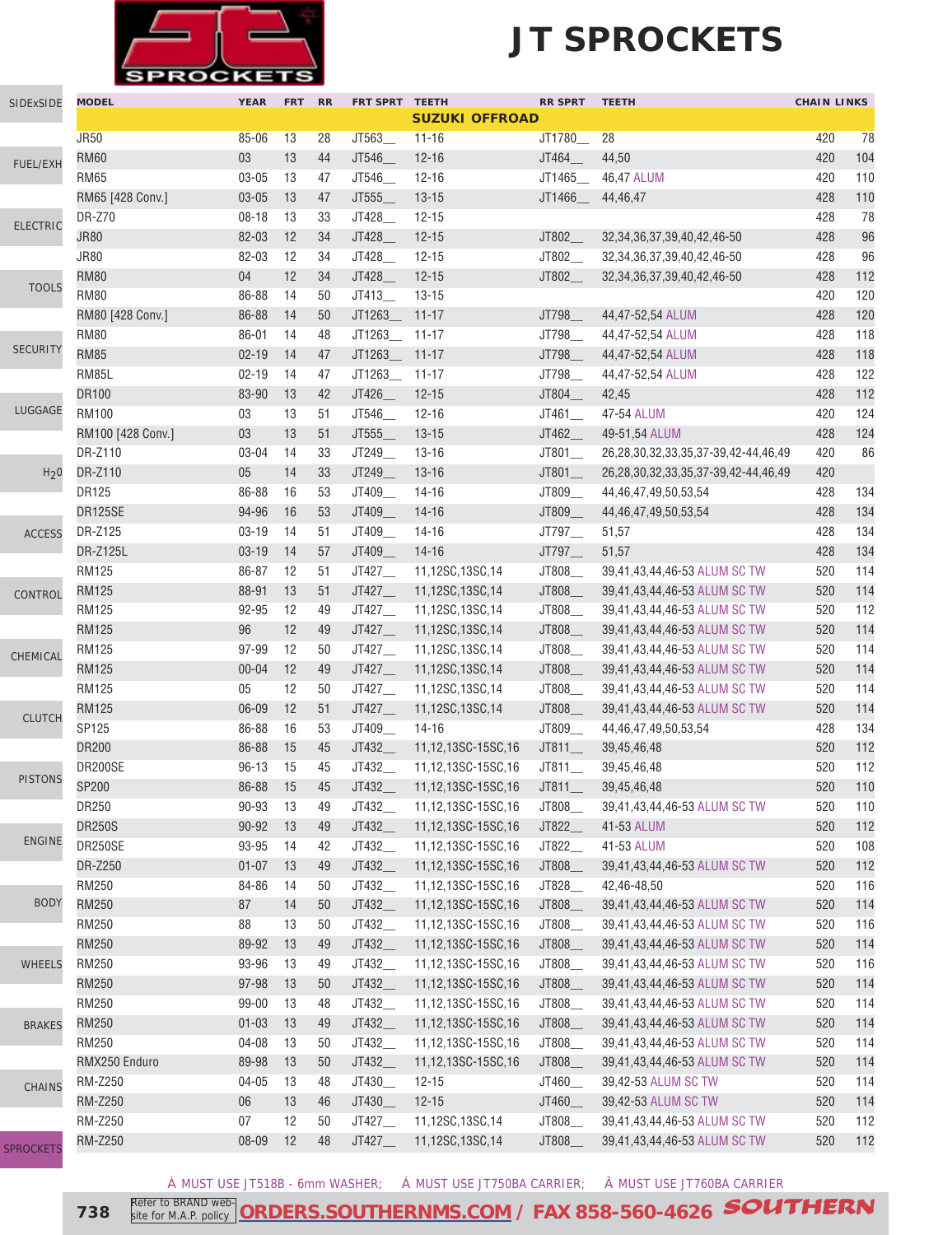

| <b>MODEL</b><br><b>RM-Z250</b> | <b>YEAR</b><br>$10 - 12$ | <b>FRT</b><br>13 | <b>RR</b><br>49 | FRT SPRT TEETH<br>JT427__ | 11,12SC,13SC,14                  | <b>RR SPRT</b><br>JT808 | <b>TEETH</b><br>39,41,43,44,46-53 ALUM SC TW | <b>CHAIN LINKS</b><br>520 | 114 | <b>SIDExSIDE</b> |
|--------------------------------|--------------------------|------------------|-----------------|---------------------------|----------------------------------|-------------------------|----------------------------------------------|---------------------------|-----|------------------|
| <b>RM-Z250</b>                 | $13 - 20$                | 13               | 49              | JT1442                    | 13SC, 14SC                       | JT808_                  | 39,41,43,44,46-53 ALUM SC TW                 | 520                       | 114 |                  |
| DR350                          | 90-93                    | 14               | 47              | JT432_                    | 11,12,13SC-15SC,16               | JT808_                  | 39,41,43,44,46-53 ALUM SC TW                 | 520                       | 110 |                  |
| <b>DR350</b>                   | 94-99                    | 15               | 44              | JT432_                    | 11,12,13SC-15SC,16               | JT808_                  | 39,41,43,44,46-53 ALUM SC TW                 | 520                       | 110 | <b>FUEL/EXH</b>  |
| <b>DR350S</b>                  | 90-93                    | 14               | 43              | JT432                     | 11.12.13SC-15SC.16               | JT822                   | 41-53 ALUM                                   | 520                       | 108 |                  |
| <b>DR350SE</b>                 | 94-95                    | 15               | 41              | JT432_                    | 11,12,13SC-15SC,16               | JT822_                  | 41-53 ALUM                                   | 520                       | 110 |                  |
| DR350SE                        | 96-99                    | 15               | 41              | JT432_                    | 11,12,13SC-15SC,16               | JT808_                  | 39,41,43,44,46-53 ALUM SC TW                 | 520                       | 108 | <b>ELECTRIC</b>  |
| <b>DR-Z400E</b>                | $00 - 07$                | 14               | 47              |                           |                                  |                         |                                              | 520                       | 112 |                  |
| <b>DR-Z400S</b>                | $00 - 14$                | 15               | 44              | JT432_<br>JT432           | 11,12,13SC-15SC,16               | JT808_                  | 39,41,43,44,46-53 ALUM SC TW                 | 520                       | 112 |                  |
| <b>DR-Z400SM</b>               |                          |                  |                 |                           | 11,12,13SC-15SC,16               | JT808_                  | 39,41,43,44,46-53 ALUM SC TW                 |                           |     | TOOLS            |
| <b>RMX450Z</b>                 | $05 - 14$                | 15               | 41              | JT432                     | 11,12,13SC-15SC,16               | JT808_<br>JT808_        | 39,41,43,44,46-53 ALUM SC TW                 | 520                       | 110 |                  |
|                                | $10 - 19$                | 13               | 51              | JT1441                    | 13SC, 14SC, 15                   |                         | 39,41,43,44,46-53 ALUM SC TW                 | 520                       | 114 |                  |
| <b>RM-Z450</b>                 | $05 - 07$                | 14               | 49              | JT1441                    | 13SC, 14SC, 15                   | JT808_                  | 39,41,43,44,46-53 ALUM SC TW                 | 520                       | 114 | <b>SECURITY</b>  |
| RM-Z450                        | $08 - 12$                | 13               | 50              |                           | JT1441___ 13SC,14SC,15           | JT808_                  | 39,41,43,44,46-53 ALUM SC TW                 | 520                       | 114 |                  |
| <b>RM-Z450</b>                 | $13 - 20$                | 13               | 50              | JT1443_                   | 13SC, 14SC                       | JT808_                  | 39,41,43,44,46-53 ALUM SC TW                 | 520                       | 114 |                  |
| DL650 V-Strom                  | 04-06                    | 15               | 47              | JT520_                    | 14-17 $(RB)$                     | JT1792_                 | 40-45,47,48 ALUM                             | 525                       | 116 |                  |
| DL650 V-Strom                  | $07 - 12$                | 15               | 47              | JT520_                    | $14-17$ (RB)                     | JT1792_                 | 40-45,47,48 ALUM                             | 525                       | 118 | <b>LUGGAGE</b>   |
| DL650 V-Strom X                | $10 - 11$                | 15               | 47              | JT520_                    | $14-17$ (RB)                     | JT1792_                 | 40-45,47,48 ALUM                             | 525                       | 118 |                  |
| DL650A V-Strom ABS             | $07 - 19$                | 15               | 47              | JT520_                    | $14-17$ (RB)                     | JT1792_                 | 40-45,47,48 ALUM                             | 525                       | 118 |                  |
| DL650A V-Strom Adventure       | $12 - 15$                | 15               | 47              | JT520_                    | $14-17$ (RB)                     | JT1792_                 | 40-45,47,48 ALUM                             | 525                       | 118 | H <sub>2</sub> 0 |
| DL650A V-Strom XT ABS          | $15 - 16$                | 15               | 47              | JT520_                    | $14-17$ (RB)                     | JT1792_                 | 40-45,47,48 ALUM                             | 525                       | 118 |                  |
| DL650SEA V-Strom Touring       | $10 - 12$                | 15               | 47              | JT520                     | 14-17 $(RB)$                     | JT1792_                 | 40-45,47,48 ALUM                             | 525                       | 118 |                  |
| <b>DR650S</b>                  | 90-93                    | 16               | 42              | JT437                     | $14 - 16$                        | JT828                   | 42,46-48,50                                  | 520                       | 114 | <b>ACCESS</b>    |
| DR650SE                        | 94-95                    | 16               | 42              | JT437_                    | 14-16                            | JT828_                  | 42,46-48,50                                  | 520                       | 114 |                  |
| DR650SE                        | $96 - 13$                | 15               | 42              | JT1448                    | 13-15,15RB                       | JT1791_                 | 41-43,46,48                                  | 525                       | 110 |                  |
|                                |                          |                  |                 |                           | <b>SUZUKI STREETBIKES</b>        |                         |                                              |                           |     | <b>CONTROL</b>   |
| <b>RB50 (GSXR50)</b>           | 87                       | 14               | 37              | JT563_                    | $11 - 16$                        | JT801                   | 26,28,30,32,33,35,37-39,42-44,46,49          | 420                       | 100 |                  |
| <b>GN125E</b>                  | 92-98                    | 14               | 42              | JT426                     | $12 - 15$                        | JT810_                  | 36,41,42,47,50                               | 428                       | 114 |                  |
| GN250                          | 82-99                    | 15               | 41              | JT434_                    | $13 - 16$                        | JT819/2_                | 41                                           | 520                       | 100 | CHEMICAL         |
| GW250 Inazuma                  | $12 - 17$                | 14               | 46              | JT1447_                   | 14RB                             | JT823_                  | 39,41,45-47,49                               | 520                       | 116 |                  |
| GW250 Inazuma F                | $15 - 17$                | 14               | 46              | JT1447_                   | 14RB                             | JT823_                  | 39,41,45-47,49                               | 520                       | 116 |                  |
| GW250 Inazuma Z                | $15 - 16$                | 14               | 46              | JT1447_                   | 14RB                             | JT823_                  | 39,41,45-47,49                               | 520                       | 116 | <b>CLUTCH</b>    |
| GZ250 Marauder                 | $99 - 10$                | 15               | 41              | JT434_                    | $13 - 16$                        | JT819/2_                | 41                                           | 520                       | 110 |                  |
| GZ250                          | $10 - 11$                | 15               | 41              | JT434_                    | $13 - 16$                        | JT819/2_ 41             |                                              | 520                       | 110 |                  |
| <b>TU250</b>                   | $11 - 13$                | 15               | 43              | JT434                     | $13 - 16$                        |                         |                                              | 520                       | 108 | <b>PISTONS</b>   |
| GSF400 Bandit                  | 90-92                    | 14               | 47              | JT433                     | $14-16,$                         | JT807_                  | 42,44-49                                     | 525                       | 114 |                  |
| GSF400 Bandit                  | 93-94 14                 |                  | 46              | JT433_                    | $14-16,$                         | JT807_                  | 42,44-49                                     | 525                       | 114 |                  |
| GS450L                         | 86-89                    | 16               | 42              | JT513_                    | $13-18$ (RB)                     | JT814_                  | 33,40-45,50                                  | 530                       | 108 |                  |
| <b>GS500E</b>                  | 89-93                    | 16               | 39              | JT565_                    | 12, 13, 15-18,<br>12SC-14SC (RB) | JT823_                  | 39,41,45-47,49                               | 520                       | 112 | <b>ENGINE</b>    |
| <b>GS500E</b>                  | 94-98                    | 16               | 39              | JT516                     | 13-16,16RB                       | JT823_                  | 39,41,45-47,49                               | 520                       | 112 |                  |
| <b>GS500E</b>                  | 99-07                    | 16               | 39              | JT516_                    | 13-16,16RB                       | JT823_                  | 39,41,45-47,49                               | 520                       | 110 | <b>BODY</b>      |
| <b>GS500F</b>                  | $04 - 10$                | 16               | 39              | JT516_                    | 13-16,16RB                       | JT823_                  | 39,41,45-47,49                               | 520                       | 110 |                  |
| GS500H                         | 07                       | 16               | 39              | JT516_                    | 13-16,16RB                       | JT823_                  | 39,41,45-47,49                               | 520                       | 110 |                  |
| RG500 Gamma                    | 86                       | 16               | 40              | JT513_                    | $13-18$ (RB)                     | JT824_                  | 40,46                                        | 530                       | 106 | <b>WHEELS</b>    |
| GS550L                         | 83-86                    | 15               | 47              | JT513_                    | $13-18$ (RB)                     | JT816_                  | 38,40,42-50,52                               | 530                       | 112 |                  |
| <b>GS550ES</b>                 | 83-86                    | 14               | 48              | JT513_                    | $13-18$ (RB)                     | JT816_                  | 38,40,42-50,52                               | 530                       | 112 |                  |
| GSF600S Bandit (USA)           | $95 - 02$                | 15               | 48              | JT513                     | 13-18 (RB)                       | JT829_                  | 42-48                                        | 530                       | 112 |                  |
| GSX600F Katana                 | 88                       | 14               | 46              | JT513                     | $13-18$ (RB)                     | JT824_                  | 40,46                                        | 530                       | 112 | <b>BRAKES</b>    |
| GSX600F Katana                 | 89-91                    | 14               | 46              | JT513_                    | $13-18$ (RB)                     | JT829_                  | 42-48                                        | 530                       | 112 |                  |
| GSX600F Katana                 | 92-97                    | 14               | 45              | JT513_                    | $13-18$ (RB)                     | JT829_                  | 42-48                                        | 530                       | 112 |                  |
| GSX600F Katana                 | 98-06                    | 15               | 47              | JT513_                    | $13-18$ (RB)                     | JT829_                  | 42-48                                        | 530                       | 118 | <b>CHAINS</b>    |
| GSX-R600W                      | 92-93                    | 14               | 44              | JT513_                    | $13-18$ (RB)                     | JT829_                  | 42-48                                        | 530                       | 108 |                  |
| GSX-R600                       | 97                       | 16               | 45              | JT520_                    | $14-17$ (RB)                     | JT498_                  | 38-40,44-46                                  | 525                       | 108 |                  |
|                                |                          |                  |                 |                           |                                  |                         |                                              |                           |     |                  |

**PROCKETS** 

À MUST USE JT518B - 6mm WASHER; Á MUST USE JT750BA CARRIER; Â MUST USE JT760BA CARRIER

SOUTHERN **[WWW.SOUTHERNMS.COM](http://m.southernms.com) / TEL 858-560-5005 739** Refer to BRAND website for M.A.P. policy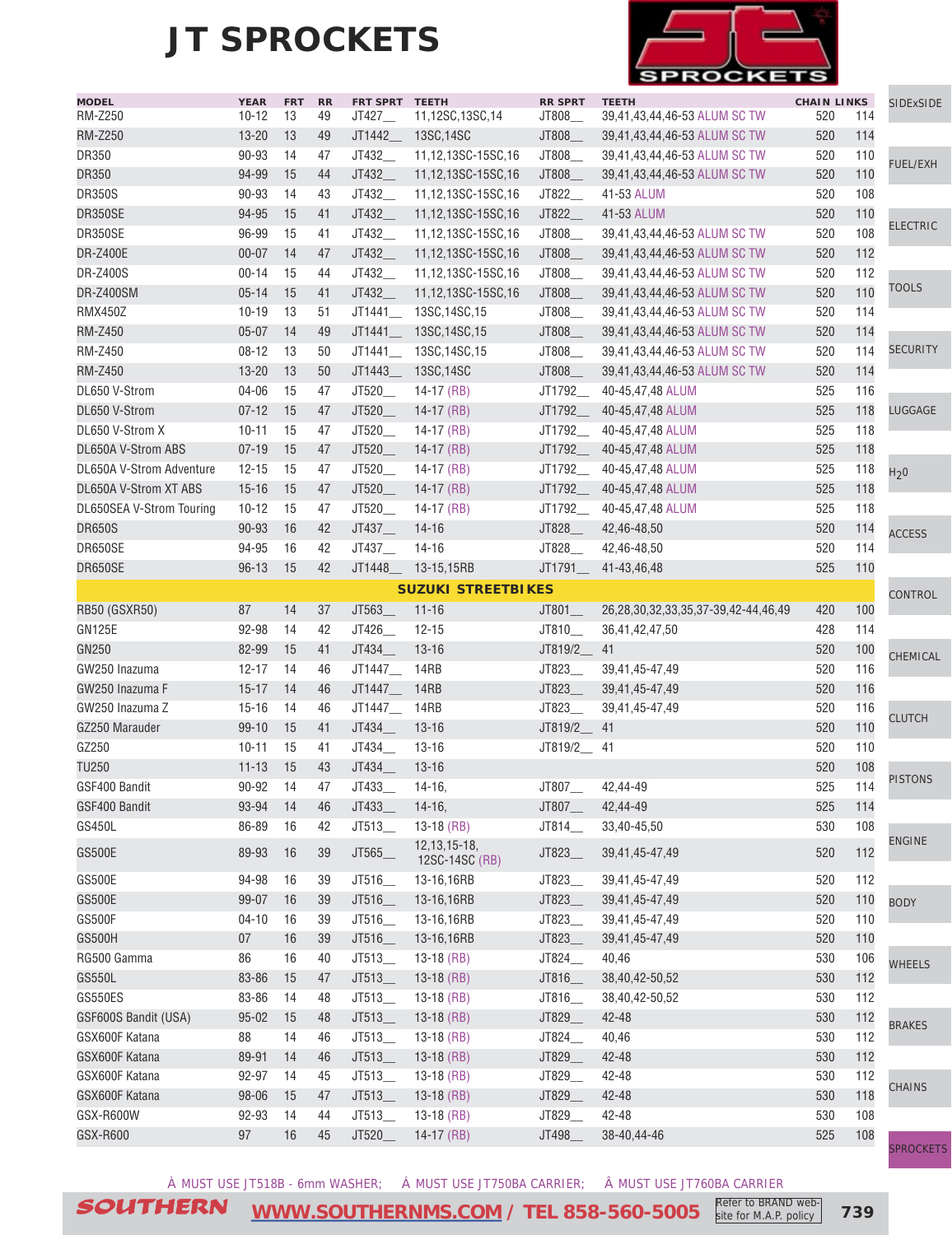

### **JT SPROCKETS**

| <b>SIDExSIDE</b> | <b>MODEL</b>                    | <b>YEAR</b> | <b>FRT</b> | RR | FRT SPRT TEETH         |                              | <b>RR SPRT</b>     | <b>TEETH</b>             | <b>CHAIN LINKS</b> |     |
|------------------|---------------------------------|-------------|------------|----|------------------------|------------------------------|--------------------|--------------------------|--------------------|-----|
|                  | GSX-R600                        | $98 - 00$   | 16         | 46 | JT520_                 | $14-17$ (RB)                 | JT498_             | 38-40,44-46              | 525                | 108 |
|                  | GSX-R600                        | $01 - 05$   | 16         | 45 | JT520_                 | $14-17$ (RB)                 | JT1792__           | 40-45,47,48 ALUM         | 525                | 110 |
|                  | GSX-R600 [520 Conv.]            | $01 - 05$   | 16         | 45 | JT512_                 | $13-17$ (RB)                 | JT1793_            | 42-47 ALUM               | 520                | 110 |
| FUEL/EXH         | GSX-R600                        | $06-10$     | 16         | 43 | JT520_                 | 14-17 $(RB)$                 | JT1792_            | 40-45,47,48 ALUM         | 525                | 114 |
|                  | GSX-R600 [520 Conv.]            | $06 - 10$   | 16         | 43 | JT512_                 | $13-17$ (RB)                 | JT1793_            | 42-47 ALUM               | 520                | 114 |
|                  | GSX-R600                        | $11 - 19$   | 16         | 43 | JT520                  | $14-17$ (RB)                 | JT1876             | 43-46                    | 525                | 114 |
| <b>ELECTRIC</b>  | GSX-R600 [520 Conv.]            | $11 - 19$   | 16         | 43 | JT512_                 | $13-17$ (RB)                 | JT486_             | 38,39,41-50 ALUM         | 520                | 114 |
|                  | <b>RF600R</b>                   | 93-95       | 14         | 43 | JT513                  | $13-18$ (RB)                 | JT829_             | 42-48                    | 530                | 108 |
|                  | <b>RF600R</b>                   | 96-97       | 14         | 42 | JT513                  | $13-18$ (RB)                 | JT829_             | 42-48                    | 530                | 108 |
| <b>TOOLS</b>     | GSF650 Bandit                   | $05 - 06$   | 15         | 47 | JT513                  | $13-18$ (RB)                 | JT829_             | 42-48                    | 530                | 112 |
|                  | GSF650 Bandit                   | $07 - 11$   | 15         | 48 | JT520                  | 14-17 $(RB)$                 | JT807_             | 42,44-49                 | 525                | 118 |
|                  | GSF650SA Bandit (ABS)           | $05 - 06$   | 15         | 47 | JT513                  | $13-18$ (RB)                 | JT829_             | 42-48                    | 530                | 116 |
| <b>SECURITY</b>  | GSF650SA Bandit (ABS)           | $07 - 15$   | 15         | 48 | JT520__                | 14-17 $(RB)$                 | JT807_             | 42,44-49                 | 525                | 118 |
|                  | <b>GSF650S Bandit Traveller</b> | 10          | 15         | 48 | JT520                  | $14-17$ (RB)                 | JT807_             | 42,44-49                 | 525                | 118 |
|                  | GSX650F/FA                      | $08 - 16$   | 15         | 48 | JT520_                 | 14-17 $(RB)$                 | JT807_             | 42,44-49                 | 525                | 118 |
| LUGGAGE          | SFV650 Gladius                  | 09-154 15   |            | 46 | JT565_                 | 12,13,15-18,12SC-14SC (RB)   | JT823_             | 39,41,45-47,49           | 520                | 112 |
|                  | SV650                           | 99-08       | 15         | 45 | JT520_                 |                              | JT807_             | 42,44-49                 | 525                | 110 |
|                  |                                 |             | 15         |    |                        | 14-17 (RB)                   |                    |                          | 525                | 108 |
|                  | <b>SV650S</b>                   | 99-09       |            | 44 | JT520_                 | $14-17$ (RB)                 | JT807_             | 42,44-49                 |                    |     |
| H <sub>2</sub> 0 | <b>SV650S</b>                   | $10 - 13$   | 15         | 45 | JT520                  | $14-17$ (RB)                 | JT807_             | 42,44-49                 | 525                | 108 |
|                  | SV650A/SA (ABS)                 | $07 - 10$   | 15         | 45 | JT520_                 | $14-17$ (RB)                 | JT807_             | 42,44-49                 | 525                | 114 |
|                  | SV650                           | $16 - 19$   | 15         | 46 | JT565                  | 12,13,15-18,12SC-14SC (RB)   | JT823_             | 39,41,45-47,49           | 520                | 112 |
| <b>ACCESS</b>    | <b>SV650A (ABS)</b>             | $16 - 19$   | 15         | 46 | JT565                  | 12,13,15-18,12SC-14SC (RB)   | JT823              | 39,41,45-47,49           | 520                | 112 |
|                  | <b>SV650X</b>                   | $18 - 19$   | 15         | 46 | JT565                  | 12,13,15-18,12SC-14SC (RB)   | JT823__            | 39,41,45-47,49           | 520                | 112 |
|                  | XF650 Freewind                  | $97 - 02$   | 15         | 43 | JT1448                 | 13-15,15RB                   | JT1791_            | 41-43,46,48              | 525                | 110 |
| CONTROL          | GSR750 (ABS)                    | $11 - 17$   | 17         | 42 | JT520_                 | 14-17 $(RB)$                 | JT1792_            | 40-45,47,48 ALUM         | 525                | 112 |
|                  | GSX750 (Retro)                  | 98-03       | 15         | 42 | JT513                  | $13-18$ (RB)                 | JT816_             | 38,40,42-50,52           | 530                | 112 |
|                  | GSX750F Katana                  | 89-98       | 15         | 47 | JT513                  | $13-18$ (RB)                 | JT829_             | 42-48                    | 530                | 118 |
| CHEMICAL         | GSX750F Katana                  | 99-06       | 15         | 45 | $JT513$ <sub>___</sub> | $13-18$ (RB)                 | JT829_             | 42-48                    | 530                | 116 |
|                  | GSX-R750                        | 85-87       | 14         | 42 | $JT513$ <sub>___</sub> | $13-18$ (RB)                 | JT829_             | 42-48                    | 530                | 108 |
|                  | GSX-R750                        | 88-89       | 15         | 45 | $JT513$ <sub>__</sub>  | $13-18$ (RB)                 | JT829_             | 42-48                    | 530                | 108 |
|                  | GSX-R750 Sling Shot             | 90-91       | 15         | 43 | JT513                  | $13-18$ (RB)                 | JT816_             | 38,40,42-50,52           | 530                | 108 |
| <b>CLUTCH</b>    | GSX-R750W                       | 92-95       | 15         | 42 | JT513                  | $13-18$ (RB)                 | JT816_             | 38,40,42-50,52           | 530                | 108 |
|                  | GSX-R750W                       | 92-95       | 15         | 42 | JT1516_                | $14 - 17$                    | JT1825             | 37, 38, 40 - 43, 45 - 48 | 520                | 108 |
|                  | GSX-R750 SRAD                   | 96-97       | 16         | 43 | JT513_                 | $13-18$ (RB)                 | JT499_             | 38-40,42-46,48,49        | 530                | 108 |
| <b>PISTONS</b>   | GSX-R750 SRAD [520 Conv.]       | 96-97       | 16         | 43 | JT1516_ 14-17          |                              | JT1490___ 40,42-45 |                          | 520                | 108 |
|                  | GSX-R750 SRAD Fi                | 98-99       | 16         | 44 | JT520_                 | $14-17$ (RB)                 | JT498_             | 38-40,44-46              | 525                | 110 |
|                  | GSX-R750 SRAD Fi [520 Conv.]    | 98-99       | 16         | 44 | JT1516_                | $14 - 17$                    | JT1490_            | 40,42-45                 | 520                | 110 |
| <b>ENGINE</b>    | GSX-R750 SRAD Fi                | $00 - 03$   | 17         | 42 | JT520                  | $14-17$ (RB)                 | JT1792_            | 40-45,47,48 ALUM         | 525                | 110 |
|                  | GSX-R750 SRAD Fi[520 Conv.]     | $00 - 03$   | 17         | 42 | $JT512$ <sub>___</sub> | $13-17$ (RB)                 |                    | JT1793___ 42-47 ALUM     | 520                | 110 |
|                  | GSX-R750 Fi                     | $04 - 05$   | 17         | 42 | JT520_                 | $14-17$ (RB)                 | JT1792_            | 40-45,47,48 ALUM         | 525                | 110 |
| <b>BODY</b>      | GSX-R750 Fi [520 Conv.]         | 04-05       | 17         | 42 | $JT512$ <sub>—</sub>   | 13-17 (RB)                   | JT1793_            | 42-47 ALUM               | 520                | 110 |
|                  | <b>GSX-R750</b>                 | $06 - 10$   | 17         | 45 | JT520_                 | $14-17$ (RB)                 | JT1792__           | 40-45,47,48 ALUM         | 525                | 116 |
|                  | GSX-R750 [520 Conv.]            | $06 - 10$   | 17         | 45 | JT512_                 | 13-17 (RB)                   | JT1793_            | 42-47 ALUM               | 520                | 116 |
| <b>WHEELS</b>    | GSX-R750                        | $11 - 18$   | 17         | 43 | JT520_                 | $14-17$ (RB)                 | JT1876_            | 43-46                    | 525                | 116 |
|                  | GSX-R750 [520 Conv.]            | $11 - 18$   | 17         | 43 | JT512_                 | 13-17 (RB)                   | JT486_             | 38,39,41-50 ALUM         | 520                | 116 |
|                  | GSX-S750                        | $15 - 16$   | 17         | 42 | JT520_                 | $14-17$ (RB)                 | JT1792_            | 40-45,47,48 ALUM         | 525                | 112 |
|                  | GSX-S750                        | $17 - 19$   | 17         | 43 | JT520_                 | 14-17 (RB)                   | JT1876_            | 43-46                    | 525                | 114 |
| <b>BRAKES</b>    | GSX-S750Z                       | $15 - 16$   | 17         | 42 | JT520_                 |                              | JT1792_            | 40-45,47,48 ALUM         | 525                | 112 |
|                  | GSX-S750Z                       | $17 - 19$   | 17         | 43 | JT520_                 | $14-17$ (RB)<br>14-17 $(RB)$ | JT1876_            | 43-46                    | 525                | 114 |
|                  |                                 |             |            |    |                        |                              |                    |                          |                    | 116 |
| <b>CHAINS</b>    | VZ800 Marauder                  | $97 - 04$   | 15         | 48 | JT513                  | $13-18$ (RB)                 | JT829_             | 42-48                    | 530                |     |
|                  | <b>RF900R</b>                   | 94-00       | 15         | 43 | JT440_                 | $14 - 16$                    | JT827_             | 42-44,48,52              | 532                | 110 |
|                  | RF900R [530 Conv.]              | $94 - 00$   | 15         | 43 | $JT513$ <sub>___</sub> | $13-18$ (RB)                 | JT816              | 38,40,42-50,52           | 530                | 110 |
| <b>SPROCKETS</b> | RF900R [520 Conv.]              | 94-00       | 15         | 43 | $JT512$ <sub>___</sub> | 13-17 (RB)                   | JT1825__           | 37, 38, 40 - 43, 45 - 48 | 520                | 110 |

À MUST USE JT518B - 6mm WASHER; Á MUST USE JT750BA CARRIER; Â MUST USE JT760BA CARRIER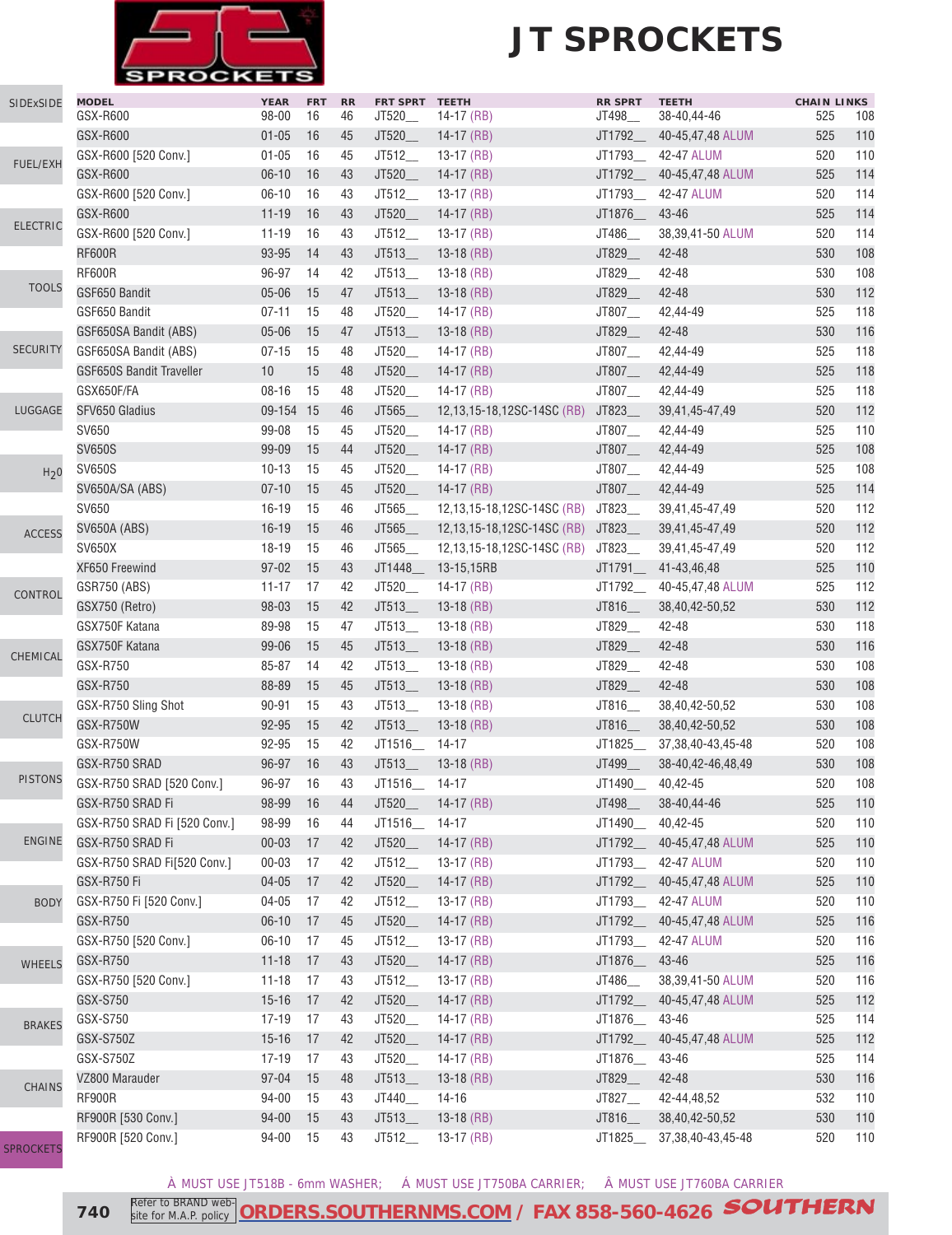

| <b>MODEL</b>                         | <b>YEAR</b> | <b>FRT</b> | <b>RR</b> | FRT SPRT TEETH |                 | <b>RR SPRT</b> | <b>TEETH</b>                  | <b>CHAIN LINKS</b> |     | SIDExSIDE        |
|--------------------------------------|-------------|------------|-----------|----------------|-----------------|----------------|-------------------------------|--------------------|-----|------------------|
| RF900RZ                              | 95          | 15         | 43        | JT440_         | 14-16           | JT827_         | 42-44,48,52                   | 532                | 110 |                  |
| DL1000 V-Strom                       | $06 - 10$   | 17         | 41        | JT520_         | $14-17$ (RB)    | JT1792_        | 40-45,47,48 ALUM              | 525                | 112 |                  |
| DL1000SE/SEA V-Strom Touring         | $10 - 12$   | 17         | 41        | JT520_         | $14-17$ (RB)    | JT1792_        | 40-45,47,48 ALUM              | 525                | 112 | <b>FUEL/EXH</b>  |
| DL1000 V-Strom ABS                   | $14 - 16$   | 17         | 42        | JT520_         | $14-17$ (RB)    | JT1792_        | 40-45,47,48 ALUM              | 525                | 120 |                  |
| DL1000A V-Strom ABS Adventure        | $15 - 19$   | 17         | 42        | JT520          | $14-17$ (RB)    | JT1792         | 40-45,47,48 ALUM              | 525                | 120 |                  |
| DL1000A V-Strom ABS Desert           | 16          | 17         | 42        | JT520_         | $14-17$ (RB)    | JT1792_        | 40-45,47,48 ALUM              | 525                | 120 | <b>ELECTRIC</b>  |
| DL1000A V-Strom ABS Sport            | 16          | 17         | 42        | JT520          | 14-17 (RB)      | JT1792         | 40-45,47,48 ALUM              | 525                | 120 |                  |
| DL1000 V-Strom XT                    | $18 - 19$   | 17         | 42        | JT520          | $14-17$ (RB)    | JT1792_        | 40-45,47,48 ALUM              | 525                | 120 |                  |
| GSX-R1000                            | $01 - 06$   | 17         | 42        | JT513          | $13-18$ (RB)    | JT1800         | 40-47                         | 530                | 110 | <b>TOOLS</b>     |
| GSX-R1000 [525 Conv.]                | $01 - 06$   | 17         | 42        | JT520          | $14-17$ (RB)    |                | JT1792___ 40-45,47,48 ALUM    | 525                | 110 |                  |
| GSX-R1000 [520 Conv.]                | $01 - 06$   | 17         | 42        | JT512          | $13-17$ (RB)    | JT1793_        | 42-47 ALUM                    | 520                | 110 |                  |
| GSX-R1000                            | $07 - 08$   | 17         | 43        | JT513          | $13-18$ (RB)    | JT1800_        | $40 - 47$                     | 530                | 112 |                  |
| GSX-R1000 [525 Conv.]                | $07 - 08$   | 17         | 43        | JT520_         | 14-17 $(RB)$    | JT1792_        | 40-45,47,48 ALUM              | 525                | 112 | <b>SECURITY</b>  |
| GSX-R1000 [520 Conv.]                | $07 - 08$   | 17         | 43        | JT512_         | $13-17$ (RB)    | JT1793_        | 42-47 ALUM                    | 520                | 112 |                  |
| GSX-R1000                            | $09 - 16$   | 17         | 42        | JT423_         | 16-18,17RB,18RB | JT479_         | 38, 39, 41-48                 | 530                | 114 |                  |
| GSX-R1000 [520 Conv.]                | $09-16$     | 17         | 42        | JT1423         | $15 - 17$       | JT486          | 38,39,41-50 ALUM              | 520                | 114 | <b>LUGGAGE</b>   |
| GSX-R1000                            | $17 - 18$   | 17         | 45        | JT444_         | 16,17           | JT1876         | 43-46                         | 525                | 120 |                  |
| GSX-R1000 [520 Conv.]                | $17 - 18$   | 17         | 45        | JT1444         | $15 - 17$       | JT486_         | 38,39,41-50 ALUM              | 520                | 120 |                  |
| GSX-R1000R                           | $17 - 19$   | 17         | 45        | JT444          | 16,17           | JT1876_        | 43-46                         | 525                | 120 | H <sub>2</sub> 0 |
| GSX-R1000R [520 Conv.]               | $17 - 19$   | 17         | 45        | JT1444         | $15 - 17$       | JT486_         | 38,39,41-50 ALUM              | 520                | 120 |                  |
| GSX-R1000<br>1 Million Commemorative | 13          | 17         | 42        | JT423_         | 16-18,17RB,18RB | JT479___       | 38,39,41-48                   | 530                | 114 |                  |
| GSX-S1000                            | $15 - 18$   | 17         | 44        | JT520          | $14-17$ (RB)    | JT1876         | 43-46                         | 525                | 116 | <b>ACCESS</b>    |
| GSX-S1000F                           | $15 - 19$   | 17         | 44        | JT520_         | 14-17 $(RB)$    | JT1876         | 43-46                         | 525                | 116 |                  |
| GSX-S1000Z                           | $18 - 19$   | 17         | 44        | JT520_         | $14-17$ (RB)    | JT1876         | 43-46                         | 525                | 116 |                  |
| SV1000                               | $03 - 07$   | 17         | 40        | JT513          | $13-18$ (RB)    | JT1800         | 40-47                         | 530                | 110 | CONTROL          |
| <b>SV1000S</b>                       | $03 - 07$   | 17         | 40        | JT513_         | $13-18$ (RB)    | JT1800         | 40-47                         | 530                | 108 |                  |
| <b>TL1000S</b>                       | $97 - 00$   | 17         | 38        | JT513          | $13-18$ (RB)    | JT499          | 38-40,42-46,48,49             | 530                | 104 |                  |
| <b>TL1000R</b>                       | 98-03       | 17         | 39        | JT513          | $13-18$ (RB)    | JT499          | 38-40,42-46,48,49             | 530                | 104 | CHEMICAL         |
| GSX1100F Katana                      | 88-89       | 15         | 52        | JT440_         | $14 - 16$       | JT827__        | 42-44,48,52                   | 532                | 118 |                  |
| GSX1100F Katana [530 Conv.]          | 88-89       | 15         | 52        | JT513          | $13-18$ (RB)    | JT816_         | 38,40,42-50,52                | 530                | 118 |                  |
| GSX1100F Katana                      | 90-96       |            | 52        |                | $14 - 16$       |                |                               | 532                | 122 | <b>CLUTCH</b>    |
|                                      |             | 15         | 52        | JT440_         |                 | JT827__        | 42-44,48,52<br>38,40,42-50,52 | 530                | 122 |                  |
| GSX1100F Katana [530 Conv.]          | 90-96       | 15         |           | JT513_         | $13-18$ (RB)    | JT816_         |                               |                    |     |                  |
| GSX-R1100                            | 86-87       | 14         | 47        | JT440_         | $14 - 16$       | JT830_         | 46,47                         | 532                | 114 |                  |
| GSX-R1100 [530 Conv.]                | 86-87       | 14         | 47        | JT513_         | $13-18$ (RB)    | JT829_         | 42-48                         | 530                | 114 | <b>PISTONS</b>   |
| GSX-R1100                            | 88          | 14         | 45        | JT440          | 14-16           | JT830          | 46,47                         | 532                | 114 |                  |
| GSX-R1100 [530 Conv.]                | 88          | 14         | 45        | JT513_         | $13-18$ (RB)    | JT829_         | 42-48                         | 530                | 114 |                  |
| GSX-R1100                            | 89          | 15         | 48        | JT440_         | $14 - 16$       | JT827_         | 42-44,48,52                   | 532                | 114 | <b>ENGINE</b>    |
| GSX-R1100 [530 Conv.]                | 89          | 15         | 48        | JT513_         | $13-18$ (RB)    | JT816_         | 38,40,42-50,52                | 530                | 114 |                  |
| GSX-R1100 [520 Conv.]                | 89          | 15         | 48        | JT308_         | $14-16$ (RB)    | JT1825         | 37, 38, 40 - 43, 45 - 48      | 520                | 114 |                  |
| GSX-R1100                            | 90-92       | 15         | 48        | JT440_         | $14 - 16$       | JT827_         | 42-44,48,52                   | 532                | 118 | <b>BODY</b>      |
| GSX-R1100 [530 Conv.]                | 90-92       | 15         | 48        | JT513_         | $13-18$ (RB)    | JT816_         | 38,40,42-50,52                | 530                | 118 |                  |
| GSX-R1100 [520 Conv.]                | 90-92       | 15         | 48        | JT308_         | $14-16$ (RB)    | JT1825         | 37, 38, 40 - 43, 45 - 48      | 520                | 118 |                  |
| GSX-R1100W                           | 93-94       | 15         | 42        | JT440_         | $14 - 16$       | JT827_         | 42-44,48,52                   | 532                | 114 | <b>WHEELS</b>    |
| GSX-R1100W [530 Conv.]               | 93-94       | 15         | 42        | JT513_         | $13-18$ (RB)    | JT816_         | 38,40,42-50,52                | 530                | 114 |                  |
| GSX-R1100W [520 Conv.]               | 93-94       | 15         | 42        | JT308_         | $14-16$ (RB)    | JT1825         | 37, 38, 40-43, 45-48          | 520                | 114 |                  |
| GSX-R1100W                           | 95-98       | 16         | 44        | JT440_         | $14 - 16$       | JT827_         | 42-44,48,52                   | 532                | 116 |                  |
| GSX-R1100W [530 Conv.]               | 95-98       | 16         | 44        | JT513_         | $13-18$ (RB)    | JT816_         | 38,40,42-50,52                | 530                | 116 | <b>BRAKES</b>    |
| GS1150ES (1)                         | 84-86       | 15         | 42        | JT518_         | $13 - 16$       | JT818_         | 40-42,47                      | 630                | 102 |                  |
| GSF1200 Bandit                       | $95 - 05$   | 15         | 45        | JT513_         | $13-18$ (RB)    | JT816_         | 38,40,42-50,52                | 530                | 110 |                  |
| GSF1200 Bandit                       | $06\,$      | 15         | 45        | JT513_         | $13-18$ (RB)    | JT1800_        | $40 - 47$                     | 530                | 116 | CHAINS           |
| GSF1200S Bandit                      | $95 - 05$   | 15         | 45        | JT513_         | $13-18$ (RB)    | JT816_         | 38,40,42-50,52                | 530                | 110 |                  |
| GSF1200SA Bandit                     | $06\,$      | 15         | 45        | JT513_         | $13-18$ (RB)    | JT1800_        | $40 - 47$                     | 530                | 116 |                  |
| GSX1200 Inazuma                      | 99-00       | 15         | 45        | JT513_         | $13-18$ (RB)    | JT816_         | 38,40,42-50,52                | 530                | 112 | <b>SPROCKETS</b> |
|                                      |             |            |           |                |                 |                |                               |                    |     |                  |

À MUST USE JT518B - 6mm WASHER; Á MUST USE JT750BA CARRIER; Â MUST USE JT760BA CARRIER

SOUTHERN **[WWW.SOUTHERNMS.COM](http://m.southernms.com) / TEL 858-560-5005 741** Refer to BRAND web-

site for M.A.P. policy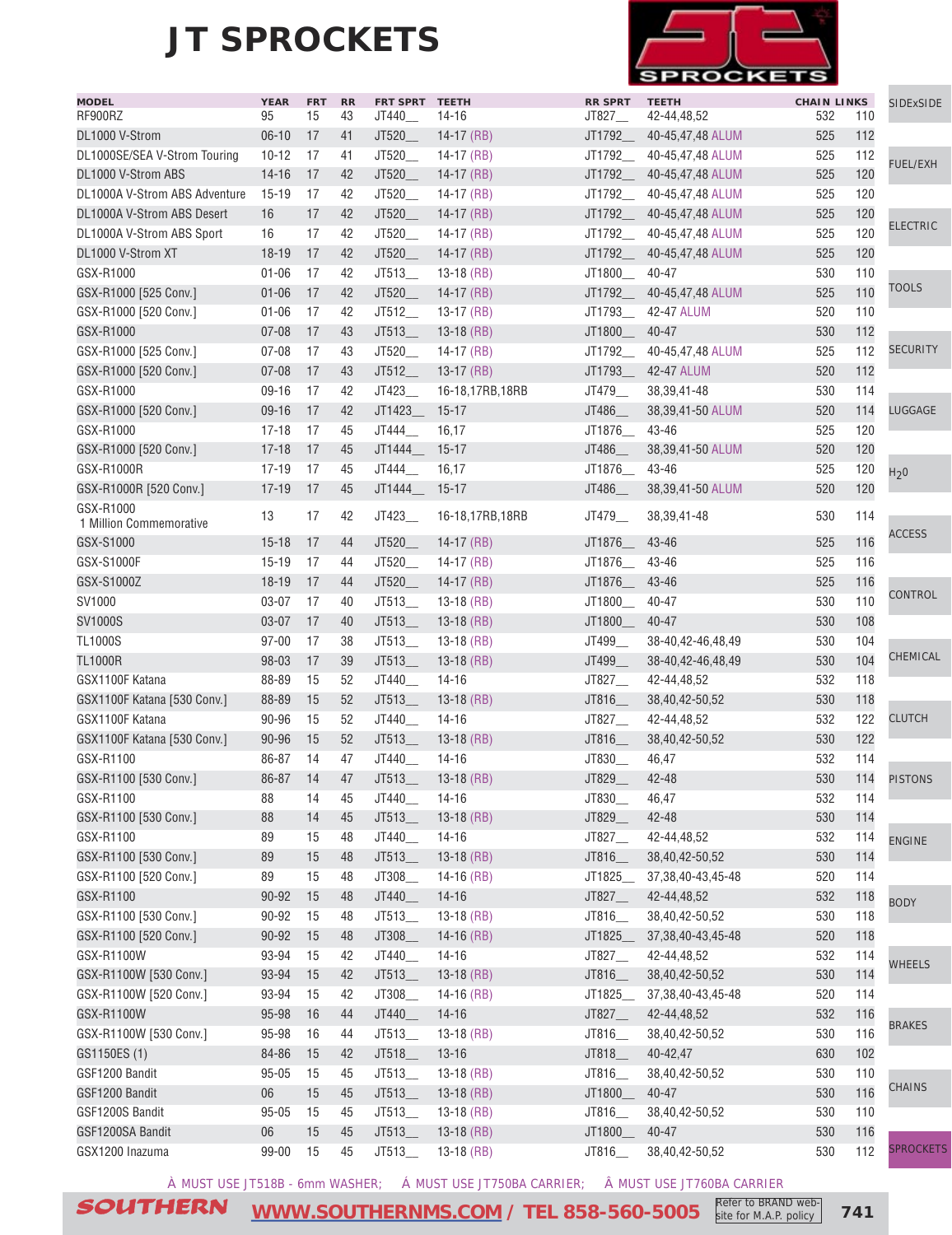

| <b>SIDExSIDE</b> | <b>MODEL</b><br>GSF1250 Bandit (ABS) | <b>YEAR</b><br>$07 - 09$ | <b>FRT</b><br>18 | <b>RR</b><br>43 | FRT SPRT TEETH<br>JT513 | $13-18$ (RB)               | <b>RR SPRT</b><br>JT1800_ | <b>TEETH</b><br>40-47                  | <b>CHAIN LINKS</b><br>530 | 118    |
|------------------|--------------------------------------|--------------------------|------------------|-----------------|-------------------------|----------------------------|---------------------------|----------------------------------------|---------------------------|--------|
|                  | GSF1250A Bandit (ABS)                | $10 - 12$                | 18               | 43              | JT513                   | $13-18$ (RB)               | JT1800_                   | 40-47                                  | 530                       | 118    |
|                  | GSF1250S Bandit (ABS)                | $07 - 16$                | 18               | 43              | JT513_                  | $13-18$ (RB)               | JT1800_                   | 40-47                                  | 530                       | 118    |
| FUEL/EXH         | GSF1250SA Bandit (ABS)               | $07 - 16$                | 18               | 43              | JT513                   | $13-18$ (RB)               | JT1800_                   | 40-47                                  | 530                       | 118    |
|                  | GSX1250F/FA                          | $10 - 16$                | 18               | 43              | JT513_                  | $13-18$ (RB)               | JT1800_                   | 40-47                                  | 530                       | 120    |
|                  | GSX1300BK B-King                     | $08 - 12$                | 18               | 43              | JT423                   | 16-18,17RB,18RB            | JT1800_                   | 40-47                                  | 530                       | 118    |
| <b>ELECTRIC</b>  | GSX-R1300R Hayabusa                  | 99-07                    | 17               | 40              | JT513                   | $13-18$ (RB)               | JT499_                    | 38-40,42-46,48,49                      | 530                       | 112    |
|                  | GSX-R1300R Hayabusa                  | $08-19$                  | 18               | 43              | JT423                   | 16-18,17RB,18RB            | JT1800_                   | $40 - 47$                              | 530                       | 118    |
|                  | GSX-R1300RZ Hayabusa                 | 03-04                    | 17               | 40              | JT513                   | $13-18$ (RB)               | JT499__                   | 38-40,42-46,48,49                      | 530                       | 112    |
| <b>TOOLS</b>     | GSX-R1300RZ Hayabusa                 | 16                       | 18               | 43              | JT423                   | 16-18,17RB,18RB            | JT1800_                   | 40-47                                  | 530                       | 118    |
|                  | GSX1400                              | 01-084 18                |                  | 41              | JT513                   | $13-18$ (RB)               | JT1797__ 41               |                                        | 530                       | 116    |
|                  |                                      |                          |                  |                 |                         | <b>YAMAHA ATV's</b>        |                           |                                        |                           |        |
| <b>SECURITY</b>  | YFA-1 Breeze 125                     | 89-04                    | 12               | 32              | JT569_                  | $10 - 18$                  | JT1910                    | 32,36                                  | 520                       | 74     |
|                  | YFM125G Grizzly                      | $04 - 12$                | 12               | 32              | JT569                   | $10 - 18$                  | JT1910_                   | 32,36                                  | 520                       | 74     |
|                  | YFM125R Raptor                       | $11 - 13$                | 14               | 38              | JT548                   | 13,14                      |                           |                                        | 428                       | 114    |
| LUGGAGE          | YFS200 Blaster                       | 88-06                    | 13               | 40              | JT1554_                 | $12 - 15$                  | JT853_                    | 38,40-52 ALUM                          | 520                       | 92     |
|                  | YFM250R Raptor                       | $08 - 13$                | 14               | 38              | JT1593_                 | 14                         | JT1857_                   | 36-40,42,45 ALUM                       | 520                       | 92     |
|                  | <b>YFM250RSP Raptor Special</b>      | $08 - 11$                | 14               | 38              | JT1593_                 | 14                         | JT1857_                   | 36-40,42,45 ALUM                       | 520                       | 92     |
| H <sub>2</sub> 0 | YFM350X Warrior                      | 87-88                    | 13               | 40              | JT569_                  | $10 - 18$                  | JT1857                    | 36-40,42,45 ALUM                       | 520                       | 100    |
|                  | YFM350X Warrior                      | 89-04                    | 13               | 40              | JT569_                  | $10 - 18$                  | JT853_                    | 38,40-52 ALUM                          | 520                       | 98     |
|                  | YFM350R Raptor                       | $04-13$                  | 13               | 38              | JT569_                  | $10 - 18$                  | JT1857_                   | 36-40,42,45 ALUM                       | 520                       | 98     |
|                  | YFM350RSE Raptor Special             | 07                       | 13               | 38              | JT569_                  | $10 - 18$                  | JT1857_                   | 36-40,42,45 ALUM                       | 520                       | 98     |
| <b>ACCESS</b>    | YFZ350 Banshee                       | 87-88                    | 13               | 42              | JT569_                  | $10 - 18$                  | JT1857_                   | 36-40,42,45 ALUM                       | 520                       | 104    |
|                  | YFZ350 Banshee                       | 89-06                    | 14               | 41              | JT569                   | $10 - 18$                  | JT853_                    | 38,40-52 ALUM                          | 520                       | 104    |
|                  | <b>YFZ450</b>                        | $04-13$                  | 14               | 38              | JT565                   | 12,13,15-18,12SC-14SC (RB) | JT1857_                   | 36-40,42,45 ALUM                       | 520                       | 96     |
| CONTROL          | YFZ450BB Bill Ballance               | 07                       | 14               | 38              | JT565                   | 12,13,15-18,12SC-14SC (RB) | JT1857_                   | 36-40,42,45 ALUM                       | 520                       | 96     |
|                  | YFZ450SE Special                     | $07 - 08$                | 14               | 38              | JT565                   | 12,13,15-18,12SC-14SC (RB) | JT1857_                   | 36-40,42,45 ALUM                       | 520                       | 96     |
|                  | YFZ450R                              | 09-19                    | 14               | 38              | JT1592__                | $13 - 16$                  | JT1857_                   | 36-40,42,45 ALUM                       | 520                       | 98     |
| CHEMICAL         | YFZ450R SE                           | $13 - 19$                | 14               | 38              | JT1592_                 | $13 - 16$                  | JT1857_                   | 36-40,42,45 ALUM                       | 520                       | 98     |
|                  | <b>YFZ450X</b>                       | $10 - 11$                | 14               | 38              | JT1592 13-16            |                            | JT1857_                   | 36-40,42,45 ALUM                       | 520                       | 98     |
|                  | YFM660R Raptor                       | $01 - 05$                | 13               | 40              | JT565                   | 12,13,15-18,12SC-14SC (RB) | JT853__                   | 38,40-52 ALUM                          | 520                       | 92     |
| <b>CLUTCH</b>    | YFM700R Raptor                       | $06-19$                  | 14               | 38              | JT1592_ 13-16           |                            | JT1857_                   | 36-40,42,45 ALUM                       | 520                       | 98     |
|                  | <b>YFM700R Raptor Special</b>        | $07 - 18$                | 14               | 38              | JT1592__                | 13-16                      | JT1857_                   | 36-40,42,45 ALUM                       | 520                       | 98     |
|                  |                                      |                          |                  |                 |                         | <b>YAMAHA OFFROAD</b>      |                           |                                        |                           |        |
| <b>PISTONS</b>   | DT50 (DT-L/C)                        | 88-90                    | 13               | 48              | JT546                   | $12 - 16$                  | JT832                     | 32, 37, 39, 41, 42, 44, 46, 48, 50, 52 | 420                       | 110    |
|                  | <b>TT-R50E</b>                       | $06 - 21$                | 13               | 37              | JT546                   | $12 - 16$                  | JT834_                    | 31, 32, 35-37, 39, 45, 48              | 420                       | 80     |
|                  | <b>BW80</b>                          | 86-88                    | 15               | 32              | JT546_                  | $12 - 16$                  | JT834_                    | 31, 32, 35-37, 39, 45, 48              | 420                       | $90\,$ |
| <b>ENGINE</b>    | <b>BW80A</b>                         | $90\,$                   | 15               | 32              | JT546                   | $12 - 16$                  | JT834_                    | 31, 32, 35-37, 39, 45, 48              | 420                       | 90     |
|                  | PW80 Y-Zinger                        | $91 - 06$                | 15               | 32              | JT546__                 | $12 - 16$                  | JT834                     | 31, 32, 35-37, 39, 45, 48              | 420                       | 84     |
|                  | <b>YZ80</b>                          | 86-92                    | 14               | 46              | JT1263_                 | $11 - 17$                  | $JT831$ <sub>--</sub>     | 46,48                                  | 428                       | 112    |
| <b>BODY</b>      | YZ80                                 | $93 - 01$                | 14               | 47              | JT1263                  | $11 - 17$                  | JT798_                    | 44,47-52,54 ALUM                       | 428                       | 118    |
|                  | YZ85                                 | $02 - 18$                | 14               | 47              | JT558_                  | $13 - 15$                  | JT798_                    | 44,47-52,54 ALUM                       | 428                       | 118    |
|                  | <b>YZ85</b>                          | 19-21                    | 14               | 46              | JT558                   | $13 - 15$                  | JT798_                    | 44,47-52,54 ALUM                       | 428                       | 118    |
| <b>WHEELS</b>    | YZ85 Big Wheel                       | $02 - 18$                | 14               | 52              | JT558_                  | $13 - 15$                  | JT798_                    | 44,47-52,54 ALUM                       | 428                       |        |
|                  | <b>TT-R90</b>                        | $00 - 04$                | 14               | 35              | JT546_                  | $12 - 16$                  | JT834_                    | 31, 32, 35-37, 39, 45, 48              | 420                       | 86     |
|                  | <b>TT-R90E</b>                       | $04 - 07$                | 14               | 35              | JT546_                  | $12 - 16$                  | JT834_                    | 31, 32, 35-37, 39, 45, 48              | 420                       | 86     |
| <b>BRAKES</b>    | RT100                                | $90 - 00$                | 14               | 48              | JT546_                  | $12 - 16$                  | JT834__                   | 31, 32, 35-37, 39, 45, 48              | 420                       | 104    |
|                  | <b>TT-R110E</b>                      | $08 - 21$                | 14               | 35              | JT546_                  | $12 - 16$                  | JT834_                    | 31, 32, 35-37, 39, 45, 48              | 420                       | 90     |
|                  | <b>TT-R125</b>                       | $00 - 01$                | 13               | 49              | JT548_                  | 13,14                      | JT833_                    | 49,54                                  | 428                       | 116    |
| CHAINS           | <b>TT-R125</b>                       | $02 - 04$                | 13               | 49              | JT548_                  | 13,14                      | JT1843_                   | 49,54                                  | 428                       | 116    |
|                  | <b>TT-R125LW</b>                     | $00 - 01$                | 13               | 54              | JT548_                  | 13,14                      | JT833_                    | 49,54                                  | 428                       | 116    |
|                  | <b>TT-R125LW</b>                     | $02 - 04$                | 13               | 54              | JT548                   | 13,14                      | JT1843__ 49,54            |                                        | 428                       | 122    |
|                  |                                      |                          |                  |                 |                         |                            |                           |                                        |                           |        |

**SPROCKET** 

À MUST USE JT518B - 6mm WASHER; Á MUST USE JT750BA CARRIER; Â MUST USE JT760BA CARRIER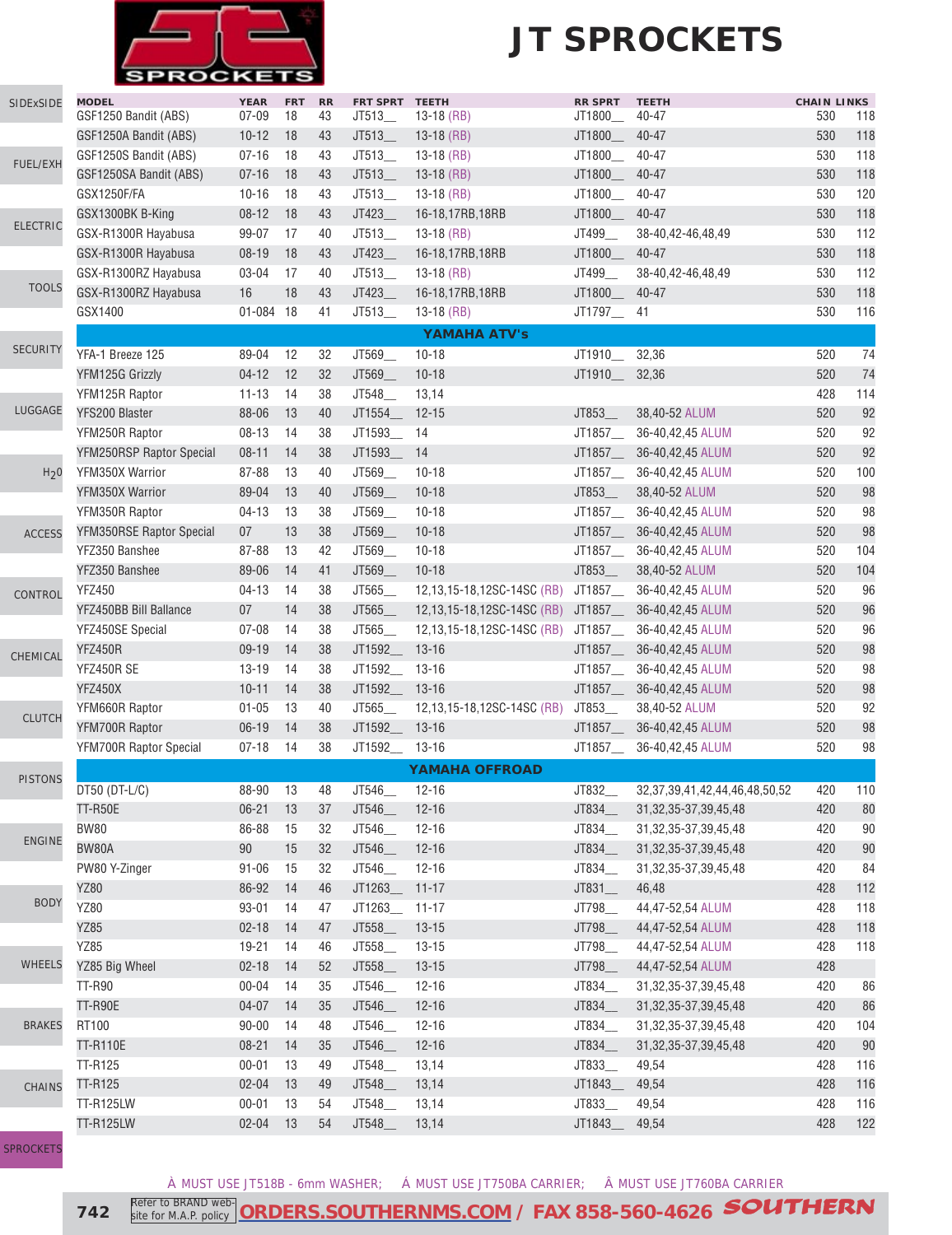

| <b>MODEL</b>            | <b>YEAR</b> | <b>FRT</b> | RR | FRT SPRT TEETH |                            | <b>RR SPRT</b>        | <b>TEETH</b>            | <b>CHAIN LINKS</b> |     | SIDExSIDE        |
|-------------------------|-------------|------------|----|----------------|----------------------------|-----------------------|-------------------------|--------------------|-----|------------------|
| <b>TT-R125E</b>         | $05 - 10$   | 13         | 49 | JT548          | 13,14                      | JT1843__              | 49,54                   | 428                | 116 |                  |
| TT-R125L/LE/WW/LWE      | $05 - 21$   | 13         | 54 | JT548_         | 13,14                      | JT1843                | 49,54                   | 428                | 122 |                  |
| <b>YZ125</b>            | 86          | 13         | 50 | JT422_         | $12 - 15$                  | JT853                 | 38,40-52 ALUM           | 520                | 112 | <b>FUEL/EXH</b>  |
| <b>YZ125</b>            | 87          | 13         | 50 | JT564_         | $12 - 15$                  | JT853_                | 38,40-52 ALUM           | 520                | 112 |                  |
| YZ125                   | 88          | 13         | 49 | JT564_         | $12 - 15$                  | JT853                 | 38,40-52 ALUM           | 520                | 112 |                  |
| <b>YZ125</b>            | 89-92       | 13         | 51 | JT564          | $12 - 15$                  | JT853_                | 38,40-52 ALUM           | 520                | 114 | <b>ELECTRIC</b>  |
| YZ125                   | 93-96       | 13         | 50 | JT564          | $12 - 15$                  | JT853                 | 38,40-52 ALUM           | 520                | 116 |                  |
| <b>YZ125</b>            | 97-98       | 13         | 48 | JT564          | $12 - 15$                  | JT853_                | 38,40-52 ALUM           | 520                | 112 |                  |
| YZ125                   | 99-01       | 13         | 48 | JT564_         | $12 - 15$                  | JT251                 | 38,46,48-52 ALUM SC TW  | 520                | 112 | <b>TOOLS</b>     |
| <b>YZ125</b>            | $02 - 04$   | 13         | 49 | JT564          | $12 - 15$                  | JT251                 | 38,46,48-52 ALUM SC TW  | 520                | 112 |                  |
| <b>YZ125</b>            | $05 - 21$   | 13         | 48 |                | JT1590___ 12,13SC,14SC     | JT251                 | 38,46,48-52 ALUM SC TW  | 520                | 112 |                  |
| <b>YZ125X</b>           | $20 - 21$   | 13         | 50 |                | JT1590___ 12,13SC,14SC     | JT251                 | 38,46,48-52 ALUM SC TW  | 520                | 114 |                  |
| RT180                   | 90-98       | 14         | 51 | JT1263_ 11-17  |                            |                       |                         | 428                | 112 | <b>SECURITY</b>  |
| BW200 Big Wheel         | 85-86       | 14         | 37 | JT422_         | $12 - 15$                  | JT1845                | 37                      | 520                | 74  |                  |
| <b>BW200E Big Wheel</b> | 86-88       | 14         | 37 | JT422          | $12 - 15$                  | JT1845                | 37                      | 520                | 74  |                  |
| IT200                   | 84-86       | 12         | 44 | JT422_         | $12 - 15$                  | JT853                 | 38,40-52 ALUM           | 520                | 106 | LUGGAGE          |
| TW200 Trailway          | 87-94       | 14         | 50 | JT1559_        | -14                        | JT1842                | 42,44,45,47,49-52,54,55 | 428                | 126 |                  |
| TW200 Trailway          | $95 - 18$   | 14         | 50 | JT1559_        | 14                         | JT1842                | 42,44,45,47,49-52,54,55 | 428                | 122 |                  |
| <b>WR200R</b>           | $91 - 93$   | 13         | 52 | JT564          | $12 - 15$                  | JT853                 | 38,40-52 ALUM           | 520                |     | H <sub>2</sub> 0 |
| <b>TT-R225</b>          | 094-04 15   |            | 58 | JT555          | $13 - 15$                  |                       |                         | 428                | 128 |                  |
| XT225 Serrow            | $92 - 07$   | 15         | 45 | JT555_         | $13 - 15$                  | JT1869_               | 45                      | 428                | 120 |                  |
| TT-R230                 | $05 - 17$   | 13         | 49 | JT1554_        | $12 - 15$                  | JT251                 | 38,46,48-52 ALUM SC TW  | 520                | 106 | <b>ACCESS</b>    |
| TT-R250                 | 99-06       | 13         | 52 | JT583_         | $13 - 15$                  | JT853_                | 38,40-52 ALUM           | 520                | 110 |                  |
| <b>WR250Z</b>           | $91 - 92$   | 14         | 52 | JT569_         | $10 - 18$                  | JT853_                | 38,40-52 ALUM           | 520                | 116 |                  |
| <b>WR250Z</b>           | 93          | 14         | 51 | JT569_         | $10 - 18$                  | JT853_                | 38,40-52 ALUM           | 520                | 116 | CONTROL          |
| <b>WR250Z</b>           | 94          | 14         | 52 | JT569_         | $10 - 18$                  | JT853_                | 38,40-52 ALUM           | 520                | 116 |                  |
| <b>WR250Z</b>           | 95          | 15         | 52 | JT569_         | $10 - 18$                  | JT853_                | 38,40-52 ALUM           | 520                | 116 |                  |
| <b>WR250Z</b>           | 96          | 14         | 52 | JT569_         | $10 - 18$                  | JT853_                | 38,40-52 ALUM           | 520                | 116 |                  |
| <b>WR250Z</b>           | 97          | 14         | 52 | JT569_         | $10 - 18$                  | JT853_                | 38,40-52 ALUM           | 520                | 116 | CHEMICAL         |
| <b>WR250Z</b>           | 98          | 14         | 52 | JT569_         | $10 - 18$                  | JT853_                | 38,40-52 ALUM           | 520                | 116 |                  |
| <b>WR250F</b>           | 99-00       | 14         | 50 | JT565          | 12,13,15-18,12SC-14SC (RB) | JT251                 | 38,46,48-52 ALUM SC TW  | 520                | 114 |                  |
| WR250F (Enduro)         | 01          | 14         | 50 |                | JT1590___ 12,13SC,14SC     | JT251                 | 38,46,48-52 ALUM SC TW  | 520                | 114 | <b>CLUTCH</b>    |
| <b>WR250F</b>           | $01 - 06$   | 13         | 52 | JT1590         | 12,13SC,14SC               | JT245/2_              | 38-53                   | 520                | 114 |                  |
| <b>WR250F</b>           | $07 - 19$   | 13         | 50 |                | JT1590___ 12,13SC,14SC     | JT251                 | 38,46,48-52 ALUM SC TW  | 520                | 114 |                  |
| <b>WR250F</b>           | $20 - 21$   | 13         | 51 |                | JT1590__ 12,13SC,14SC      | JT251                 | 38,46,48-52 ALUM SC TW  | 520                | 114 | <b>PISTONS</b>   |
| <b>WR250R</b>           | 08-20 13    |            | 43 | JT1590_        | 12,13SC,14SC               | JT245/2__ 38-53       |                         | 520                | 108 |                  |
| <b>WR250X</b>           | $08 - 15$   | 13         | 42 | JT1590_        | 12,13SC,14SC               | $JT245/2$ 38-53       |                         | 520                | 108 |                  |
| YZ250                   | 85-86       | 14         | 50 | JT569_         | $10 - 18$                  | JT853_                | 38,40-52 ALUM           | 520                | 114 | <b>ENGINE</b>    |
| YZ250                   | 87-90       | 14         | 49 | JT569_         | $10 - 18$                  | JT853_                | 38,40-52 ALUM           | 520                | 114 |                  |
| YZ250WR                 | 89          | 14         | 49 | JT569_         | $10 - 18$                  | JT853_                | 38,40-52 ALUM           | 520                | 114 |                  |
| YZ250WR                 | 90          | 14         | 51 | JT569_         | $10 - 18$                  | JT853_                | 38,40-52 ALUM           | 520                | 116 | <b>BODY</b>      |
| YZ250                   | $91 - 93$   | 14         | 49 | JT569_         | $10 - 18$                  | JT853_                | 38,40-52 ALUM           | 520                | 116 |                  |
| YZ250                   | 94-97       | 13         | 49 | JT569_         | $10 - 18$                  | JT853_                | 38,40-52 ALUM           | 520                | 114 |                  |
| YZ250                   | $98\,$      | 14         | 50 | JT569_         | $10 - 18$                  | JT853_                | 38,40-52 ALUM           | 520                | 114 |                  |
| YZ250                   | 99-01       | 14         | 50 | JT565_         | 12,13,15-18,12SC-14SC (RB) | $JT251$ <sub>—</sub>  | 38,46,48-52 ALUM SC TW  | 520                | 114 | <b>WHEELS</b>    |
| YZ250                   | $02 - 04$   | 14         | 49 | JT565_         | 12,13,15-18,12SC-14SC (RB) | $JT251$ <sub>—</sub>  | 38,46,48-52 ALUM SC TW  | 520                | 114 |                  |
| YZ250                   | $03 - 20$   | 14         | 50 | JT565_         | 12,13,15-18,12SC-14SC (RB) | JT251                 | 38,46,48-52 ALUM SC TW  | 520                | 114 |                  |
| <b>YZ250X</b>           | $16 - 21$   | 14         | 50 | JT565_         | 12,13,15-18,12SC-14SC (RB) |                       | 38,46,48-52 ALUM SC TW  | 520                | 114 | <b>BRAKES</b>    |
| <b>YZ250F</b>           | $01 - 04$   | 13         | 48 |                | JT1590__ 12,13SC,14SC      | $JT251$ <sub>—</sub>  | 38,46,48-52 ALUM SC TW  | 520                | 112 |                  |
|                         |             |            |    |                |                            | $JT251$ <sub>—</sub>  |                         |                    | 112 |                  |
| <b>YZ250F</b>           | $05 - 11$   | 13         | 49 |                | JT1590__ 12,13SC,14SC      | $JT251$ <sub>__</sub> | 38,46,48-52 ALUM SC TW  | 520                |     | <b>CHAINS</b>    |
| <b>YZ250F</b>           | $12 - 21$   | 13         | 50 |                | JT1590__ 12,13SC,14SC      | JT251                 | 38,46,48-52 ALUM SC TW  | 520                | 114 |                  |
| YZ250FX                 | $15 - 21$   | 13         | 51 | JT1590_        | 12,13SC,14SC               | JT251                 | 38,46,48-52 ALUM SC TW  | 520                | 114 |                  |
| <b>BW350</b>            | 87          | 13         | 37 | JT422_         | $12 - 15$                  |                       |                         | 520                | 76  | <b>SPROCKETS</b> |

À MUST USE JT518B - 6mm WASHER; Á MUST USE JT750BA CARRIER; Â MUST USE JT760BA CARRIER

SOUTHERN **[WWW.SOUTHERNMS.COM](http://m.southernms.com) / TEL 858-560-5005 743** Refer to BRAND website for M.A.P. policy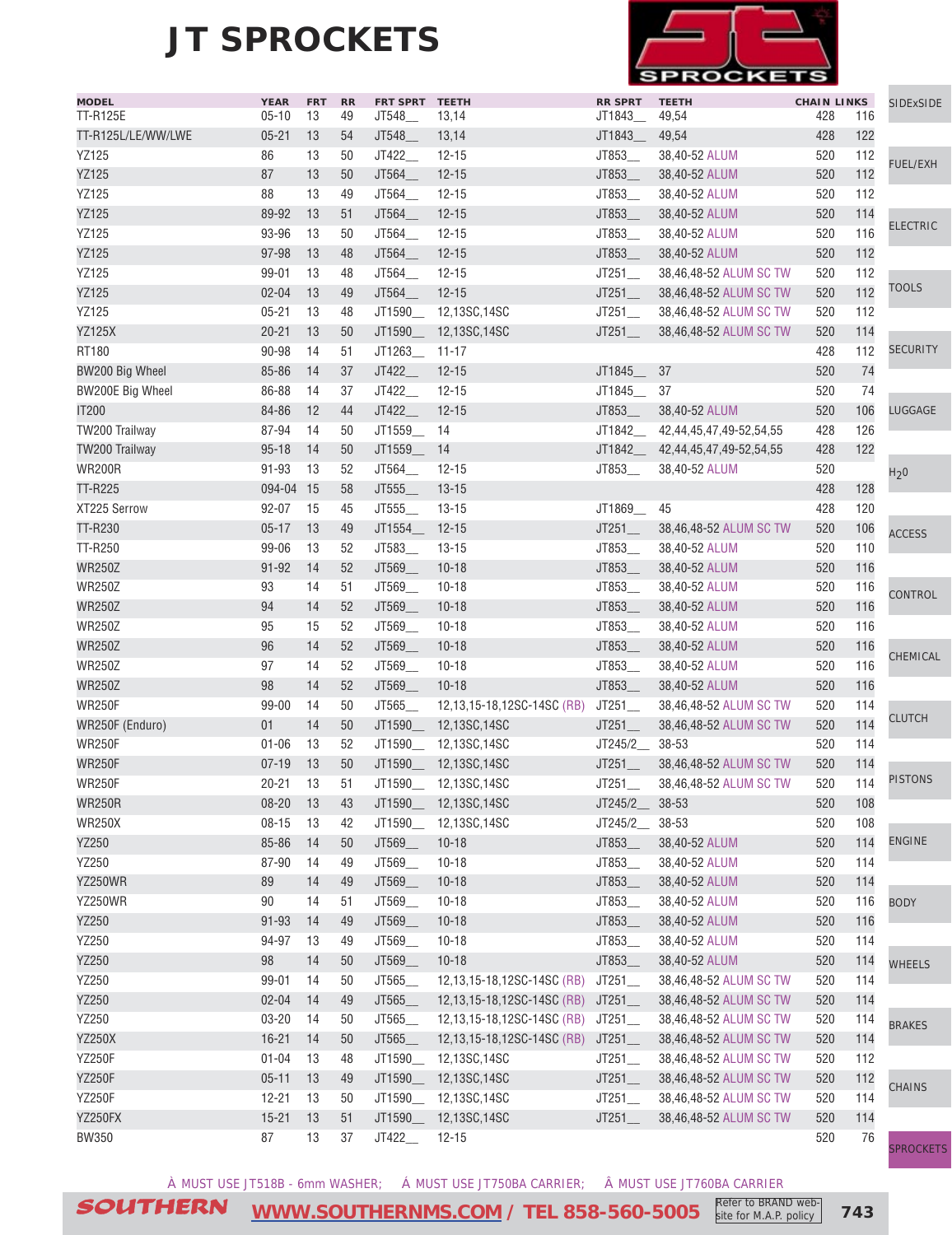

| SIDExSIDE        | <b>MODEL</b><br><b>BW350</b> | <b>YEAR</b><br>88  | <b>FRT</b><br>14 | RR<br>37 | FRT SPRT TEETH<br>JT422_       | $12 - 15$                         | <b>RR SPRT</b>   | <b>TEETH</b>                                         | <b>CHAIN LINKS</b><br>520 | 76         |
|------------------|------------------------------|--------------------|------------------|----------|--------------------------------|-----------------------------------|------------------|------------------------------------------------------|---------------------------|------------|
|                  | TT350                        | 86-87              | 14               | 50       | JT575_                         | $13 - 16$                         | JT853_           | 38,40-52 ALUM                                        | 520                       | 108        |
|                  | TY350                        | 86                 | 10               | 35       | JT569_                         | $10 - 18$                         |                  |                                                      | 520                       | 92         |
| <b>FUEL/EXH</b>  | XT350                        | 85-00              | 19               | 55       | JT576_                         | $17 - 19$                         | JT1842           | 42,44,45,47,49-52,54,55                              | 428                       | 130        |
|                  | <b>WR400F</b>                | 98                 | 14               | 52       | JT565                          | 12,13,15-18,12SC-14SC (RB) JT853  |                  | 38,40-52 ALUM                                        | 520                       | 114        |
|                  | <b>WR400F</b>                | 99-01              | 14               | 50       | JT565                          | 12,13,15-18,12SC-14SC (RB) JT251_ |                  | 38,46,48-52 ALUM SC TW                               | 520                       | 114        |
| <b>ELECTRIC</b>  | <b>YZ400F</b>                | 98                 | 14               | 49       | JT565                          | 12,13,15-18,12SC-14SC (RB) JT853_ |                  | 38,40-52 ALUM                                        | 520                       | 114        |
|                  | <b>YZ400F</b>                | 99                 | 14               | 49       | JT565                          | 12,13,15-18,12SC-14SC (RB) JT251_ |                  | 38,46,48-52 ALUM SC TW                               | 520                       | 114        |
|                  | <b>WR426F</b>                | $01 - 02$          | 14               | 50       | JT565                          | 12,13,15-18,12SC-14SC (RB) JT251_ |                  | 38,46,48-52 ALUM SC TW                               | 520                       | 114        |
| <b>TOOLS</b>     | <b>YZ426F</b>                | $00 - 02$          | 14               | 48       | JT565                          | 12,13,15-18,12SC-14SC (RB) JT251_ |                  | 38,46,48-52 ALUM SC TW                               | 520                       | 114        |
|                  | <b>WR450F</b>                | 03-06              | 14               | 50       | JT565                          | 12,13,15-18,12SC-14SC (RB) JT251_ |                  | 38,46,48-52 ALUM SC TW                               | 520                       | 114        |
|                  | <b>WR450F</b>                | $07 - 21$          | 13               | 50       | JT565_                         | 12,13,15-18,12SC-14SC (RB) JT251_ |                  | 38,46,48-52 ALUM SC TW                               | 520                       | 114        |
| <b>SECURITY</b>  | <b>YZ450F</b>                | 03-04              | 14               | 48       | JT565_                         | 12,13,15-18,12SC-14SC (RB) JT251_ |                  | 38,46,48-52 ALUM SC TW                               | 520                       | 114        |
|                  | <b>YZ450F</b>                | $05 - 06$          | 14               | 51       | JT565_                         | 12,13,15-18,12SC-14SC (RB) JT251_ |                  | 38,46,48-52 ALUM SC TW                               | 520                       | 114        |
|                  | <b>YZ450F</b>                | $07 - 11$          | 13               | 49       | JT565_                         | 12,13,15-18,12SC-14SC (RB) JT251_ |                  | 38,46,48-52 ALUM SC TW                               | 520                       | 114        |
| LUGGAGE          | <b>YZ450F</b>                | $12 - 13$          | 13               | 48       | JT565_                         | 12,13,15-18,12SC-14SC (RB) JT251_ |                  | 38,46,48-52 ALUM SC TW                               | 520                       | 114        |
|                  | <b>YZ450F</b>                | 14                 | 13               | 49       | JT565                          | 12,13,15-18,12SC-14SC (RB) JT251  |                  | 38,46,48-52 ALUM SC TW                               | 520                       | 114        |
|                  | <b>YZ450F</b>                | $15 - 18$          | 13               | 48       | JT565_                         | 12,13,15-18,12SC-14SC (RB) JT251  |                  | 38,46,48-52 ALUM SC TW                               | 520                       | 114        |
| H <sub>2</sub> 0 | <b>YZ450F</b>                | 19-21              | 13               | 49       | JT565                          | 12,13,15-18,12SC-14SC (RB) JT251_ |                  | 38,46,48-52 ALUM SC TW                               | 520                       | 114        |
|                  | YZ450FX                      | $16 - 21$          | 13               | 50       | JT565_                         | 12,13,15-18,12SC-14SC (RB) JT251_ |                  | 38,46,48-52 ALUM SC TW                               | 520                       | 114        |
|                  | YZ490                        | 86-90              | 14               | 48       | JT569                          | $10 - 18$                         | JT853            | 38,40-52 ALUM                                        | 520                       | 112        |
|                  | <b>WR500Z</b>                | 92-93              | 15               | 50       | JT569                          | $10 - 18$                         | JT853_           | 38,40-52 ALUM                                        | 520                       | 118        |
| <b>ACCESS</b>    | <b>TT600</b>                 | 83-86              | 14               | 50       | JT575                          | $13 - 16$                         | JT853_           | 38,40-52 ALUM                                        | 520                       | 112        |
|                  | XT600                        | 84-89              | 15               | 42       | JT575                          | $13 - 16$                         | JT857_           | 38-43,45-47                                          | 520                       | 104        |
|                  | <b>XT600E</b>                | 90-95              | 15               | 45       | JT577                          | 14-16,15RB                        | JT857_           | 38-43,45-47                                          | 520                       | 106        |
| CONTROL          | <b>XT600E</b>                | 90-95              | 15               | 45       | JT577                          | 14-16,15RB                        | JT1857_          | 36-40,42,45 ALUM                                     | 520                       | 106        |
|                  |                              |                    |                  |          |                                | <b>YAMAHA STREETBIKES</b>         |                  |                                                      |                           |            |
|                  | <b>YSR50</b>                 | 87-92              | 12               | 44       | JT563_                         | $11 - 16$                         | JT832_           | 32, 37, 39, 41, 42, 44, 46, 48, 50, 52               | 420                       | 100        |
| CHEMICAL         | SRX250T                      | 87                 | 14               | 43       | JT1553                         | 14,15                             | JT845            | 40,41,43,45-49                                       | 520                       | 106        |
|                  | XT250                        | $08 - 15$          | 15               | 48       | JT1594_                        | 15                                | JT1847           | 46-48,51,55-57                                       | 428                       | 128        |
|                  | XV250 Route 66               | 88-90              | 16               | 45       | JT569                          | $10 - 18$                         | JT857_           | 38-43,45-47                                          | 520                       | 114        |
| <b>CLUTCH</b>    | XV250 Virago Route 66        | $95 - 07$          | 16               | 45       | JT569                          | $10 - 18$                         | JT857_           | 38-43,45-47                                          | 520                       | 114        |
|                  | XV250\C V-Star               | $08 - 20$          | 16               | 45       | JT569_                         | $10 - 18$                         | JT857            | 38-43,45-47                                          | 520                       | 114        |
|                  | RZ350                        | 84-88              | 17               | 40       | JT569_                         | $10 - 18$                         | JT846_           | 37,40,41                                             | 520                       | 106        |
| <b>PISTONS</b>   | SR400                        | 14-17              | 19               | 56       | JT1587_                        | 19,20                             |                  |                                                      | 428                       | 130        |
|                  | <b>FZR400</b>                | 88-90              | 16               | 55       | JT1587__ 19,20                 |                                   | JT1847_          | 46-48,51,55-57                                       | 428                       | 130        |
|                  | <b>FZR400S</b>               | 88-90              | 19               | 55       | JT1587__ 19,20                 |                                   | JT1847_          | 46-48,51,55-57                                       | 428                       | 130        |
| <b>ENGINE</b>    | FZR400RR/SP/RR               | $91 - 92$          | 19               | 55       | JT1587__ 19,20                 |                                   | JT1847_          | 46-48, 51, 55-57                                     | 428                       | 130        |
|                  | <b>RZ500F</b>                | 84-86              | 15               | 40       | JT579_                         | 14-18 (RB)                        |                  |                                                      | 530                       |            |
|                  | FZ600                        | 86-88              | 16               | 46       | JT571                          | $15 - 17$                         | JT862_           | 44-46                                                | 530                       | 104        |
| <b>BODY</b>      | FZ-6                         | 04-09              | 16               | 46       | JT580_                         | 15-17,16RB,17RB                   | JT479_           | 38, 39, 41 - 48                                      | 530                       | 118        |
|                  | FZ-6 [520 Conv.]             | $04 - 09$          |                  | 46       | JT1581_                        | $14-17$                           | JT486_           |                                                      | 520                       | 118        |
|                  |                              | $07 - 09$          | 16<br>16         | 46       | JT580_                         | 15-17,16RB,17RB                   | JT479_           | 38,39,41-50 ALUM<br>38, 39, 41 - 48                  | 530                       | 118        |
|                  | FZ-6 (FZS6)<br>FZ-6R         | $09 - 17$          | 16               | 46       | JT1595_                        |                                   | JT245/3          |                                                      | 520                       | 118        |
| <b>WHEELS</b>    | <b>FZR600</b>                | 89                 | 15               | 46       | JT513                          | 15,16,16RB<br>$13-18$ (RB)        | JT865_           | 43,45,47<br>43-46                                    | 530                       | 106        |
|                  |                              |                    |                  |          |                                |                                   |                  |                                                      | 530                       | 106        |
|                  | <b>FZR600R</b>               | 90-99              | 15               | 45       | $JT513$ <sub>___</sub>         | $13-18$ (RB)                      | JT865_           | 43-46                                                |                           |            |
| <b>BRAKES</b>    | <b>SRX600</b>                | 86-94              | 15               | 37       | JT575_                         | $13 - 16$                         | JT846_           | 37,40,41                                             | 520                       | 104        |
|                  | XJ600S Seca II               | 92-98              | 16               | 48       | JT582_                         | 16,16RB                           | JT855_           | 45-48                                                | 520                       | 110        |
|                  | YX600 Radian                 | 86-87              | 16               | 44       | JT571                          | $15-17$                           | JT862_           | 44-46                                                | 530                       | 104        |
|                  |                              |                    |                  |          |                                |                                   |                  |                                                      |                           |            |
| <b>CHAINS</b>    | YX600 Radian                 | 88-90              | 16               | 45       | JT571                          | $15 - 17$                         | JT862_           | 44-46                                                | 530                       | 104        |
|                  | YZF600R<br>YZF600R           | 96-03<br>$95 - 07$ | 15<br>15         | 47<br>47 | JT513_<br>$JT513$ <sub>-</sub> | $13-18$ (RB)<br>$13-18$ (RB)      | JT859_<br>JT859_ | 38, 39, 40 - 43, 46 - 49<br>38, 39, 40 - 43, 46 - 49 | 530<br>530                | 108<br>108 |

[SPROCKETS](http://www.southernms.com/wp-content/uploads/2015/08/18_sprockets.pdf)

À MUST USE JT518B - 6mm WASHER; Á MUST USE JT750BA CARRIER; Â MUST USE JT760BA CARRIER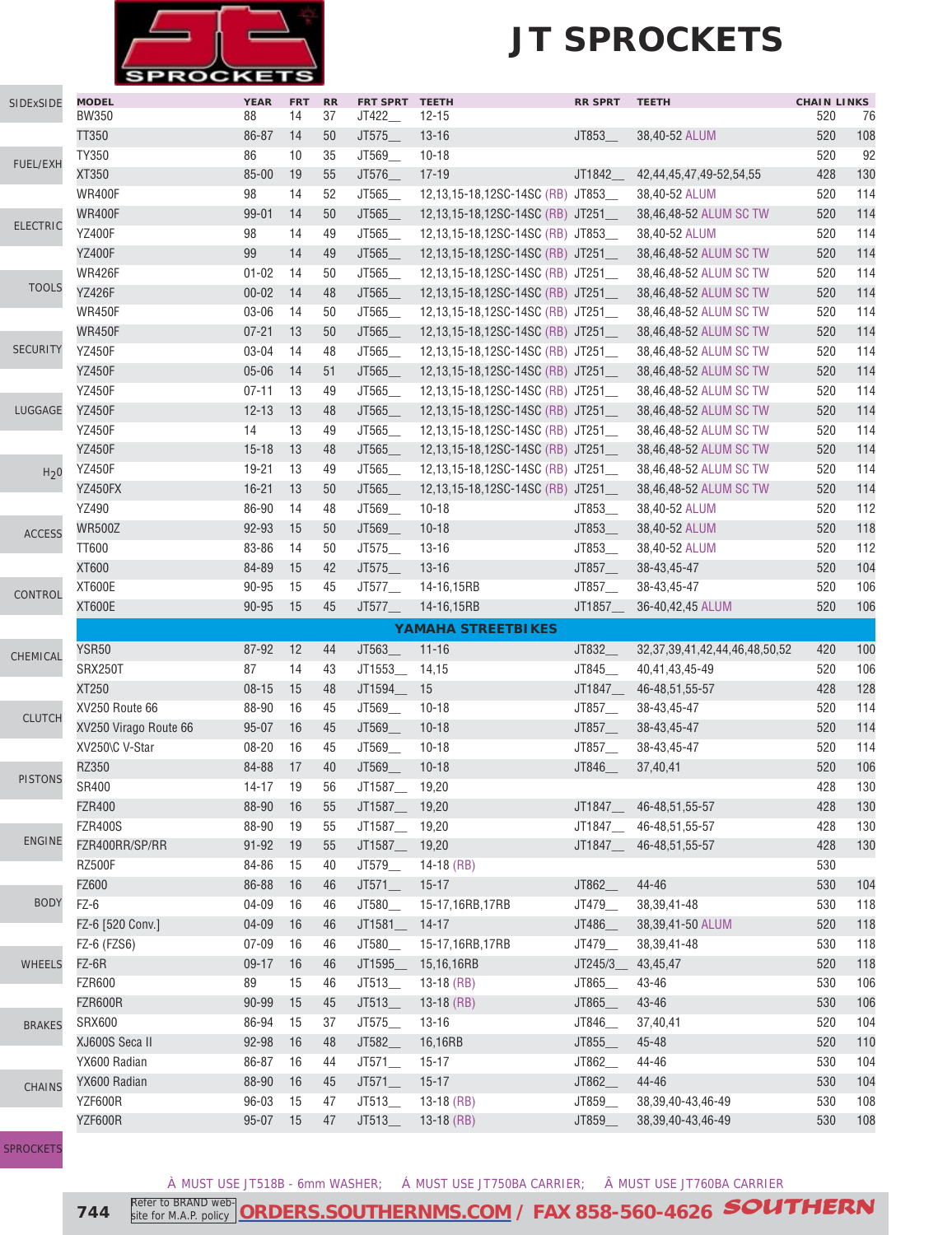

| <b>MODEL</b>                | <b>YEAR</b>    | <b>FRT</b> | <b>RR</b> | FRT SPRT TEETH |                           | <b>RR SPRT</b>       | <b>TEETH</b>                      | <b>CHAIN LINKS</b> |            | SIDExSIDE        |
|-----------------------------|----------------|------------|-----------|----------------|---------------------------|----------------------|-----------------------------------|--------------------|------------|------------------|
| YZF-R6                      | 99-02          | 16         | 48        | JT584_         | 16,17                     | JT1873_              | 48                                | 532                | 116        |                  |
| YZF-R6 [530 Conv.]          | 99-02          | 16         | 48        | JT580_         | 15-17,16RB,17RB           | JT1871__             | 48,50                             | 530                | 116        |                  |
| YZF-R6 [520 Conv.]          | 99-02          | 16         | 48        | JT1581_        | 14-17                     | JT1303_              | 42-52 ALUM                        | 520                | 116        | <b>FUEL/EXH</b>  |
| YZF-R6                      | $03 - 05$      | 16         | 48        | JT584_         | 16,17                     | JT1875_              | 48                                | 532                | 116        |                  |
| YZF-R6 [530 Conv.]          | $03 - 05$      | 16         | 48        | JT580          | 15-17,16RB,17RB           | JT479_               | 38, 39, 41 - 48                   | 530                | 116        |                  |
| YZF-R6 [520 Conv.]          | $03 - 05$      | 16         | 48        | JT1581_        | $14 - 17$                 | JT486_               | 38,39,41-50 ALUM                  | 520                | 116        | <b>ELECTRIC</b>  |
| YZF-R6                      | $06 - 20$      | 16         | 45        |                | JT1586_ 15-17,16RB,17RB   | JT1876_              | 43-46                             | 525                | 114        |                  |
| YZF-R6 [530 Conv.]          | $06 - 20$      | 16         | 45        | JT580          | 15-17,16RB,17RB           | JT479_               | 38, 39, 41 - 48                   | 530                | 114        |                  |
| YZF-R6 [520 Conv.]          | $06 - 20$      | 16         | 45        | JT1581_        | $14 - 17$                 | JT486_               | 38,39,41-50 ALUM                  | 520                | 114        |                  |
| YZF-R6S                     | $06 - 10$      | 16         | 48        | JT584_         | 16,17                     | JT1875_              | 48                                | 532                | 116        | <b>TOOLS</b>     |
| YZF-R6S [530 Conv.]         | $06 - 10$      | 16         | 48        | JT580_         | 15-17,16RB,17RB           | JT479_               | 38,39,41-48                       | 530                | 116        |                  |
| YZF-R6S [520 Conv.]         | $06 - 10$      | 16         | 48        | JT1581_        | $14 - 17$                 | JT486_               | 38,39,41-50 ALUM                  | 520                | 116        |                  |
| MT-03                       | $06 - 12$      | 15         | 47        | JT308_         | 14-16 $(RB)$              | JT855_               | 45-48                             | 520                | 112        | <b>SECURITY</b>  |
| SZR660                      | 96-98          | 15         | 39        | JT577          | 14-16,15RB                | JT846_               | 37,40,41                          | 520                | 110        |                  |
| FZ700 Genesis               | 87             | 16         | 46        | JT580_         | 15-17,16RB,17RB           | JT865_               | 43-46                             | 530                | 112        |                  |
| FZ-07                       | $15 - 17$      | 16         | 43        | JT1591         | 15-16,15RB,16RB           | JT1876_              | 43-46                             | 525                | 108        | LUGGAGE          |
| FZX700 Fazer                | 86-87          | 16         | 44        | JT580          | 15-17,16RB,17RB           | JT865_               | 43-46                             | 530                | 108        |                  |
| MT-07                       | $15 - 16$      | 16         | 43        | JT1591_        | 15-16,15RB,16RB           | JT1876_              | 43-46                             | 525                | 108        |                  |
| MT-07 (ABS)                 | $14 - 19$      | 16         | 43        |                | JT1591_ 15-16,15RB,16RB   | JT1876_              | 43-46                             | 525                | 108        | H <sub>2</sub> 0 |
| <b>XSR700</b>               | $16 - 18$      | 16         | 43        |                | JT1591_ 15-16,15RB,16RB   | JT1876_              | 43-46                             | 525                | 108        |                  |
| FZ750                       | 85-86          | 16         | 45        | JT580          | 15-17,16RB,17RB           | JT865_               | 43-46                             | 530                | 110        |                  |
| FZ750                       | 88-91          | 16         | 43        | JT580          | 15-17,16RB,17RB           | JT865_               | 43-46                             | 530                | 110        |                  |
| FZR750R Genesis             | 88-89          | 17         | 42        | JT580          | 15-17,16RB,17RB           | JT859_               | 38, 39, 40 - 43, 46 - 49          | 530                | 108        | <b>ACCESS</b>    |
| FZR750RR (OW01)             | 90-92          | 17         | 46        | JT584_         | 16,17                     | JT866_               | 38,43,46,47                       | 532                | 110        |                  |
|                             |                |            |           | JT580_         |                           |                      |                                   |                    |            |                  |
| FZR750RR (OWO1) [530 Conv.] | 90-92<br>86-97 | 17<br>17   | 46<br>39  |                | 15-17,16RB,17RB           | JT859_               | 38, 39, 40 - 43, 46 - 49<br>43-46 | 530<br>530         | 110<br>106 | CONTROL          |
| <b>FZX750</b>               |                |            |           | JT580_         | 15-17,16RB,17RB           | JT865                |                                   |                    |            |                  |
| XTZ750 Super Tenere         | 90-98          | 16         | 46        | JT578_         | 15,16                     | JT855_               | 45-48                             | 520                | 112        |                  |
| YZF750SP                    | 93-97          | 16         | 39        | JT584_         | 16,17                     | JT866_               | 38,43,46,47                       | 532                | 104        | CHEMICAL         |
| YZF750SP [530 Conv.]        | 93-97          | 16         | 39        | JT580_         | 15-17,16RB,17RB           | JT859_               | 38, 39, 40 - 43, 46 - 49          | 530                | 104        |                  |
| YZF750R                     | 93-97          | 16         | 43        | JT584_         | 16,17                     | JT866_               | 38,43,46,47                       | 532                | 106        |                  |
| YZF750R [530 Conv.]         | 93-97          | 16         | 43        | JT580          | 15-17,16RB,17RB           | JT859_               | 38, 39, 40 - 43, 46 - 49          | 530                | 106        | <b>CLUTCH</b>    |
| YZF-R7                      | 99-01          | 17         | 43        | JT580_         | 15-17,16RB,17RB           | JT479_               | 38, 39, 41 - 48                   | 530                | 118        |                  |
| YZF-R7 [520 Conv.]          | 99-01          | 17         | 43        | JT1581         | 14-17                     | JT486_               | 38,39,41-50 ALUM                  | 520                | 118        |                  |
| FZ8N                        | $10 - 15$      | 16         | 46        |                | JT1591_ 15-16,15RB,16RB   | JT300_               | 43,46,47,49                       | 525                | 122        |                  |
| FZ8NA ABS                   | $10 - 15$      | 16         | 46        |                | JT1591_ 15-16,15RB,16RB   | JT300_               | 43,46,47,49                       | 525                | 122        | <b>PISTONS</b>   |
| FZ8S Fazer 8                | $10-15$ 16     |            | 46        |                | JT1591__ 15-16,15RB,16RB  | JT300_               | 43,46,47,49                       | 525                | 122        |                  |
| FZ8SA Fazer 8 (ABS)         | $10 - 15$      | - 16       | 46        |                | JT1591___ 15-16,15RB,16RB | JT300_               | 43,46,47,49                       | 525                | 122        |                  |
| <b>FJ-09</b>                | $16 - 17$      | 16         | 45        |                | JT1591__ 15-16,15RB,16RB  | JT1876__             | 43-46                             | 525                | 110        | <b>ENGINE</b>    |
| FZ-09                       | $14 - 16$      | 16         | 45        |                | JT1591_ 15-16,15RB,16RB   | JT1876__             | 43-46                             | 525                | 110        |                  |
| MT-09<br>(MTN850 A)         | $14-19$        | 16         | 45        |                | JT1591___ 15-16,15RB,16RB | JT1876___ 43-46      |                                   | 525                | 110        |                  |
| MT-09 SP (MTN850 D)         | 18             | 16         | 45        |                | JT1591__ 15-16,15RB,16RB  | JT1876__             | 43-46                             | 525                | 110        | <b>BODY</b>      |
| MT-09 SR Street Rally (ABS) | $14 - 16$      | 16         | 45        |                | JT1591___ 15-16,15RB,16RB | JT1876___ 43-46      |                                   | 525                | 110        |                  |
| MT-09 Sport Tracker (ABS)   | $15 - 16$      | 16         | 45        |                | JT1591__ 15-16,15RB,16RB  | JT1876__             | 43-46                             | 525                | 110        |                  |
| MT-09 Tracer                | $16 - 17$      | 16         | 45        | JT1591_        | 15-16,15RB,16RB           | JT1876_              | 43-46                             | 525                | 110        | <b>WHEELS</b>    |
| <b>TDM850</b>               | $91 - 95$      | 16         | 44        | JT520_         | $14-17$ (RB)              | JT867_               | 42,44                             | 525                | 114        |                  |
| <b>TDM850</b>               | 96-97          | 17         | 42        | JT1586_        | 15-17,16RB,17RB           | JT867                | 42,44                             | 525                | 114        |                  |
| <b>TDM850</b>               | 99-01          | 16         | 43        | JT520_         | $14-17$ (RB)              | $JT867$ <sub>—</sub> | 42,44                             | 525                | 114        |                  |
| <b>TRX850</b>               | $96 - 00$      | 17         | 39        | JT1586_        | 15-17,16RB,17RB           | JT300                | 43,46,47,49                       | 525                | 110        | <b>BRAKES</b>    |
| XSR900 (MTM850)             | $16 - 17$      | 16         | 45        | JT1591_        | 15-16,15RB,16RB           | JT1867_              |                                   | 525                | 110        |                  |
| 900 Tracer (MTT850)         | 19             | 16         | 45        |                | JT1591_ 15-16,15RB,16RB   | JT1867_              |                                   | 525                | 118        |                  |
| 900 Tracer GT (MTT850)      | 19             | 16         | 45        |                | JT1591___ 15-16,15RB,16RB | JT1867_              |                                   | 525                | 118        | <b>CHAINS</b>    |
| 900 Nikken (MXT850)         | $18 - 19$      | 16         | 47        |                | JT1591___ 15-16,15RB,16RB |                      |                                   | 525                |            |                  |
|                             |                |            |           |                |                           |                      |                                   |                    |            |                  |
| <b>TDM900</b>               | $02 - 13$      | 16         | 42        |                | JT1591_ 15-16,15RB,16RB   | JT300_               | 43,46,47,49                       | 525                | 118        | SPROCKETS        |

À MUST USE JT518B - 6mm WASHER; Á MUST USE JT750BA CARRIER; Â MUST USE JT760BA CARRIER

SOUTHERN **[WWW.SOUTHERNMS.COM](http://m.southernms.com) / TEL 858-560-5005 745** Refer to BRAND website for M.A.P. policy